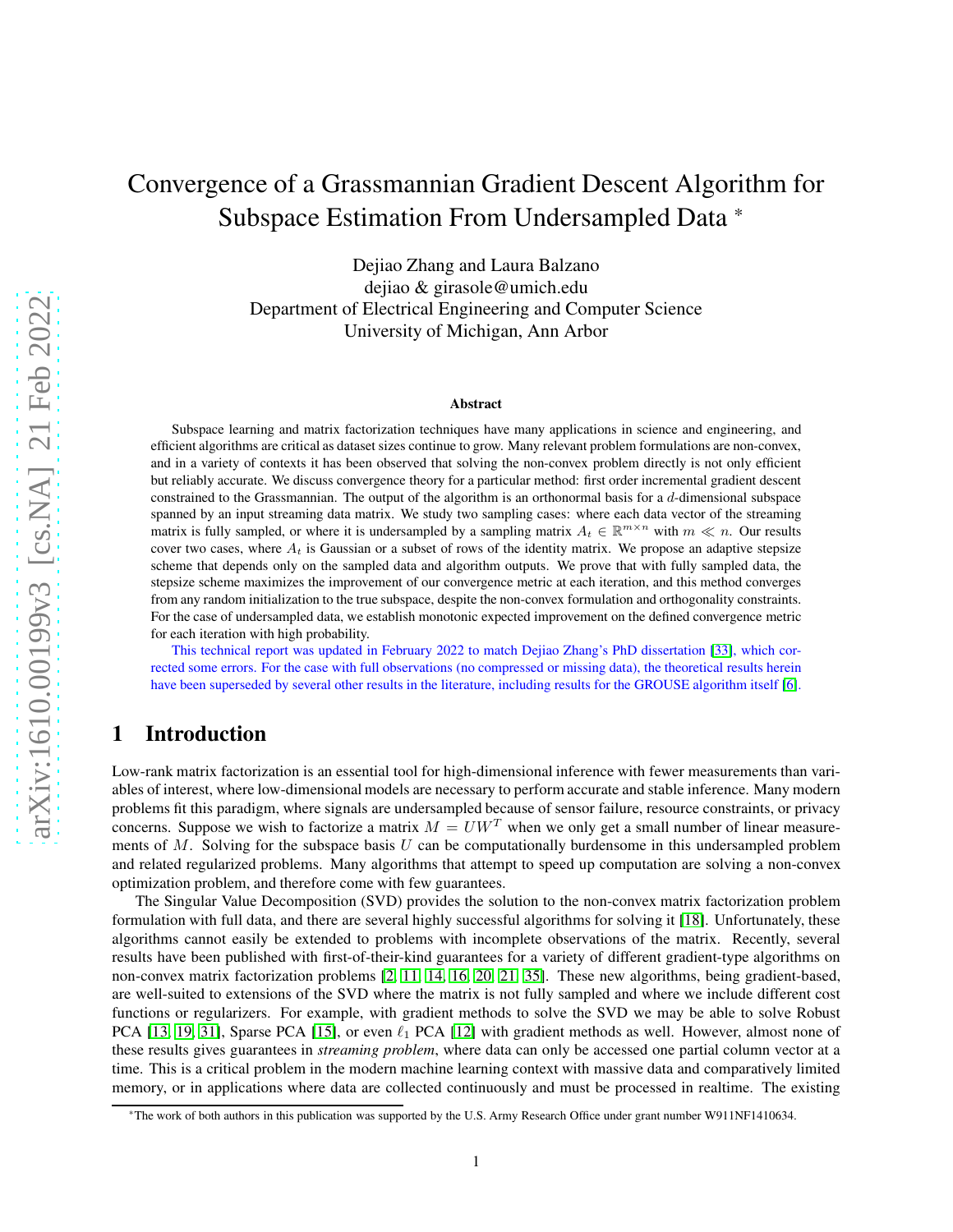theoretical results for the streaming problem significantly overestimate the number of samples needed for convergence for typical algorithms.

Our contribution is to provide a global convergence result for d-dimensional subspace estimation using an incremental gradient algorithm performed on the Grassmannian, the space of all d-dimensional subspaces of  $\mathbb{R}^n$ , denoted by  $\mathcal{G}(n, d)$ . Subspace estimation is a special case of matrix factorization with orthogonality constraints, where we seek to estimate only the subspace spanned by the columns of the left matrix factor  $U \in \mathbb{R}^{n \times d}$ . Our result demonstrates that, for fully sampled data without noise, this gradient algorithm *converges globally to the global minimizer* almost surely, *i.e.,* it converges from any random initialization to the global minimizer. For undersampled data, including compressively sampled data and missing data, we provide results showing monotonic improvement in expectation on the metric of convergence for each iteration.

This paper is organized as follows. The problem formulation and the GROUSE algorithm are described in Section [2.](#page-1-0) The global convergence result for fully sampled data is presented in Section [4,](#page-5-0) the convergence behavior of GROUSE with undersampled data is studied in Section [5,](#page-6-0) and the corresponding proofs are provided in Sections [A.1,](#page-14-0) [A.2](#page-15-0) and [A.3.](#page-18-0) Experiment results are in Section [6.](#page-11-0)

# <span id="page-1-0"></span>2 Problem Setting

In this paper, we consider the problem of learning a low dimensional subspace representation from streaming data. Specifically, we are given a sequence of observations  $x_t = A_t v_t$  where  $A_t \in \mathbb{R}^{m \times n}$   $(m \leq n)$  are sampling matrices that are given for each observation;  $v_t \in \mathbb{R}^n$  are drawn from a continuous distribution with support on the true subspace, spanned by  $\overline{U} \in \mathbb{R}^{n \times d}$  with orthonormal columns, *i.e.*,  $v_t = \overline{U} s_t, s_t \in \mathbb{R}^d$ . In this paper, we study three different sampling frameworks: the fully sampled case with  $A_t$  being the identity matrix, the compressively sampled case with  $A_t \in \mathbb{R}^{m \times n}$   $(m \ll n)$  being random Gaussian matrices, and the missing data case where each row of  $A_t$  $(m \ll n)$  is uniformly sampled from the identity matrix.

We formulate subspace estimation as a non-convex optimization problem as follows. Let  $U \in \mathbb{R}^{n \times d}$  be a matrix with orthonormal columns. Then we want to solve:

<span id="page-1-1"></span>
$$
\underset{U \in \mathbb{R}^{n \times d}}{\text{minimize}} \quad \sum_{t=1}^{T} \underset{w_t}{\text{min}} \|A_t U w_t - x_t\|_2^2
$$
\n
$$
\text{subject to} \quad \text{span}(U) \in \mathcal{G}(n, d)
$$
\n
$$
(1)
$$

This problem is non-convex firstly because of the product of the two variables U and  $w_t$  and secondly because the optimization is over the Grassmannian  $\mathcal{G}(n, d)$ , the non-convex set of all d-dimensional subspaces in  $\mathbb{R}^n$ . We study an online algorithm to solve the above problem, where we process one observation at a time and perform a rank-one update to generate a sequence of estimates  $U_t$  with the goal that  $R(U_t) \to R(\bar{U})$ , where  $R(\cdot)$  denotes the column range.

We can see the relationship between our problem and the well studied low-rank matrix recovery problem. Let  $W \in \mathbb{R}^{d \times T}$  and  $M = [v_1, \dots, v_T] \in \mathbb{R}^{n \times T}$ , then [\(1\)](#page-1-1) is equivalent to

$$
\underset{U \in \mathbb{R}^{n \times d}, W \in \mathbb{R}^{d \times T}}{\text{minimize}} \quad \|A(UW) - A(M)\|_2^2
$$
\n
$$
\text{subject to} \quad \text{span}(U) \in \mathcal{G}(n, d)
$$
\n
$$
(2)
$$

where  $A: \mathbb{R}^{n \times T} \to \mathbb{R}^{mT}$  is a linear operator. Our algorithm can be thought of as an incremental algorithm to solve this problem as well. Fueled by the great deal of recent success of directly solving non-convex factorization problems (as we discuss in related work below), we study the natural incremental gradient descent algorithm [\[10\]](#page-29-6) applied to [\(1\)](#page-1-1) directly. Since the optimization variable in our problem is a subspace, we constrain the gradient descent to the Grassmannian  $\mathcal{G}(n, d)$ . The resulting algorithm is called GROUSE (Grassmannian Rank-One Update Subspace Estimation) algorithm and is described in Algorithm [1.](#page-2-0) This description differs from its initial introduction in [\[7\]](#page-29-7) in that it extends the missing data case to a more general sampling framework.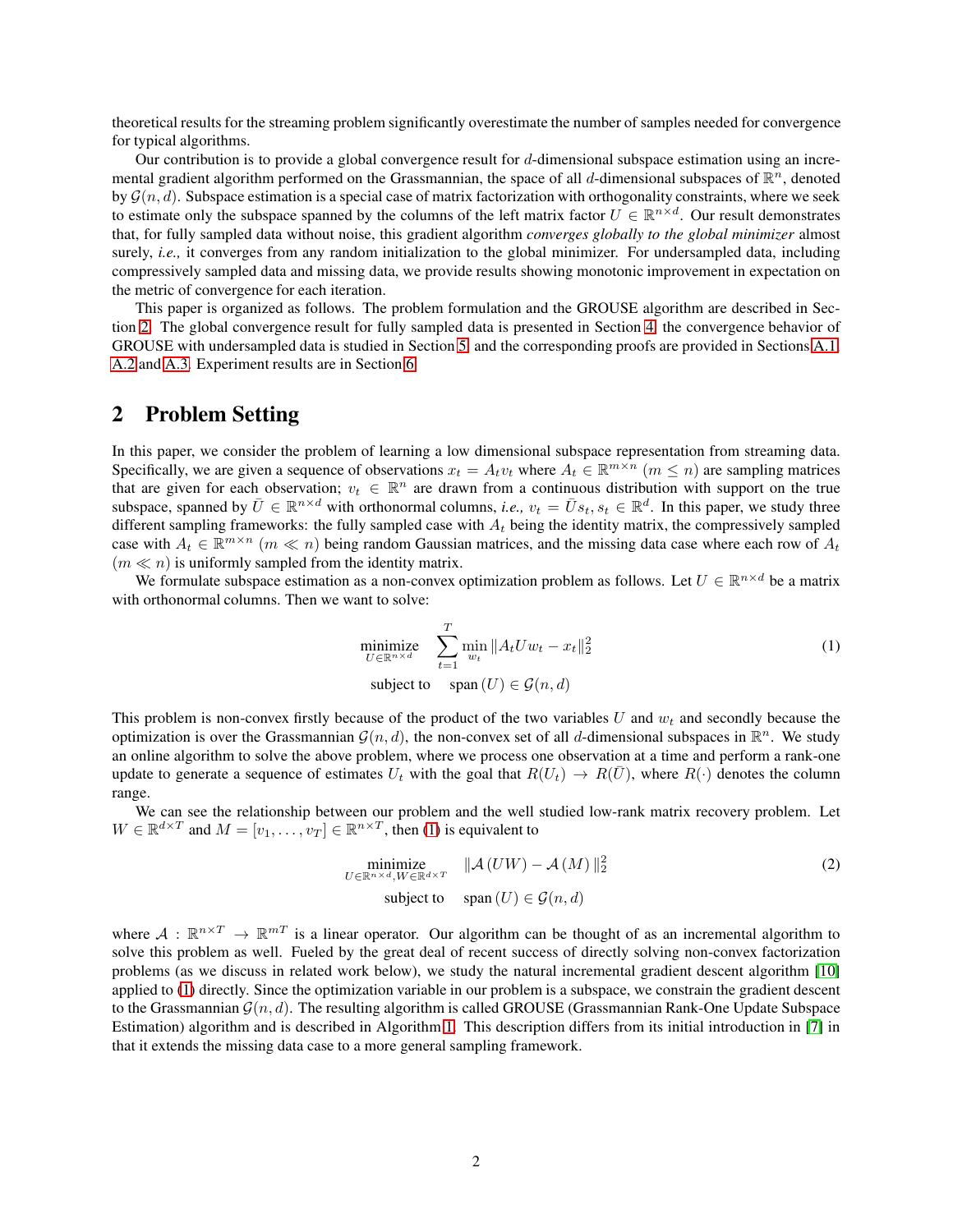#### <span id="page-2-0"></span>Algorithm 1 GROUSE: Grassmannian Rank-One Update Subspace Estimation

Given  $U_0$ , an  $n \times d$  matrix with orthonormal columns, with  $0 < d < n$ ; Set  $t := 0$ ; repeat Given sampling matrix  $A_t : \mathbb{R}^n \to \mathbb{R}^m$  and observation  $x_t = A_t v_t$ ; Define  $w_t := \arg \min_a \| A_t U_t a - x_t \|^2;$ Define  $p_t := U_t w_t$  and  $\tilde{r}_t := x_t - A_t p_t$ ,  $r_t := A_t^T \tilde{r}_t$ ; Using step size  $\theta_t = \arctan\left(\frac{\|r_t\|}{\|r_t\|}\right)$  $||p_t||$  $\overline{\phantom{0}}$ 

update with a gradient step on the Grassmannian:

<span id="page-2-5"></span><span id="page-2-4"></span>
$$
U_{t+1} := U_t + \left(\frac{y_t}{\|y_t\|} - \frac{p_t}{\|p_t\|}\right) \frac{w_t^T}{\|w_t\|}
$$
  

$$
\frac{y_t}{\|y_t\|_2} = \frac{p_t}{\|p_t\|_2} \cos(\theta_t) + \frac{r_t}{\|r_t\|_2} \sin(\theta_t)
$$
 (4)

(3)

where

 $t := t + 1;$ until termination

#### 2.1 Algorithm

At each step, the GROUSE algorithm receives a vector  $x_t = A_t v_t$ , and tries to minimize the inconsistency between  $R(U)$  and the true subspace  $R(U)$  with respect to the information revealed in the sampled vector  $x_t$ , *i.e.*,

<span id="page-2-1"></span>
$$
\mathcal{F}\left(U;t\right) = \min_{a} \left\|A_t U a - x_t\right\|^2\tag{5}
$$

In order to do so, GROUSE forms the gradient of F with respect to U evaluated at the current estimate  $U_t$ , and takes a step in the direction of the negative gradient restricted to the Grassmannian. The derivation of the incremental gradient descent update rule on the Grassmannian is found in [\[7,](#page-29-7) [5\]](#page-29-8), and we summarize it here.

To compute the gradient of  $\mathcal F$  on the Grassmannian, we first need to compute the derivative of  $\mathcal F$  with respect to U and evaluate it at  $U_t$ . As we will prove later, under mild conditions,  $A_tU_t$  has full column rank with high probability. Therefore, the derivative is

<span id="page-2-2"></span>
$$
\frac{d\mathcal{F}}{dU} = -2A_t^T \widetilde{r}_t w_t^T \tag{6}
$$

where  $\tilde{r} := x_t - A_t U_t w_t$  denotes the residual vector with respect to the sampled vector  $x_t$ , and  $w_t$  is the least-squares solution of [\(5\)](#page-2-1). Using Equation (2.70) in [\[17\]](#page-30-9), the gradient of  $\mathcal F$  on the Grassmannian then follows as

$$
\nabla \mathcal{F} = \left( I - U_t U_t^T \right) \frac{d\mathcal{F}}{dU} = -2 \left( I - U_t U_t^T \right) A_t^T \tilde{r}_t w_t^T
$$

$$
= -2 A_t^T \tilde{r}_t w_t^T . \tag{7}
$$

The final equality follows by  $\tilde{r}_t \perp A_t U_t$ , which can be verified using the definitions of  $w_t$  and  $\tilde{r}_t$ . According to Eq (2.65) in [\[17\]](#page-30-9), a gradient step along the geodesic with tangent vector  $-\nabla \mathcal{F}$  can be then formed as a function of the singular values and singular vectors of  $\nabla$ F. For this specific case of our rank one  $\nabla$ F given in [\(7\)](#page-2-2), the update rule follows as

<span id="page-2-3"></span>
$$
U(\eta) = U_t + \left[ (\cos(\eta_t \sigma_t) - 1) \frac{U_t w_t}{\|w_t\|} + \sin(\eta_t \sigma_t) \frac{A_t^T \tilde{r}_t}{\|A_t^T \tilde{r}_t\|} \right] \frac{w_t^T}{\|w_t\|}
$$
(8)

where  $\eta_t > 0$  is the chosen step size at iteration t,  $p_t := U_t w_t$  is the predicted value of the projection of the vector  $v_t$ onto  $R(U_t)$  and  $\sigma_t = ||A_t^T \widetilde{r}_t|| ||p_t||$ . By leveraging the fact that  $\widetilde{r}_t \perp A_t U_t$  and  $p_t \in R(U_t)$ , it's easy to verify that the rank-one update [\(8\)](#page-2-3) maintains orthogonality  $U(\eta)^T U(\eta) = \mathbb{I}_d$ , and tilts  $R(U_t)$  to a new point on Grassmannian.

In summary, for each observation the GROUSE algorithm works as follows: it projects the data vector onto the current estimate of the true subspace with respect to the sampling matrix  $A_t$ , to get either the exact (when  $A_t = \mathbb{I}_n$ ) or approximated projection  $p_t$  and residual  $r_t = A_t^T \tilde{r}_t$ . Then GROUSE updates the current estimate with a rank-one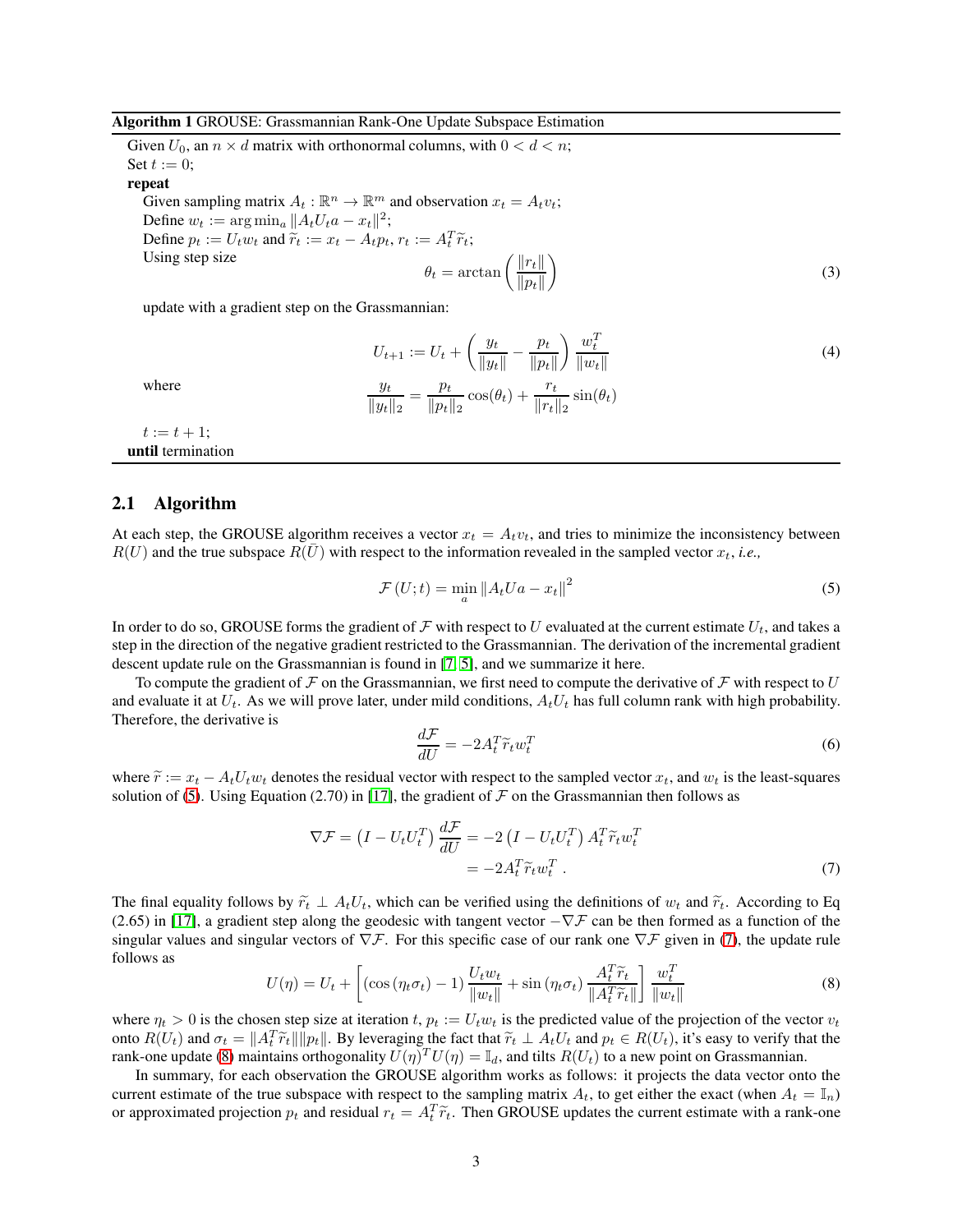step as described by [\(4\)](#page-2-4). In the present work, we propose an adaptive stepsize framework that sets the stepsize only based on the sampled data and the algorithm outputs. More specifically, at each iteration a stepsize  $\eta_t$  is chosen such that  $\eta_t \sigma_t = \arctan \left( \frac{\|r_t\|}{\|p_t\|} \right)$  $\|p_t\|$ ). As shown in Section [4,](#page-5-0) the proposed stepsize scheme is greedy for the fully sampled data, *i.e.,* it maximizes the improvement of our defined convergence metric at each iteration. For the undersampled data, we establish a local convergence result by showing that, with the proposed stepsize, GROUSE moves the current estimated subspace towards the true subspace with high probability despite the nonconvex nature of the problem and undersampled data.

#### 2.2 Related Work

Many recent results have shown theoretical support for directly solving non-convex matrix factorization problems with gradient or alternating minimization methods. Among the incremental methods [\[16\]](#page-30-2) is the one closest to ours, where the authors consider recovering a positive semidefinite matrix with undersampled data. They propose a step size scheme with which they prove global convergence results from a randomly generated initialization. However, their convergence results contain a obscure term, and their choice of step size depends on the knowledge of some parameters that are likely to be unknown in practical problems. Without this knowledge, the results only hold with sufficiently small step size that implies significantly slower convergence.

In contrast, while our work applies more narrowly to the subspace estimation problem, we provide an explicit expression for the expected improvement at each iteration, using a step size that only depends on the observations and outputs of the algorithms. Based on that, we prove that with fully sampled data, the proposed stepsize scheme maximizes the improvement of our convergence metric at each iteration, and GROUSE converges from any random initialization to the true subspace, despite the non-convex formulation and orthogonality constraint global convergence. We further posit a conjecture on the global convergence rate that better matches the practical observations for fully sampled data. Although we have not yet established a complete proof of this conjecture, we present our current approach in Appendix [A.2.](#page-15-0)

Other work that has looked at incremental methods has focused only on fully sampled vectors. For example, [\[4\]](#page-29-9) invokes a martingale-based argument to derive the global convergence rate of the proposed incremental PCA method to the single top eigenvector in the fully sampled case. In contrast, [\[3\]](#page-29-10) estimates the best d-dimensional subspace in the fully sampled case and provides a global convergence result by relaxing the non-convex problem to a convex one. We seek to identify the  $d$  dimensional subspace by solving the non-convex problem directly.

The results in this paper are very closely related to our previous work [\[9\]](#page-29-11). In [\[9\]](#page-29-11), we prove that, within a local region of the true subspace, an expected improvement of their defined convergence metric for each iteration of GROUSE can be obtained. In contrast, we establish global convergence results to a global minimizer from any random initialization for fully sampled data, and extend the local convergence results to compressively sampled data. We also expand the local convergence results in [\[9\]](#page-29-11) to a much less conservative region, and we provide a much simpler analysis framework that can be applied to different sampling strategies. Moreover, for each iteration of the GROUSE algorithm, the expected improvement on the convergence metric defined in [\[9\]](#page-29-11) only holds locally in both theory and practice, while our theoretical result provides a tighter bound for the global convergence behavior of GROUSE over a variety of simulations. This suggests that our result has more promise to be extended to a global result for both missing data and compressively sampled data.

Turning to batch methods, [\[27,](#page-30-10) [21\]](#page-30-4) provided the first theoretical guarantee for an alternating minimization algorithm for low-rank matrix recovery in the undersampled case. Under typical assumptions required for the matrix recovery problems [\[26\]](#page-30-11), they established geometric convergence to the global optimal solution. Earlier work [\[22,](#page-30-12) [24\]](#page-30-13) considered the same undersampled problem formulation and established convergence guarantees for a steepest descent method (and a preconditioned version) on the full gradient, performed on the Grassmannian. [\[14,](#page-29-3) [11,](#page-29-2) [35\]](#page-30-5) considered low rank semidefinite matrix estimation problems, where they reparamterized the underlying matrix as  $M = U U^T$ , and update U via a first order gradient descent method. However, all these results require batch processing and a decent initialization that is close enough to the optimal point, resulting in a heavy computational burden and precluding problems with streaming data. We study random initialization, and our algorithm has fast, computationally efficient updates that can be performed in an online context.

Lastly, several convergence results for optimization on general Riemannian manifolds, including several special cases for the Grassmannian, can be found in [\[1\]](#page-29-12). Most of the results are very general; they include global convergence rates to local optima for steepest descent, conjugate gradient, and trust region methods, to name a few. We instead focus on solving the problem in [\(1\)](#page-1-1) and provide global convergence rates to the global minimum.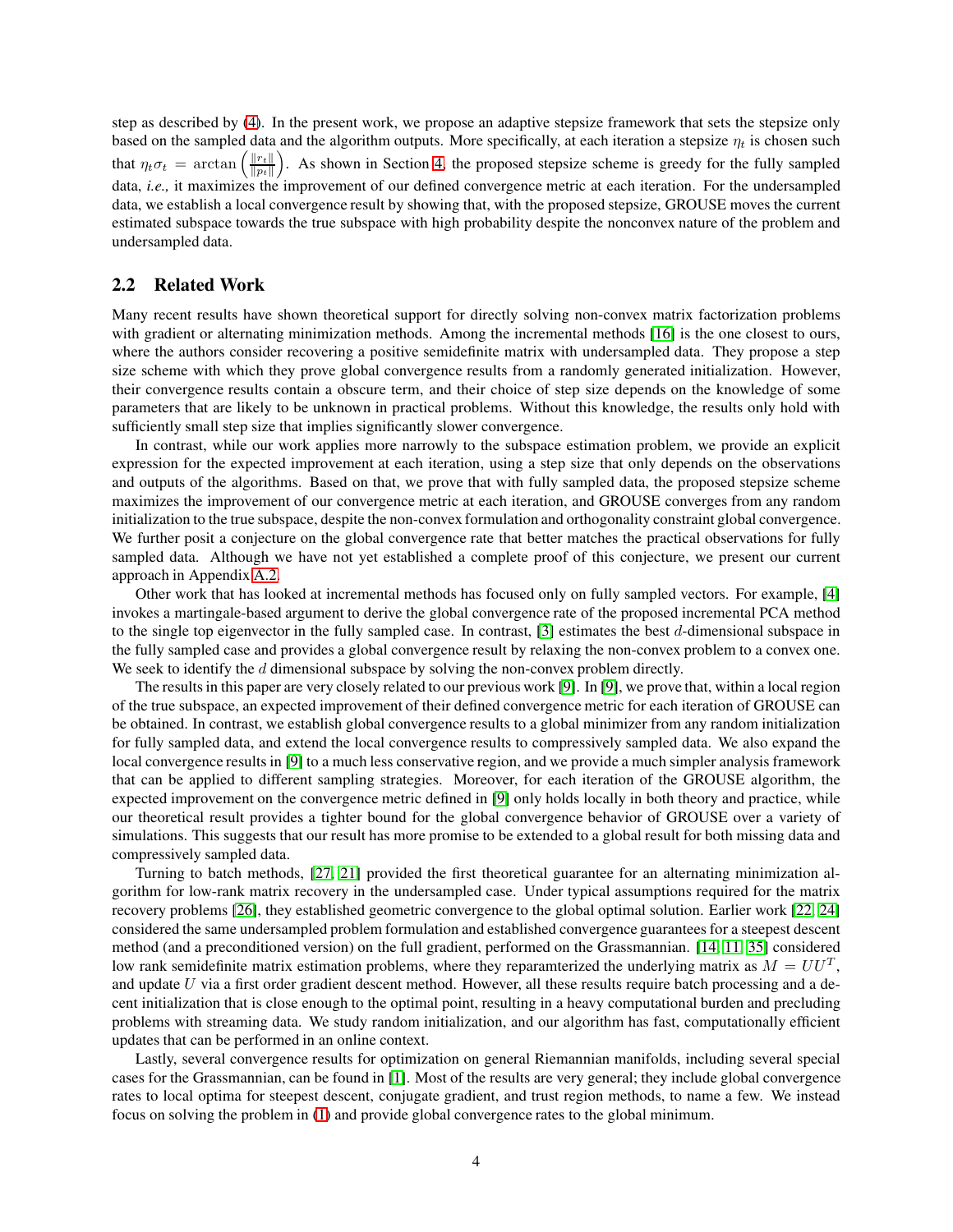Before we present the main results, we first call out the following notation which we use throughout this chapter. For notational convenience, we will drop the iteration subscript except our convergence metric  $\zeta_t$  defined in Definition [1](#page-4-0) hereafter.

**Notation** We use  $R(M)$  to denote the column space of a matrix M and  $P_M$  to denote the orthogonal projection onto  $R(M)$ . I<sub>n</sub> denotes the identity matrix in  $\mathbb{R}^{n \times n}$  and  $M_i$  denotes the  $i^{th}$  row of matrix M. In this paper, without specification,  $\|\cdot\|$  denotes the  $\ell_2$  norm.  $R(\bar{U})$  and  $R(U)$  denote the true subspace and our estimated subspace respectively, here both  $\bar{U}$  and U are matrices in  $\mathbb{R}^{n \times d}$  with orthonormal columns. Also we use  $v_{\parallel}$  and  $v_{\perp}$  to denote the projection and residual of the underlying full vector  $v \in \mathbb{R}^n$  onto the estimated subspace  $R(U)$ , *i.e.*,  $v_{\parallel} = U U^T v$ ,  $v_{\perp} = v - v_{\parallel}$ . Note that these two quantities are in general unknown for the undersampled data case. We define them so as to relate the intermediate quantities, determined by the algorithm and sampled data, to the improvement on our defined convergence metric.

# 3 Preliminaries

In this section, we first define our convergence metric and describe an assumption on the streaming data needed to establish our results. Subsequently, we state a fundamental result that is essential to quantify the improvement on the convergence metric over GROUSE iterates.

**Definition 1** (Determinant similarity). *Our measure of similarity between*  $R(U)$  *and*  $R(\bar{U})$  *is*  $\zeta \in [0,1]$ *, defined as* 

$$
\zeta := \det(\bar{U}^T U U^T \bar{U}) = \prod_{k=1}^d \cos^2 \phi_k.
$$

 $\mathcal{W}$  *where*  $\phi_k$  *denotes the*  $k^{th}$  *principal angle between*  $R(\bar{U})$  *and*  $R(U)$ *, where*  $0 \leq \phi_1 \leq \cdots \leq \phi_d \leq \pi/2$  *are defined by*  $\cos \phi_k = \sigma_k (\bar{U}^T U)$  with  $\sigma_k$  denoting the  $k^{th}$  singular value of  $\bar{U}^T U$  (See [\[18,](#page-30-1) Section 6.4.3]).

The convergence metric  $\zeta$  increases to one when our estimate  $R(U)$  converges to  $R(\bar{U})$ , *i.e.*, all principal angles between the two subspaces equal zero. Compared to other convergence metrics defined either as  $||(I - \bar{U}\bar{U}^T)U||_F^2$  $d - ||\bar{U}^T U||_F^2 = \sum_{k=1}^d \sin^2 \phi_k$  or  $1 - ||\bar{U}^T U||_2^2 = \sin^2 \phi_1$ , our convergence metric  $\zeta$  measures the similarity instead of the discrepancy between  $R(U)$  and  $R(\overline{U})$ . In other words,  $\zeta$  achieves its maximum value one when  $R(U)$  converges to  $R(U)$ , while the typical subspace distance is zero when the subspaces are equal. Also note that  $\zeta = 0$  iff at least one of the principal angles is a right angle. That is, all stationary points  $U_{stat}$  of the full data problem except the true subspace have det  $(\bar{U}^{\bar{T}}U_{stat}U_{stat}^T\bar{U}) = 0$  [\[32,](#page-30-14) [5\]](#page-29-8).

<span id="page-4-1"></span>**Assumption 1.** For the underlying data  $v = \overline{U}s$ , we assume the entries of s are independent, and identically dis*tributed symmetrically about zero, and each entry has zero-mean and unit variance.*

Given this assumption, we have the following lemma which relates the projection  $v_{\parallel}$  and the projection residual  $v_{\perp}$  to the improvement on our convergence metric  $\zeta_t$ . As we will show in the following sections, this lemma is crucial for us to establish the expected improvement on our defined convergence metric  $\zeta_t$  for all the sampling frameworks considered in this work. The proof is provided in Section [A.1.](#page-14-0)

**Lemma 1.** Let  $v_{\parallel}$  and  $v_{\perp}$  denote the projection and residual of the full data sample v onto the current estimate  $R(U)$ . *Then given Assumption [1,](#page-4-1) for each iteration of GROUSE we have*

<span id="page-4-0"></span>
$$
\mathbb{E}\left[\frac{\|v_{\perp}\|^2}{\|v_{\parallel}\|^2}\bigg|U\right] \ge \mathbb{E}\left[\frac{\|v_{\perp}\|^2}{\|v\|^2}\bigg|U\right] \ge \frac{1-\zeta_t}{d} \,. \tag{9}
$$

Although both projection  $(v_{\parallel})$  and projection residual  $(v_{\perp})$  are in general unknown for the undersampled data, we can relate the approximated projection residual  $A^T \tilde{r}$  to the true one  $v_{\perp}$  by leveraging either random matrix theory or<br>the incoherence approximated the underlying subgroup  $P(\vec{U})$ . Therefore, the chase lawnes the incoherence property of the underlying subspace  $R(\bar{U})$ . Therefore, the above lemma provides a unifying step to quantify the improvement on the convergence metric for all cases considered in the present work.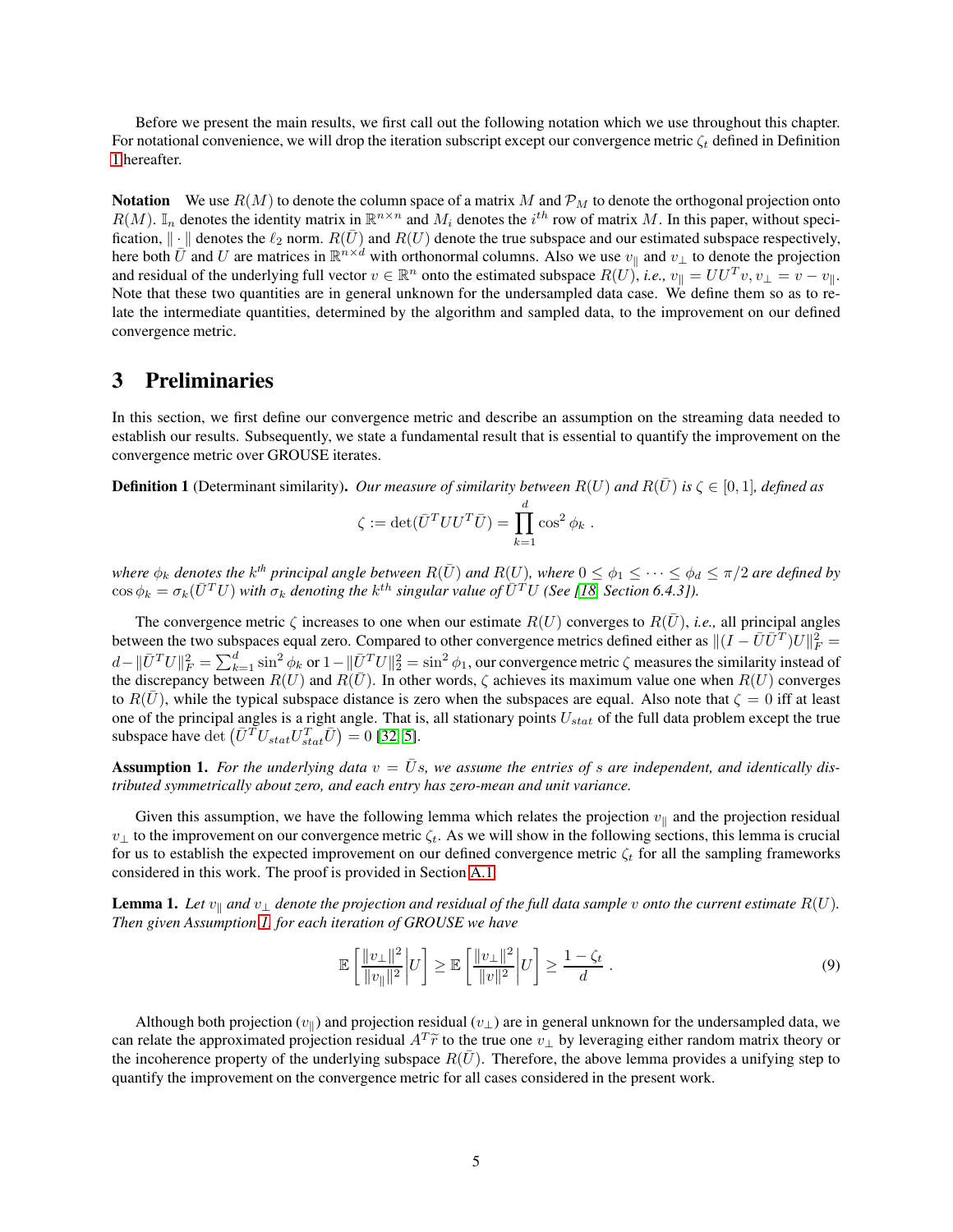## <span id="page-5-0"></span>4 Fully Sampled Data

In this section, we consider fully sampled data, *i.e.*,  $A = \mathbb{I}_n$ . The corresponding proofs for these results can be found in Section [A.2.](#page-15-0) We start by deriving a greedy step size scheme for each iteration  $t$  that maximizes the improvement on our convergence metric  $\zeta_t$ . For each update we prove the following:

<span id="page-5-1"></span>
$$
\frac{\zeta_{t+1}}{\zeta_t} = \left(\cos\theta + \frac{\|v_\perp\|}{\|v_\parallel\|} \sin\theta\right)^2.
$$
\n(10)

It then follows that

<span id="page-5-2"></span>
$$
\theta^* = \arg \max_{\theta} \frac{\zeta_{t+1}}{\zeta_t} = \arctan\left(\frac{\|v_\perp\|}{\|v_\parallel\|}\right). \tag{11}
$$

This is equivalent to [\(3\)](#page-2-5) in the fully sampled setting  $A_t = \mathbb{I}_n$ . Using  $\theta^*$ , we obtain monotonic improvement on the determinant similarity that can be quantified by the following lemma.

**Lemma 2** (Monotonicity for the fully sampled noiseless case). *For fully sampled data, choosing step size*  $\theta^* =$  $\arctan\left(\frac{\|v_\perp\|}{\|v_\perp\|}\right)$  $\|v_\parallel\|$ *, after one iteration of GROUSE we obtain*

$$
\frac{\zeta_{t+1}}{\zeta_t} = 1 + \frac{\|v_\perp\|^2}{\|v_\parallel\|^2} \ge 1.
$$

To gain more insight into the improvement on  $\zeta_t$  for each iteration of GROUSE, we call out the following lemma, which is a natural result of Lemma [1](#page-4-0) and Lemma [2.](#page-6-1)

**Lemma 3** (Expected improvement on  $\zeta_t$ ). When fully sampled data satisfying Assumption [1](#page-4-1) are input to the GROUSE *(Algorithm [1\)](#page-2-0), the expected improvement after one update step is given as:*

$$
\mathbb{E}\left[\zeta_{t+1}\big|U\right] \ge \left(1 + \frac{1-\zeta_t}{d}\right)\zeta_t.
$$

Under the mild assumption that each data vector is randomly sampled from the underlying subspace, we obtain strict improvement on  $\zeta_t$  for each iteration provided  $||v_\perp|| > 0$  and  $||v_\parallel|| > 0$ . Therefore, Lemma [2](#page-6-1) provides insight into how the GROUSE algorithm converges to the global minimum of a non-convex problem formulation: GROUSE is not attracted to stationary points that are not the global minimum. As we mentioned previously, all other stationary points  $U_{stat}$  have  $\det(\bar{U}^T U_{stat} U_{stat}^T \bar{U}) = 0$ , because they have at least one direction orthogonal to  $\bar{U}$  [\[5\]](#page-29-8). Therefore, if the initial point  $U_0$  has determinant similarity with U strictly greater than zero, then we are guaranteed to stay away from other stationary points, since GROUSE increases the determinant similarity monotonically, according to Lemma [2.](#page-6-1) This together with Lemma [3](#page-6-1) yields the following convergence result of GROUSE.

**Theorem 4** (Convergence of GROUSE). *Initialize the starting point*  $U_0$  *of GROUSE such that*  $\zeta_0 > 0$ . Let  $1 \ge \zeta^* \ge$  $\zeta_0$  *be the desired accuracy of our estimated subspace. Then for any*  $\rho > 0$ *, after* 

$$
K \ge \left(\frac{d}{\zeta_0} + 1\right) \log \left(\frac{1}{\rho(1 - \zeta^*)}\right)
$$

*iterations of GROUSE Algorithm [1,](#page-2-0)*

*.*

$$
\mathbb{P}\left(\zeta_K \geq \zeta^*\right) \geq 1 - \rho.
$$

Notice that if we initialize GROUSE with  $U_0$  drawn uniformly from the Grassmannian,  $e.g.,$  as the orthonormal basis of a random matrix  $V \in R^{n \times d}$  with entries being independent standard Gaussian variables, this guarantees  $\zeta_0 > 0$  with probability one. Therefore, Theorem [4](#page-6-1) provides a global convergence result of GROUSE despite the non-convexity of our objective. However, with this randomly initialized  $U_0$ , the value of the associated determinant similarity  $\zeta_0$  is  $\mathcal{O}\left(\left(\frac{d}{n}\right)^d\right)$ . Thereby, GROUSE requires  $\mathcal{O}\left(d\left(\frac{n}{d}\right)^d\right)$  iterations to converge to the required precision, which is quite pessimistic compared to the actual number of iterations required by GROUSE in numerical simulations. To narrow this gap, we call out the following conjecture on the global convergence rate for GROUSE.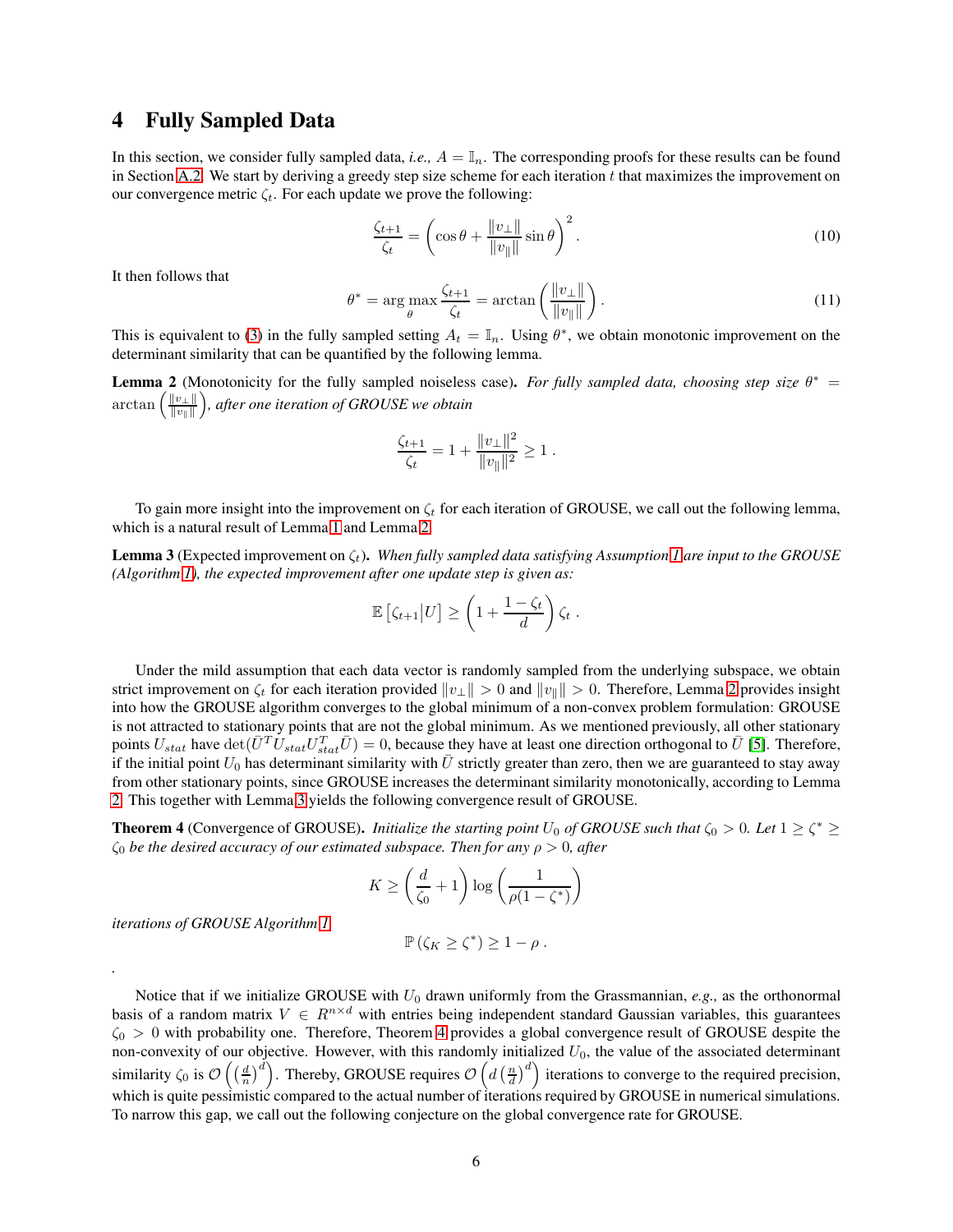**Conjecture 1** (Global Convergence of GROUSE). Let  $1 \ge \zeta^* > 0$  be the desired accuracy of our estimated subspace. *With the initialization* ( $U_0$ ) of GROUSE as the range of an  $n \times d$  matrix with entries being i.i.d standard normal *random variables, then for any* ρ > 0*, after*

$$
K \ge K_1 + K_2
$$
  
=  $\left(\frac{2d^2}{\rho} + 1\right) \tau_0 \log(n) + 2d \log\left(\frac{1}{2\rho(1 - \zeta^*)}\right)$ 

*iterations of GROUSE Algorithm [1,](#page-2-0)*

<span id="page-6-1"></span>
$$
\mathbb{P}\left(\zeta_K \geq \zeta^*\right) \geq 1 - 2\rho \;,
$$

where  $\tau_0 = 1 + \frac{\log \frac{(1-\rho/2)}{C} + d \log(e/d)}{d \log n}$  with *C* be a constant approximately equal to 1.

This conjecture matches what we see in experimental results. We present a related theorem with additional assumptions in Section [A.2.](#page-15-0) We show that the iteration complexity can potentially be a combination of iterations required by two phases:  $K_1 = \left(\frac{2d^2}{\rho} + 1\right) \tau_0 \log(n)$  is the number of iterations required by GROUSE to achieve  $\zeta_t \ge 1/2$  from a random initialization  $U_0$ ; and  $K_2 = 2d \log \left( \frac{1}{2\rho(1-\zeta^*)} \right)$ ) is the number of additional iterations required by GROUSE to converge to the given accuracy  $\zeta^*$  from  $\zeta_{K_1} = 1/2$ .

We want to comment that conjecture [1](#page-6-1) requires fully observed noiseless data, which is not very practical in many cases. However, it would potentially be the first convergence guarantee for the Grassmannian gradient descent based method for subspace estimation with streaming data. It is a very important initial step for further studies on more general cases, including undersampled data and noisy data with outliers. In the following section, we will analyze the convergence behavior of GROUSE for undersampled data. We leave the corrupted data case as future work.

## <span id="page-6-0"></span>5 Undersampled Data

In this section, we consider undersampled data where each vector v is subsampled by a sampling matrix  $A \in \mathbb{R}^{m \times n}$ with the number of measurements being much smaller than the ambient dimension ( $m \ll n$ ). We study two typical cases, the compressively sampled data where A are random Gaussian matrices, and the missing data where each row of A is uniformly sampled from the identity matrix,  $\mathbb{I}_n \in \mathbb{R}^{n \times n}$ .

We first outline several elementary facts that can help us understand how the GROUSE algorithm navigates on the Grassmannian with undersampled data. The proofs can be found in Section [A.3.](#page-18-0)

Suppose AU has full column rank, then the projection coefficients w are found by the squares solution of  $w =$ :  $\lim_{a} ||AUa - x||^2$ , *i.e.*,  $w = (U^T A^T A U)^{-1} U^T A^T x$ . Note that  $x = Av$ , therefore we can further decompose the projection coefficients w as  $w = w_{\parallel} + w_{\perp}$  where

<span id="page-6-2"></span>
$$
w_{\parallel} = \left(U^T A^T A U\right)^{-1} U^T A^T A v_{\parallel} , \qquad w_{\perp} = \left(U^T A^T A U\right)^{-1} U^T A^T A v_{\perp} . \tag{12}
$$

This decomposition explicitly shows the perturbation induced by the undersampling framework, *i.e.*,  $Av_{\perp}$  is not perpendicular to AU in general, though  $v_{\perp}$  is orthogonal to  $R(U)$ . Now we are going to use this perturbation to show how the approximated projection p and residual r deviate from the exact ones obtained by projecting the full data sample v onto the current estimate  $R(U)$ .

**Lemma 5.** *Given Eq* [\(12\)](#page-6-2)*, let*  $p = p_{\parallel} + p_{\perp}$  *with*  $p_{\parallel} = Uw_{\parallel}$  *and*  $p_{\perp} = Uw_{\perp}$ *, then* 

<span id="page-6-3"></span>
$$
p_{\parallel} = v_{\parallel} \quad \text{and} \quad r = A^T A v_{\perp} - A^T \mathcal{P}_{AU}(A v_{\perp}). \tag{13}
$$

*Proof.* Let  $a = U^T v_{\parallel}$ , then a is the unique solution to  $Uw = v_{\parallel}$  given that U has full column rank. Since AU also has full column rank,  $b = (U^T A^T A U)^{-1} U^T A^T A v_{\parallel}$  is also the unique solution to  $A U w = A v_{\parallel}$ . It then follows that  $AUA = Av_{\parallel} = AUb$ . Therefore,  $a = b$ . As for the second statement, it simply follows due to the fact that  $Av_{\parallel} = AUw_{\parallel} \in R(AU)$ . Hence  $\tilde{r} = (\mathbb{I}_m - \mathcal{P}_{AU}) Av = (\mathbb{I}_m - \mathcal{P}_{AU}) Av_{\perp}$ , recall that  $\mathcal{P}_{AU}$  denotes the orthogonal projection operator onto the column space of AU. This together with  $r = A^T \tilde{r}$  completes the projection operator onto the column space of AU. This together with  $r = A^T \tilde{r}$  completes the proof.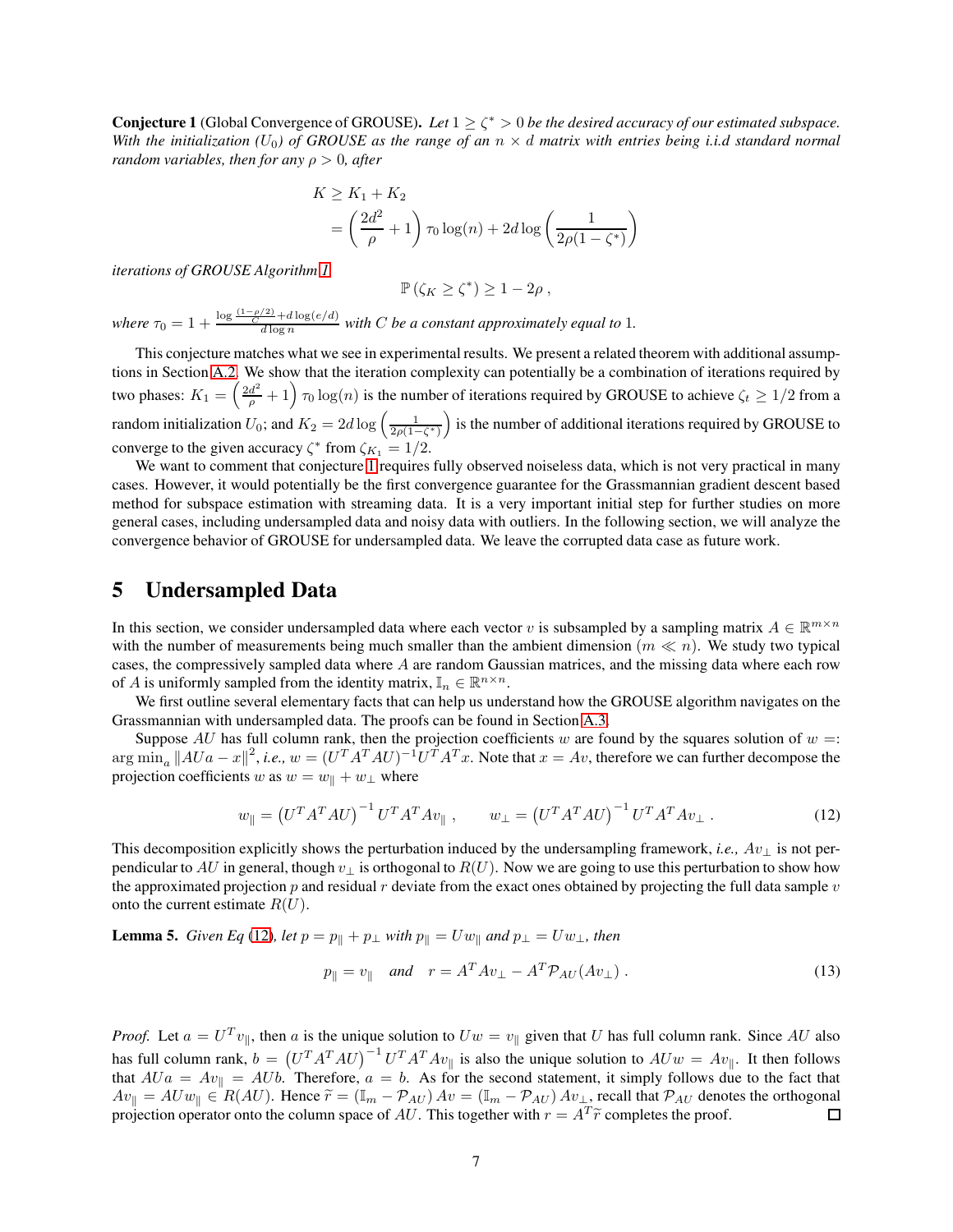Below we lower bound the improvement on  $\zeta_t$  as a function of the key quantities r,  $\tilde{r}$  and p. Compared to Lemma [2,](#page-6-1) Lemma [5](#page-6-3) and Lemma [6](#page-7-0) highlight the how the perturbations induced by the undersampling framework influence the improvement on  $\zeta_t$  for each iteration. Being able to analyze and bound the quantities that include the perturbations is the key to establish the expected improvement on  $\zeta_t$  for undersampled data.

Lemma 6. *Suppose* AU *has full column rank, then for each iteration of GROUSE we have*

<span id="page-7-0"></span>
$$
\frac{\zeta_{t+1}}{\zeta_t} \ge 1 + \frac{2\|\widetilde{r}\|^2 - \|r\|^2}{\|p\|^2} + 2\frac{\Delta}{\|p\|^2} \tag{14}
$$

*where*  $\Delta = w_{\perp}^T$  $\left(\bar{U}^T U\right)^{-1} \bar{U}^T r$  with  $w_\perp = \left(U^T A^T A U\right)^{-1} U^T A^T A v_\perp$ .

The above lemma highlights the main hurdle in establishing global convergence for undersampled data. As is indicated by [\(14\)](#page-7-0), there is no guarantee on monotonicity of the improvement on  $\zeta_t$ . Indeed, the uncertainty and perturbations introduced by the undersampling framework can even prevent us from establishing monotonically expected improvement on  $\zeta_t$ . However, we are still able to bound the key quantities in Lemma [6](#page-7-0) and provide more insights on the convergence behavior of GROUSE for both compressively sampled data and missing data.

#### <span id="page-7-1"></span>5.1 Compressively Sampled Data

This section presents convergence results for compressively sampled data. We use an approach that merges linear algebra with random matrix theory to establish an expected rate of improvement on the determinant similarity  $\zeta_t$  at each iteration. We show that, under mild conditions, the determinant similarity increases in expectation with a rate similar to that of the fully sampled case, roughly scaled by  $\frac{m}{n}$ . Detailed proofs for this section are provided in Section [A.3.](#page-18-0)

**Theorem 7.** *Suppose each sampling matrix* A has *i.i.d Gaussian entries distributed as*  $\mathcal{N}(0, 1/n)$ *. Let*  $\delta > 0$  *and let*  $\phi_d$  denote the largest principal angle between  $R(U)$  and  $R(\bar{U})$ . Then with probability exceeding  $1 - \exp\left(-\frac{d\delta^2}{8}\right)$  $\overline{ }$ −

$$
\exp\left(-\frac{m\delta^2}{32} + d\log\left(\frac{24}{\delta}\right)\right) - (4d+2)\exp\left(-\frac{m\delta^2}{8}\right) \text{ we obtain}
$$

$$
\mathbb{E}_v\left[\zeta_{t+1}|U\right] \ge \left(1 + \gamma_1\left(1 - \gamma_2\frac{d}{m}\right)\frac{m}{n}\frac{1 - \zeta_t}{d}\right)\zeta_t,
$$

*where*  $\gamma_1 = \frac{(1-\delta)\left(1-2\delta\sqrt{\frac{m}{n}}\right)}{\left(1+\sqrt{\frac{1+\delta}{1-\delta}}\frac{d}{m}\right)^2}$  *and*  $\gamma_2 =$  $\sqrt{ }$  $1 + \frac{2\tan(\phi_d) + \delta \frac{d}{\cos(\phi_d)}}{(1 - 2\delta\sqrt{\frac{m}{n}})\sqrt{(1 + \delta)d/m}}\bigg) \frac{1 + \delta}{1 - \delta}$ . Now let  $\beta = \frac{8(1 + \delta)}{(1 - \delta)^2(1 - \delta)}$  $\frac{8(1+0)}{(1-δ)^2(1-2δ)^2}$ , further *suppose*

$$
m \ge d \cdot \max\left\{\frac{32}{\delta^2}\log\left(\frac{24n^{2/d}}{\delta}\right), \beta\left(\tan\phi_d + \delta\cos\phi_d d\right)\left(\tan\phi_d + \delta\cos\phi_d d + \frac{1}{2}\right)\right\},\,
$$

*then with probability at least*  $1 - 2/n^2 - \exp(-d\delta^2/8)$  *we have* 

$$
\mathbb{E}_v \left[ \zeta_{t+1} \middle| U \right] \ge \left( 1 + \frac{1}{2\gamma_1} \frac{m}{n} \frac{1 - \zeta_t}{d} \right) \zeta_t.
$$

This theorem implies that, for each iteration of GROUSE, expected improvement on  $\zeta_t$  can be obtained with high probability as long as the number of samples is enough. As shown in Theorem [7,](#page-8-0) our theory for GROUSE requires more measurements when  $R(U)$  is far away from  $R(U)$ , in which case cos  $\phi_d =: \varepsilon$  is very small. In the high dimensional setting where  $m \ll n$ , compared to the fully sampled data case, the expected improvement on  $\zeta_t$  is approximately scaled down by  $\frac{m}{n}$ . As we will show, this scaling factor is mainly determined by the relative amount of effective information stored in the approximated projection residual. On the other hand, due to the perturbation and uncertainty induced by the compressed sampling framework, the improvement on the determinant similarity given by the lower bound in Lemma [6](#page-7-0) is neither monotonic nor global. As mentioned before, this is the main hurdle to pass before we can provide a global convergence result for undersampled data. However, despite of these difficulties, we are still able to establish Theorem [7](#page-8-0) which shows that, with reasonable number of measurements, the expected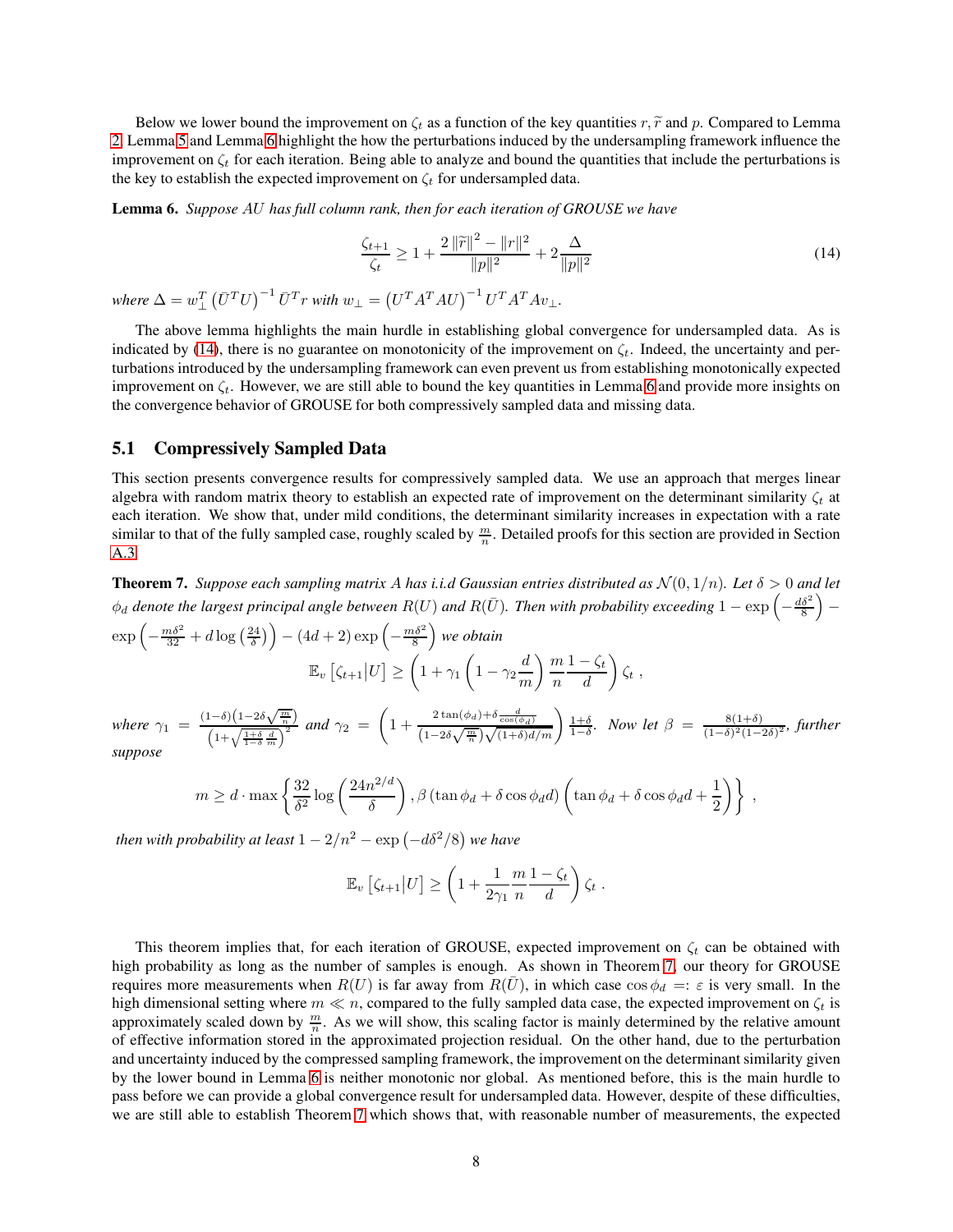improvement on the convergence metric is monotonic with high probability as long as our estimate  $R(U)$  is not too far away from the true subspace  $R(\bar{U})$ .

To prove Theorem [7,](#page-8-0) we provide the following intermediate results to quantify the key quantities in Lemma [6](#page-7-0) with high probability, where probability is taken with respect to the random Gaussian sampling matrix A.

**Lemma 8.** *Under the same conditions as Theorem [7,](#page-8-0) with probability at least*  $1 - \exp\left(-\frac{m\delta_2^2}{2}\right)$  $= \exp\left(-\frac{m\delta_1^2}{8}\right)$  $\overline{ }$ −  $\exp\left(-\frac{d\delta_1^2}{8}\right)$ *we obtain*

<span id="page-8-1"></span><span id="page-8-0"></span>
$$
\|\widetilde{r}\|_2^2 \ge (1 - \delta_1) \left(1 - \beta \frac{d}{m}\right) \frac{m}{n} \|v_\perp\|_2^2 \tag{15}
$$

$$
2\|\tilde{r}\|_{2}^{2} - \|r\|_{2}^{2} \ge (1 - \delta_{1})\left(1 - 2\delta_{2}\sqrt{\frac{m}{n}}\right)\left(1 - \beta\frac{d}{m}\right)\frac{m}{n}\|v_{\perp}\|_{2}^{2} \tag{16}
$$

*where*  $\delta_1, \delta_2 \in (0, 1)$ *, and*  $\beta = \frac{1+\delta_1}{1-\delta_1}$ *.* 

To interpret the above results, note that

$$
\|\tilde{r}\|_2^2 = \|(\mathbb{I}_m - \mathcal{P}_{AU})Av_{\perp}\|_2^2 = \|Av_{\perp}\|_2^2 - \|\mathcal{P}_{AU}(Av_{\perp})\|_2^2.
$$
 (17)

where the first equality follows by the fact that ( $\mathbb{I}_m - \mathcal{P}_{AU}$ )  $Av_{\parallel} = 0$  as we argued before, and the second equality holds since  $\mathcal{P}_{AU}$  is an orthogonal projection onto  $R(AU)$ . Then by leveraging the concentration property of random projection, we can prove that  $\|\tilde{r}\|_2^2$  concentrates around its expectation  $\frac{m-d}{n}\|v_\perp\|_2^2$  with high probability. Also note that  $||r||_2^2 \le ||A||_2^2 ||\tilde{r}||_2^2$ , hence the second statement [\(16\)](#page-8-1) can be established by the concentration result of  $||\tilde{r}||_2^2$  and that of  $||A||_2^2$  according to the random matrix theory.

Next we establish high probability bounds on  $||p||_2^2$  and  $\Delta$ . Then Theorem [7](#page-8-0) follows naturally by first replacing the key quantities in Lemma [6](#page-7-0) with their high probability bounds, and then taking the expectation over the uncertainty of the underlying full data  $v_t$ .

**Lemma 9.** With the same conditions as Theorem [7,](#page-8-0) for any  $\delta_1 \in (0,1)$ , we have

$$
||p||^2 \le \left(1 + \sqrt{\frac{1 + \delta_1}{1 - \delta_1}} \frac{d}{m}\right)^2 ||v||^2
$$

with probability at least  $1 - \exp \left( - \frac{d \delta_1^2}{8} \right)$  $\Big) - \exp\Big(-\frac{m\delta_1^2}{32} + d\log\Big(\frac{24}{\delta_1}\Big)\Big).$ 

**Lemma 10.** With the same conditions as Theorem [7,](#page-8-0) let  $\delta_1, \delta_3 \in (0,1)$ , then

$$
\Delta \le \sqrt{\frac{1+\delta_1}{1-\delta_1}} \frac{d}{m} \left( \tan(\phi_d) + \delta_3 \frac{d}{\cos(\phi_d)} \right) \frac{m}{n} ||v_\perp||^2
$$

holds with probability at least  $1-\exp\left(-\frac{d\delta_1^2}{8}\right)$  $\Big)-\exp\Big(-\tfrac{m\delta_1^2}{32}+d\log\Big(\tfrac{24}{\delta_1}\Big)\Big)-4d\exp\Big(-\tfrac{m\delta_3^2}{8}\Big)$ *.*

Lemma [9](#page-8-2) shows that  $||p||_2^2$  doesn't diverge significantly from  $||v||_2^2$  as long as  $m \ge d$ . This together with Lemma [6](#page-7-0) and Lemma [8](#page-8-1) imply that the required number of measurements in Theorem [7](#page-8-0) is mainly determined by that required by Lemma [10](#page-8-2) so as to prevent  $\Delta$  diverging too far from  $\frac{m}{n} ||v_\perp||_2^2$ . As a result, the improvement on the determinant similarity is still dominated by the magnitude of the projection residual over that of the projection, which is proportional to that of the full data case scaled by the sampling density. On the other hand, Lemma [10](#page-8-2) implies that, in order to guarantee  $\Delta$  to be much smaller than  $\frac{m}{n} ||v_\perp||_2^2$ , the number of required measurements increases along with first principal angle between the estimated subspace  $R(U)$  and the true subspace  $R(\bar{U})$ .

For the sake of completeness, we sketch the proof of Theorem [7](#page-8-0) here, and the detailed proof is provided in Section [A.3.](#page-18-0)

*Proof sketch of Theorem [7.](#page-8-0)* Let  $\eta_1 = \frac{1+\delta}{1-\delta} \frac{d}{m}$ ,  $\eta_2 = (1-\delta) \left(1 - 2\delta \sqrt{\frac{m}{n}}\right)$  and  $\eta_3 = \tan(\phi_d) + \delta \frac{d}{\cos(\phi_d)}$ , then plugging in the results in Lemmas [8,](#page-8-1) [9](#page-8-2) and [10](#page-8-2) into Lemma [6](#page-7-0) with  $\delta_1 = \delta_2 = \delta_3 = \delta$  yields,

<span id="page-8-2"></span>
$$
\frac{\zeta_{t+1}}{\zeta_t} \ge 1 + \gamma_1 \left( 1 - \gamma_2 \frac{d}{m} \right) \frac{m}{n} \frac{\|v_\perp\|^2}{\|v\|^2} \ge 1 + \gamma_1 \left( 1 - \gamma_2 \frac{d}{m} \right) \frac{m}{n} \frac{1 - \zeta_t}{d} \tag{18}
$$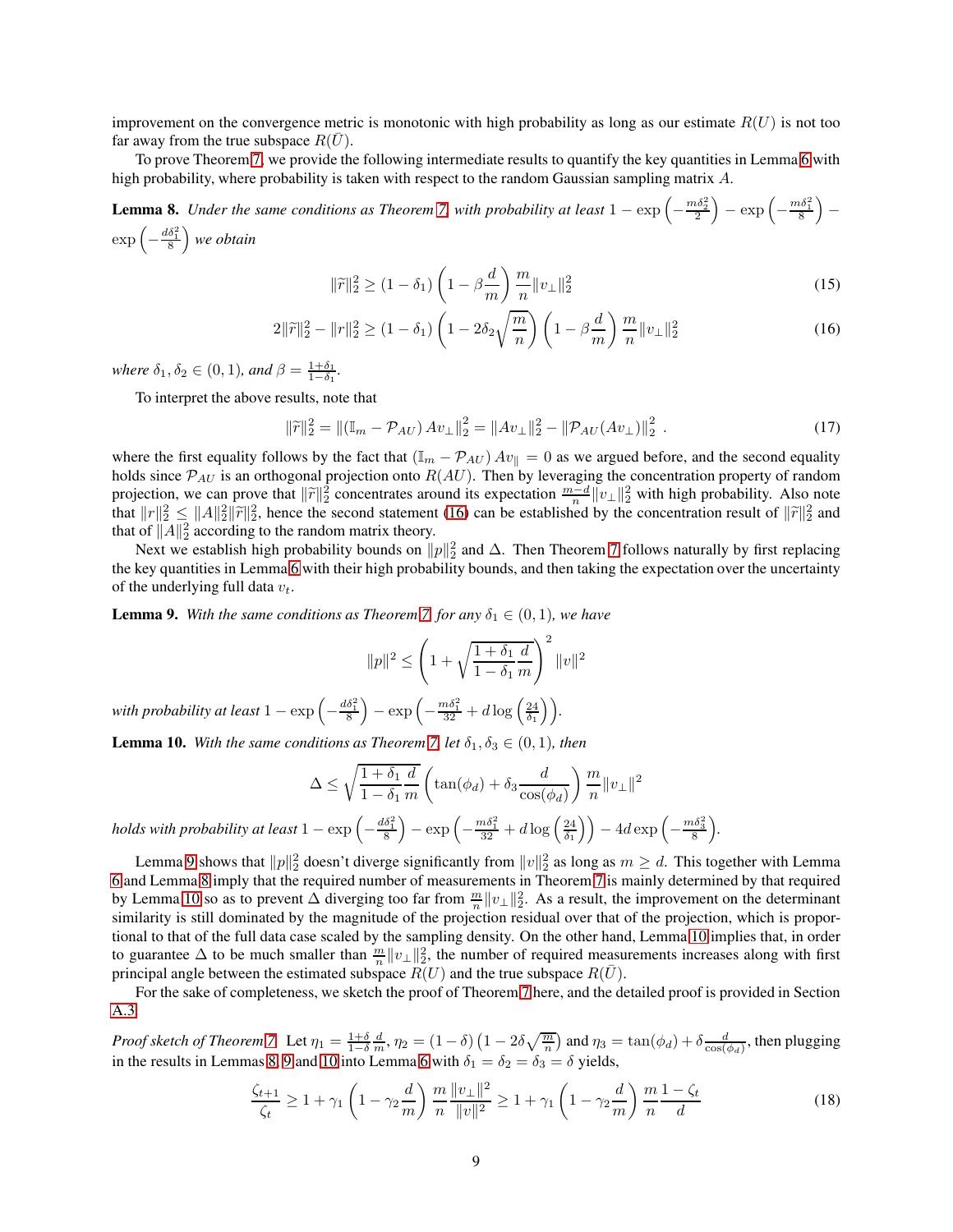where  $\gamma_1 = \frac{(1-\delta)\left(1-2\delta\sqrt{\frac{m}{n}}\right)}{\left(1+\sqrt{\frac{1+\delta}{1-\delta}\frac{d}{m}}\right)^2}$  and  $\gamma_2 =$  $\sqrt{ }$  $1 + 2 \frac{\tan(\phi_d) + \delta_3 \frac{d}{\cos(\phi_d)}}{(1 - 2\delta\sqrt{\frac{m}{n}})\sqrt{(1 - \delta^2)d/m}}\right) \frac{1 + \delta}{1 - \delta}.$ 

The first probability bound is obtained by taking the union bound of those quantities used to generate Lemma [8](#page-8-1) to Lemma [10,](#page-8-2) which can be lower bounded by

$$
1 - \exp\left(-\frac{d\delta^2}{8}\right) - \exp\left(-\frac{m\delta^2}{32} + d\log\left(\frac{24}{\delta}\right)\right) - (4d+2)\exp\left(-\frac{m\delta^2}{8}\right) \tag{19}
$$

Next we establish the complexity bound on m. As we will prove in Section [A.3,](#page-18-0)  $\gamma_2 \frac{d}{m} < \frac{1}{2}$  is equivalent to the following,

$$
m \ge \frac{8(1+\delta)}{(1-\delta)^2(1-2\delta)^2} \left(\varepsilon + \delta\sqrt{1+\varepsilon^2}d\right) \left(\varepsilon + \delta\sqrt{1+\varepsilon^2}d + \frac{1}{2}\right)d\tag{20}
$$

To establish another bound on  $m, m \geq \frac{32}{\delta^2} \log \left( \frac{24n^{2/d}}{\delta} \right)$ δ  $\Big)$  d implies the following,

<span id="page-9-2"></span><span id="page-9-0"></span>
$$
\exp\left(-\frac{m\delta^2}{32} + d\log\left(\frac{24}{\delta}\right)\right) \le \exp(-\log n^2) = \frac{1}{n^2} \tag{21}
$$

<span id="page-9-1"></span>
$$
(4d+2)\exp\left(-\frac{m\delta^2}{8}\right) \le \frac{(4d+2)}{n^8} \left(\frac{\delta}{24}\right)^{4d} \ll \frac{1}{n^2}
$$
 (22)

[\(21\)](#page-9-0) and [\(22\)](#page-9-1) complete the proof for the bound on m and justify the simplification of the probability bound in [\(19\)](#page-9-2).  $\Box$ 

#### 5.2 Missing Data

In this section, we study the convergence of GROUSE for the missing data case. We show that within the local region of the true subspace, we obtain an expected monotonic improvement on our defined convergence metric with high probability. We use  $\Omega$  to denote the indices of observed entries for each data vector, and we assume  $\Omega$  is uniformly sampled over  $\{1, 2, \ldots, n\}$  with replacement. In other words, we assume each row of the sampling matrices A is uniformly sampled from the rows of identity matrix  $\mathbb{I}_n$  with replacement. We use the notation  $Av =: v_{\Omega}, AU =: U_{\Omega}$ . Again our results are with high probability with respect to A, in this case with respect to the random draw of rows of  $\mathbb{I}_n$ , and in expectation with respect to the random data v. Please refer to Section [A.3](#page-18-0) for the proofs of this section.

Before we present our main results, we first call out the typical incoherence assumption on the underlying data.

**Definition 2.** A subspace  $R(U)$  is incoherent with parameter  $\mu$  if

$$
\max_{i \in \{1, \dots, n\}} \|\mathcal{P}_U e_i\|_2^2 \le \frac{\mu d}{n}
$$

where  $e_i$  is the  $i^{th}$  canonical basis vector and  $\mathcal{P}_U$  is the projection operator onto the column space of  $U.$ 

Note that  $1 \leq \mu \leq \frac{n}{d}$ . According to the above definition, the incoherence parameter of a vector  $z \in \mathbb{R}^n$  is defined as:  $22 - 12$ 

<span id="page-9-3"></span>
$$
\mu(z) = \frac{n\|z\|_{\infty}^2}{\|z\|_2^2} \tag{23}
$$

In this section, we assume the true subspace  $R(U)$  is incoherent with parameter  $\mu_0$ , and use  $\mu(U)$ ,  $\mu(v_{\perp})$  to denote the incoherence parameter of  $R(U)$  and  $v_{\perp}$  respectively. We now show the expected improvement of  $\zeta_t$  in a local region of the true subspace.

**Theorem 11.** *Suppose*  $\sum_{k=1}^{d} \sin^2 \phi_k \leq \frac{d\mu_0}{16n}$  and  $|\Omega| = m$ . *If*  $m > \max \left\{ \frac{128 d \mu_0}{2} \right\}$  $\frac{3d\mu_0}{3}\log\left(\sqrt{2d}n\right), 64\mu(v_\perp)^2\log\left(n\right), 52\left(1+2\sqrt{\mu(v_\perp)\log(n)}\right)^2d\mu_0$  $\mathcal{L}$ 

*then with probability at least*  $1 - \frac{3}{n^2}$  *we have* 

$$
\mathbb{E}_v \left[ \zeta_{t+1} \middle| U \right] \ge \left( 1 + \frac{1}{4} \frac{m}{n} \frac{1 - \zeta_t}{d} \right) \zeta_t.
$$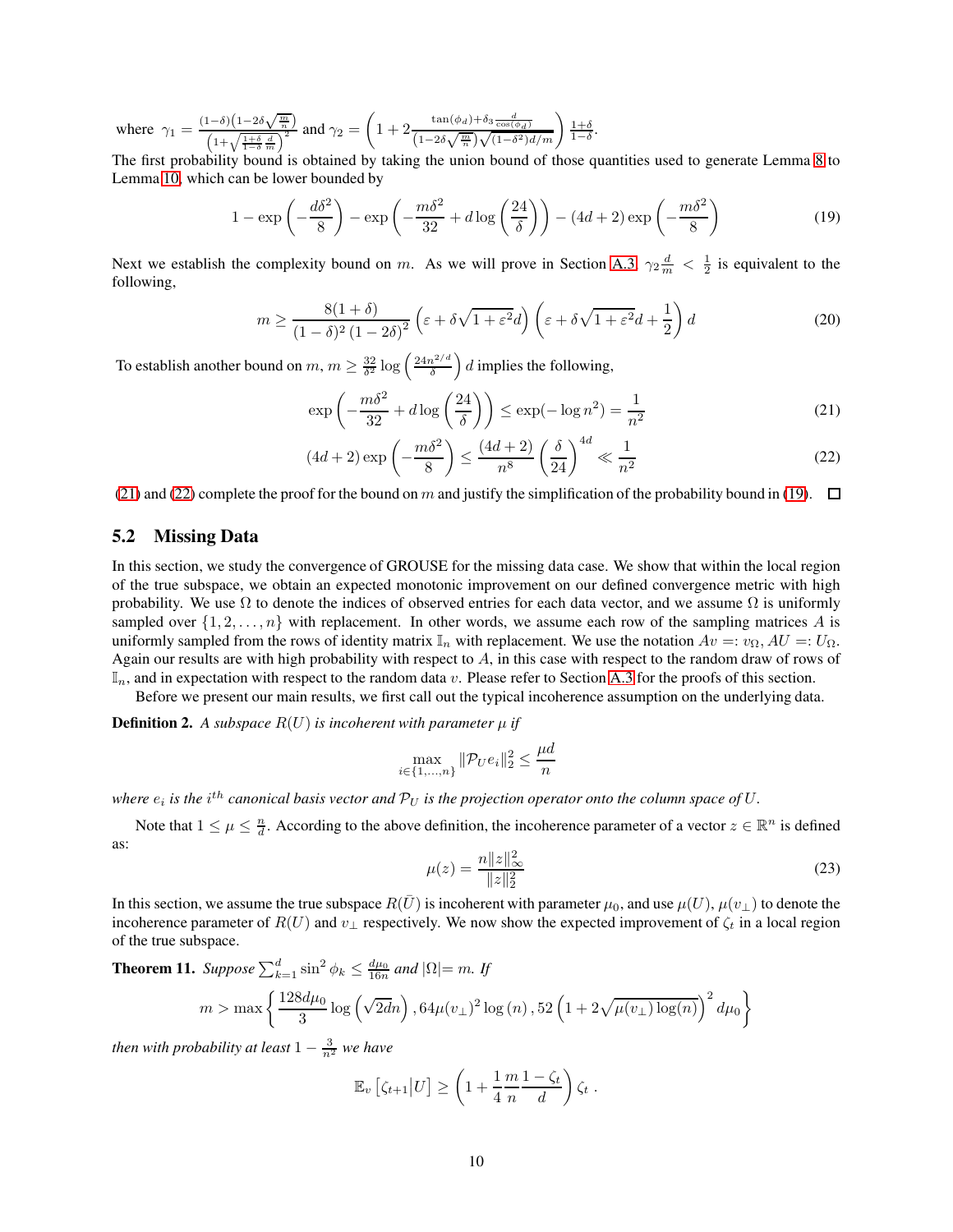This theorem shows that, within the local region of the true subspace, expected improvement on  $\zeta_t$  can be obtained with high probability. As is implied by the theorem, this local region gets enlarged if the true subspace is more coherent, which may seem at first counterintuitive. However, the required number of measurements also increases as we increase  $\mu_0$ . In the extreme case, when m increases to n, the local convergence results can be extended to a global result, as we proved for the full data case in Section [4.](#page-5-0) On the other hand, compared to Theorem [7,](#page-8-0) the convergence result for the missing data case holds within a more conservative local region of the true subspace. This gap is induced by the challenge of maintaining the incoherence property of our estimates  $R(U)$ , for which we had to consider the worst case. We leave the extension of the local convergence results to global results as future work.

In order to compare our result to the local convergence result in [Corollary 2.15, [\[9\]](#page-29-11)], consider the following corollary.

<span id="page-10-2"></span>**Corollary 12.** *Define the determinant discrepancy as*  $\kappa_t = 1 - \zeta_t$ *, then under the same conditions as Theorem [11,](#page-10-0) we have*

$$
\mathbb{E}_{v} \left[ \kappa_{t+1} \middle| \kappa_t \right] \le \left( 1 - \frac{1}{4} \left( 1 - \frac{d\mu_0}{16n} \right) \frac{m}{nd} \right) \kappa_t
$$

with probability exceeding  $1 - 3/n^2$ .

Recall that  $1 \leq \mu_0 \leq \frac{n}{d}$ , therefore the expected linear decay rate of  $\kappa_t$  is at least  $1 - \frac{9}{16} \frac{m}{nd}$ . In [\[9\]](#page-29-11) (Corollary 2.15), a similar linear convergence result is established in terms of the Frobenius norm discrepancy between  $R(\bar{U})$ and  $R(U)$ , denoted as  $\epsilon_t = \sum_{i=1}^d \sin^2 \phi_d$ . However, their result only holds when  $\epsilon_t \le (8 \times 10^{-6}) \frac{m}{n^3 d^2}$  which is more conservative than our assumption in Theorem [11.](#page-10-0) Moreover, as we mentioned previously, empirical evidence shows the lower bound in Theorem [11](#page-10-0) holds for every iteration from any random initialization. In contrast, in [\[9\]](#page-29-11), even for numerical results expected linear improvements only hold within the local region of the true subspace.

Now we present the following intermediate results for the proof of Theorem [11.](#page-10-0) Note that in this missing data case, the projection residual  $r_{\Omega}$  of  $v_{\Omega}$  onto  $U_{\Omega}$  is mapped back to  $\mathbb{R}^n$  by zero padding the entries at the indices that are not in Ω. Therefore, unlike Lemma [10](#page-8-2) of the compressively sampled data case, here  $\|\tilde{r}\| = \|r\| = \|r_{\Omega}\|$ . Therefore, [\(14\)](#page-7-0) becomes

<span id="page-10-0"></span>
$$
\frac{\zeta_{t+1}}{\zeta_t} \ge 1 + \frac{\|r_\Omega\|^2}{\|p\|^2} + 2\frac{\Delta}{\|p\|^2} \,. \tag{24}
$$

Now similarly to the compressively sampled data case, we proceed by establishing concentration results for the key quantities  $||r||_2^2$ ,  $||p||_2^2$  and  $\Delta$  respectively.

<span id="page-10-1"></span>**Lemma 13** ([\[8\]](#page-29-13), Theorem 1). Let  $\delta > 0$ , and suppose  $m \ge \frac{8}{3}d\mu(U)\log(2d/\delta)$ . Then, with probability exceeding  $1 - 3\delta$ ,

$$
||r_{\Omega}||^{2} \geq (1 - \alpha_{0}) \frac{m}{n} ||v_{\perp}||^{2}
$$

*where*  $\alpha_0 = \sqrt{\frac{2\mu(v_\perp)^2}{m} \log\left(\frac{1}{\delta}\right)} + \frac{(\beta_1 + 1)^2}{1 - \gamma_1}$  $1-\gamma_1$  $\frac{d\mu(U)}{m}$ ,  $\beta_1 = \sqrt{2\mu(v_\perp)\log\left(\frac{1}{\delta}\right)}$ , and  $\gamma_1 = \sqrt{\frac{8d\mu(U)}{3m}\log\left(\frac{2d}{\delta}\right)}$ .

**Lemma 14.** Let  $\delta > 0$ . Under the same condition on m as Lemma [13,](#page-10-1) with probability at least  $1 - 2\delta$  we have

$$
||p||^2 \le \left(1 + \frac{\beta_1 + 1}{1 - \gamma_1} \sqrt{\frac{d\mu(U)}{m}}\right)^2 ||v||^2
$$

*where*  $\beta_1$  *and*  $\gamma_1$  *equal to those defined in Lemma [13.](#page-10-1)* 

**Lemma 15.** Let  $\delta > 0$ . Under the same condition on m as Lemma [13,](#page-10-1) with probability at least  $1 − 3\delta$  we have

$$
|\Delta| \leq \frac{\eta_3}{\cos\phi_d} \sqrt{\sin^2\phi_d + \frac{d\mu_0}{m}} \sqrt{\frac{d\mu(U)}{m}} \frac{m}{n} ||v_\perp||^2
$$

*where*  $\eta_3 = \frac{(1+\beta_1)(1+\beta_2)}{1-\gamma_1}$  $\frac{\beta_1(1+\beta_2)}{1-\gamma_1}$ ,  $\beta_2 = \sqrt{2\mu(v_\perp)\log\left(\frac{1}{\delta}\right)\frac{d\mu_0}{d\mu_0+m\sin^2\phi_d}}$ , and  $\beta_1$  and  $\gamma_1$  equal to those defined in Lemma [13.](#page-10-1)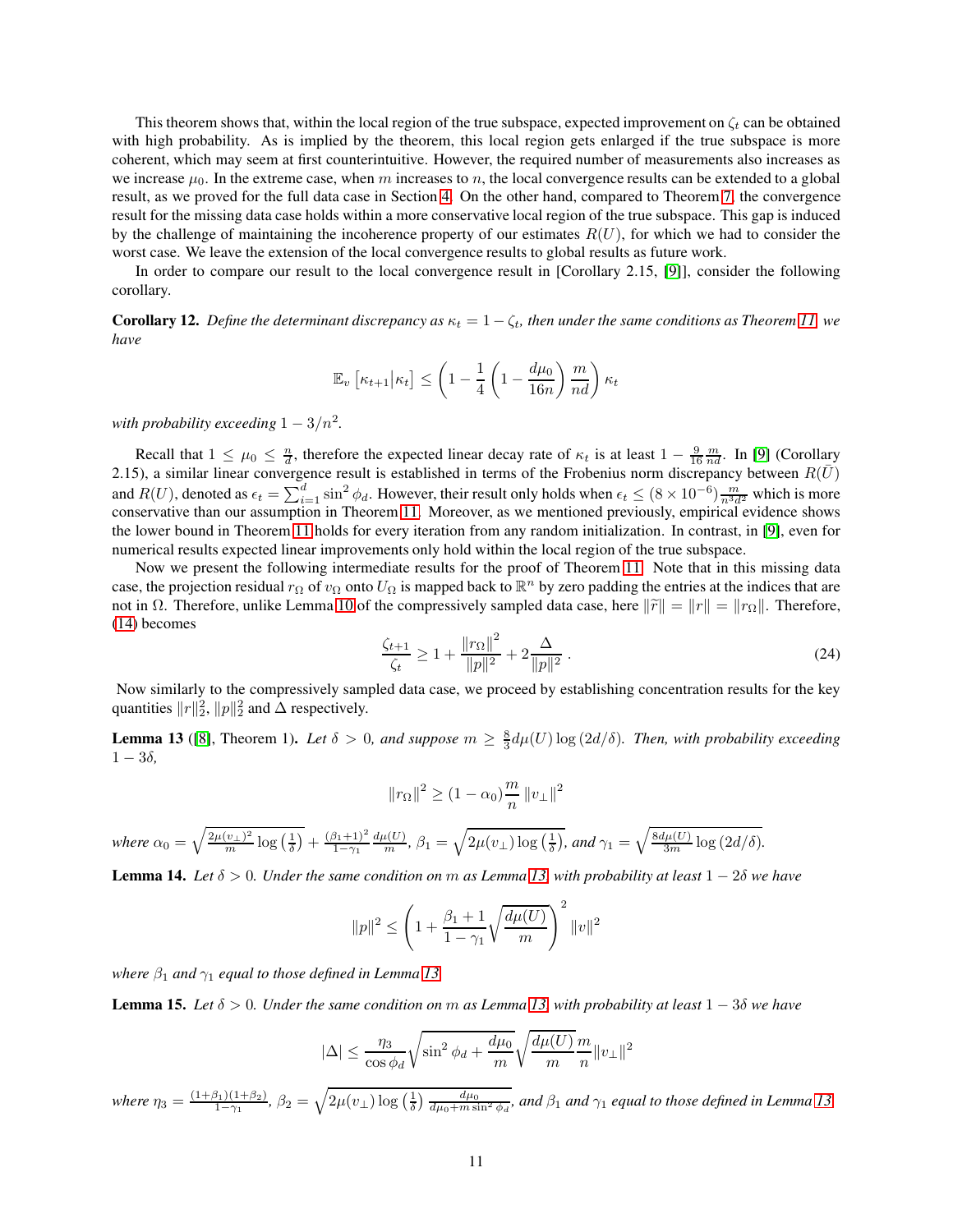Lemma [13](#page-10-1) shows that the concentration of  $||r||_2^2 = ||r_{\Omega}||_2^2$  does not only depend on the sampling framework, but also on the incoherence property of the current estimate and the true projection residual, *i.e.*,  $\mu(\hat{U})$  and  $\mu(v_{\perp})$ . To see this clearly, recall that  $||r_{\Omega}||_2^2 = ||v_{\perp,\Omega}||_2^2 - ||\mathcal{P}_{U_{\Omega}}(v_{\perp,\Omega})||_2^2$  $2<sub>2</sub>$ , hence the incoherence property of  $v_{\perp}$  and  $R(U)$  directly influences the concentration of  $||r_{\Omega}||_2^2$ . On the other hand, for compressive data, the Gaussian distributed sampling matrices yield tight concentration results for  $||p||_2^2$ ,  $||r_{\Omega}||_2^2$  and  $\Delta$ . Therefore, the upper bounds of the key quantities established in Lemmas [13,](#page-10-1) [14](#page-11-1) and [15](#page-11-1) are not as tight as those for the compressive data except the extreme case where  $\mu(U) = \mu(v_{\perp}) = 1$ , *i.e.*, both  $R(U)$  and  $v_{\perp}$  are incoherent.

As shown in the above lemmas, in order to establish concentration of the key quantities in [\(24\)](#page-10-0), it is essential for the subspaces generated by GROUSE to be incoherent over iterates. It has been proven in [\[9\]](#page-29-11) that within the local region of  $R(U)$ , the incoherence of  $R(U)$  can be bounded by that of  $R(U)$ .

<span id="page-11-2"></span>**Lemma 16** ([\[9\]](#page-29-11), Lemma 2.5). *Suppose*  $\sum_{k=1}^{d} \sin^2 \phi_k \leq \frac{d}{16n} \mu_0$ , then  $\mu(U) \leq 2\mu_0$ .

Now we are ready to prove Theorem [11.](#page-10-0) We sketch the proof here, and a detailed proof is provided in Section [A.3.](#page-18-0)

*Proof sketch of Theorem [11.](#page-10-0)* Given the condition required by Theorem [11,](#page-10-0) we have  $\sin \phi_d \le \sqrt{d\mu_0/16n}$  and  $\cos \phi_d \ge$  $\sqrt{1-d\mu_0/16n}$ . This together with Lemma [16](#page-11-2) and Lemma [15](#page-11-1) yield  $|\Delta| \leq \frac{11}{5}\eta_3 \frac{d\mu_0}{n} ||v_\perp||^2$ . Also for  $\beta_2$  in Lemma [15,](#page-11-1)  $\beta_2 \leq \sqrt{2\mu(v_\perp)\log(1/\delta)} = \beta_1$ . Hence,

<span id="page-11-1"></span>
$$
|\Delta| \le \frac{11}{5} \frac{(1+\beta_1)^2}{1-\gamma_1} \frac{d\mu_0}{n} \|v_\perp\|^2.
$$
 (25)

Letting  $\eta_2 = \frac{(1+\beta_1)^2}{1-\gamma_1}$  $\frac{(1+\beta_1)^2}{1-\gamma_1} \frac{d\mu_0}{m}$  and  $\alpha_1 = \sqrt{\frac{2\mu(v_\perp)^2}{m} \log\left(\frac{1}{\delta}\right)}$ , then applying this definition together with Lemma [16](#page-11-2) to Lemma [14](#page-11-1) and Lemma [13](#page-10-1) yields

$$
||p||^2 \le \left(1 + \sqrt{\frac{2\eta_2}{1 - \gamma_1}}\right)^2 ||v||^2
$$
\n(26)

$$
||r_{\Omega}||^2 \ge (1 - \alpha_1 - 2\eta_2) \frac{m}{n} ||v_{\perp}||^2
$$
 (27)

<span id="page-11-4"></span><span id="page-11-3"></span> $\Box$ 

Now applying  $(25)$ ,  $(26)$  and  $(27)$  to  $(24)$  we have

$$
\frac{\zeta_{t+1}}{\zeta_t} \ge 1 + \frac{(1 - \alpha_1 - \frac{32}{5}\eta_2)}{(1 + \sqrt{2\eta_2/(1 - \gamma_1)})^2} \frac{m}{n} \frac{\|v_\perp\|^2}{\|v\|^2}
$$
\n(28)

with probability at least  $1 - 3\delta$ . The probability bound is obtained by taking the union bound of those generating Lemmas [13,](#page-10-1) [14](#page-11-1) and [15,](#page-11-1) as we can see in the proofs in Section [A.3](#page-18-0) this union bound is at least  $1 - 3\delta$ .

Letting  $\eta_1 = \frac{(1-\alpha_1-\frac{32}{5}\eta_2)}{(1+\sqrt{2\eta_2/(1-\gamma_1)})^2}$ , then  $\eta_1 > 0$  is equivalent to  $1-\alpha_1-\frac{32}{5}\eta_2 > 0$ . This further gives that if m satisfies the condition in Theorem [11,](#page-10-0) then  $\eta_1 > \frac{1}{4}$ . Now taking expectation with respect to v yields,

$$
\mathbb{E}_v \left[ \zeta_{t+1} | U \right] \ge \left( 1 + \frac{1}{4} \frac{m}{n} \mathbb{E} \left[ \frac{\|v_\perp\|^2}{\|v\|^2} | U \right] \right) \zeta_t \ge \left( 1 + \frac{1}{4} \frac{m}{n} \frac{1 - \zeta_t}{d} \right) \zeta_t \tag{29}
$$

where the last inequality follows from Lemma [1.](#page-4-0) Finally choosing  $\delta$  to be  $1/n^2$ completes the proof.

# <span id="page-11-0"></span>6 Numerical Results

In this section, we demonstrate that our theoretical results match the empirical convergence behavior of GROUSE. We generate the underlying data matrix  $M = \begin{bmatrix} v_1 & v_2 & \dots & v_T \end{bmatrix}$  as  $M = \overline{U}W$ . For both the fully sampled data case and compressively sampled data case, the underlying signals are generated from a sparse subspace, demonstrating that incoherence assumptions are not required by our results for these two cases. Specifically, the underlying subspace of each trial is set to be a sparse subspace, as the range of an  $n \times d$  matrix  $\bar{U}$  with sparsity on the order of  $\frac{\log(n)}{n}$ . For the missing data case, we generate the underlying subspace as the range of an  $n \times d$  matrix with i.i.d standard normal distribution. The entries of the coefficient matrix W for all three cases are generated as i.i.d  $\mathcal{N}(0, 1)$  satisfying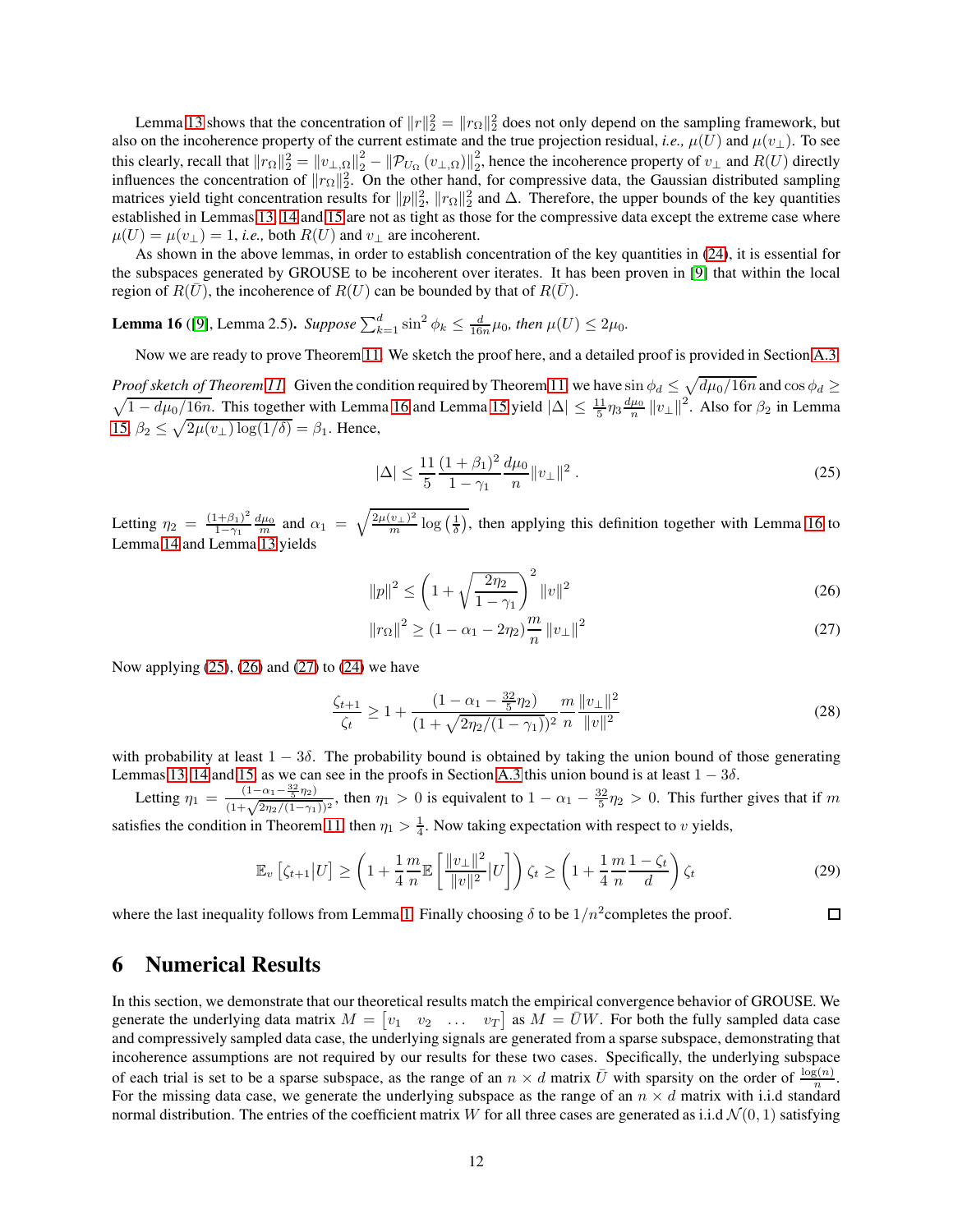<span id="page-12-0"></span>

Figure [1](#page-6-1): Illustration of the bounds on  $K$  in Conjecture 1 compared to their values in practice, averaged over 50 trials with different *n* and *d*. We show the ratio of *K* to the bound  $d^2 \log(n) + d \log(1 - \zeta^*)$ .

<span id="page-12-1"></span>

Figure 2: Illustration of expected improvement on  $\zeta$  given by Theorem [7](#page-8-0) (left) and Theorem [11](#page-10-0) (right) over 50 trials. We set  $n = 5000$ ,  $d = 10$ . The diamonds denote the lower bound on expected convergence rates described in Theorem [7](#page-8-0) and Theorem [11.](#page-10-0)

Assumption [1.](#page-4-1) We also want to mention that we run GROUSE with random initialization for all of the plots in this section.

We first examine our global convergence result, *i.e.,* Theorem [4](#page-6-1) and Conjecture [1,](#page-6-1) for the fully sampled data in Figure [1.](#page-12-0) We run GROUSE to convergence for a required accuracy  $\zeta^* = 1 - 1e^{-4}$  and show the ratio of K to the simplified bound of Conjecture [1,](#page-6-1)  $d^2 \log(n) + d \log \frac{1}{1-\zeta^*}$ . We run GROUSE over 50 trials and show the mean and variance. We can see that, for fixed  $n$ , despite the conjecture's tighter convergence rate than the theorem's, it becomes loose as we increase the dimension of the underlying subspace. However, compared to the empirical mean, the empirical variance is very small. This indicates that the relationship between our conjectured upper bounds and the actual iterations required by GROUSE is stable.

Next we examine our theoretical results (Theorem [7](#page-8-0) and Theorem [11\)](#page-10-0) for the expected improvement on  $\zeta_t$  for the undersampled case in Figure [2.](#page-12-1) We set  $n = 5000$  and  $d = 10$ . We run GROUSE over different sampling numbers m. The plots are obtained by averaging over 50 trials. We can see that our theoretical bounds on the expected improvement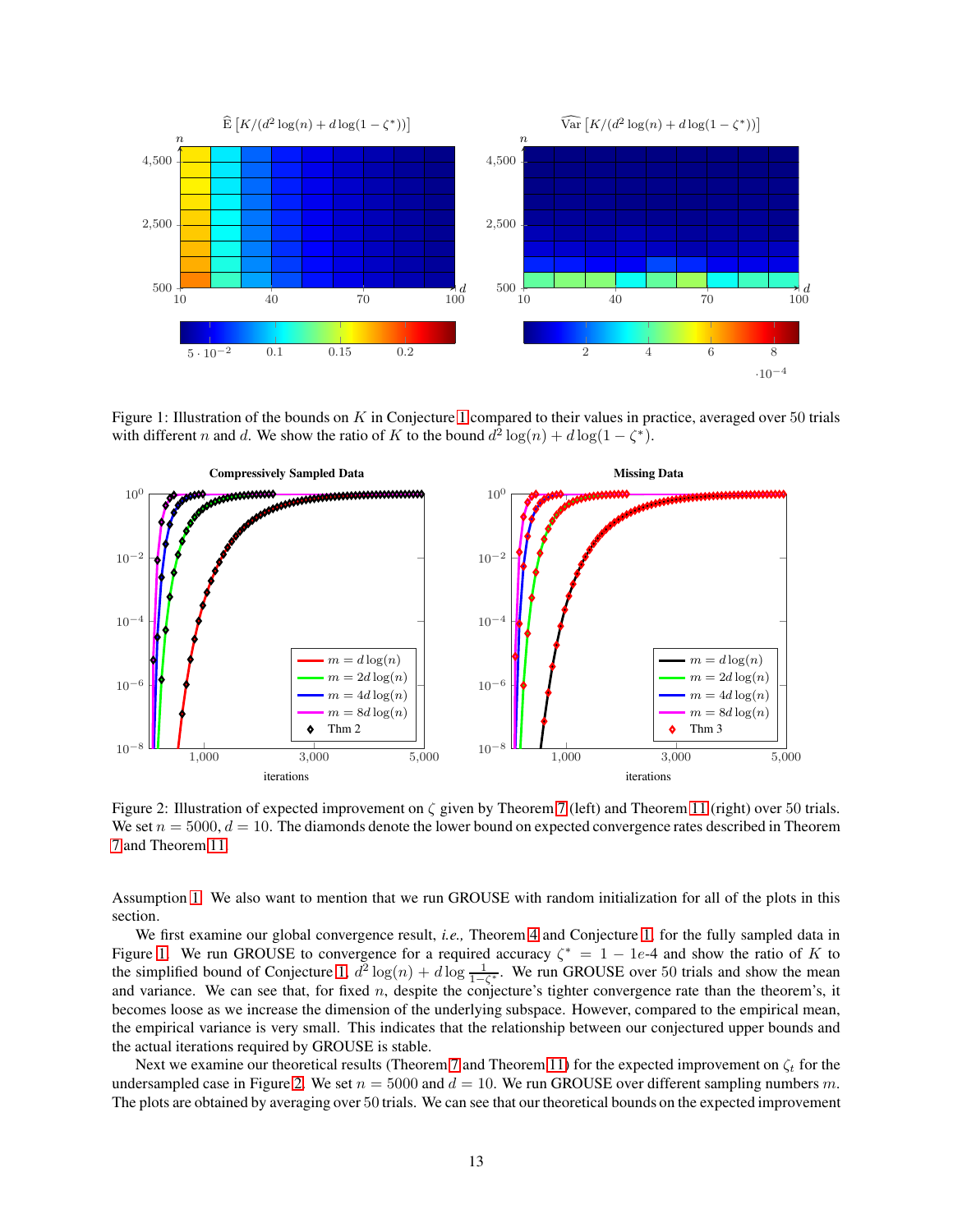<span id="page-13-0"></span>

Figure 3: Illustration of our heuristic bounds on  $K$  (the actual iterations required by GROUSE to converge to the given accuracy) over different  $d$ ,  $m$  and  $n$ , averaged over 20 trials. In this simulation, we run GROUSE from a random initialization to convergence for a required accuracy  $\zeta^* = 1 - 1e^{-2}$ . We show the ratio of K to the heuristic bound  $\frac{n}{m} (d^2 \log(n) + d \log(1 - \zeta^*))$ . In (a) and (b), we set  $d = 50$  and examine K over m and n for both missing data (a) and compressively sampled data (b). In (c) and (d), we set  $n = 10000$  and examine K over m and d for both missing data (c) and compressively sampled data (d). In these plots, we use the dark red to indicate the failure of convergence.

on  $\zeta_t$  for both missing data and compressively sampled data are tight from any random initialization, although we have only established local convergence results for both cases. Also note that Theorem [7](#page-8-0) and Theorem [11](#page-10-0) indicate that the expected improvement on the determinant similarity has a similar form to that of the fully sampled case roughly scaled by the sampling density  $(m/n)$ . These together motivate us to approximate the required iterations to achieve a given accuracy as that required by the fully sampled case times the reciprocal of sampling density,  $n/m$ :

$$
(n/m) \cdot (d^2 \log(n) + d \log(1 - \zeta^*)) .
$$

As we see in Figure [3,](#page-13-0) when m is slightly larger than d, the empirical mean of the ratio of the actual iterations required by GROUSE to our heuristic bound is similar to that of the full data case. We leave the rigorous proof of this heuristic as future work.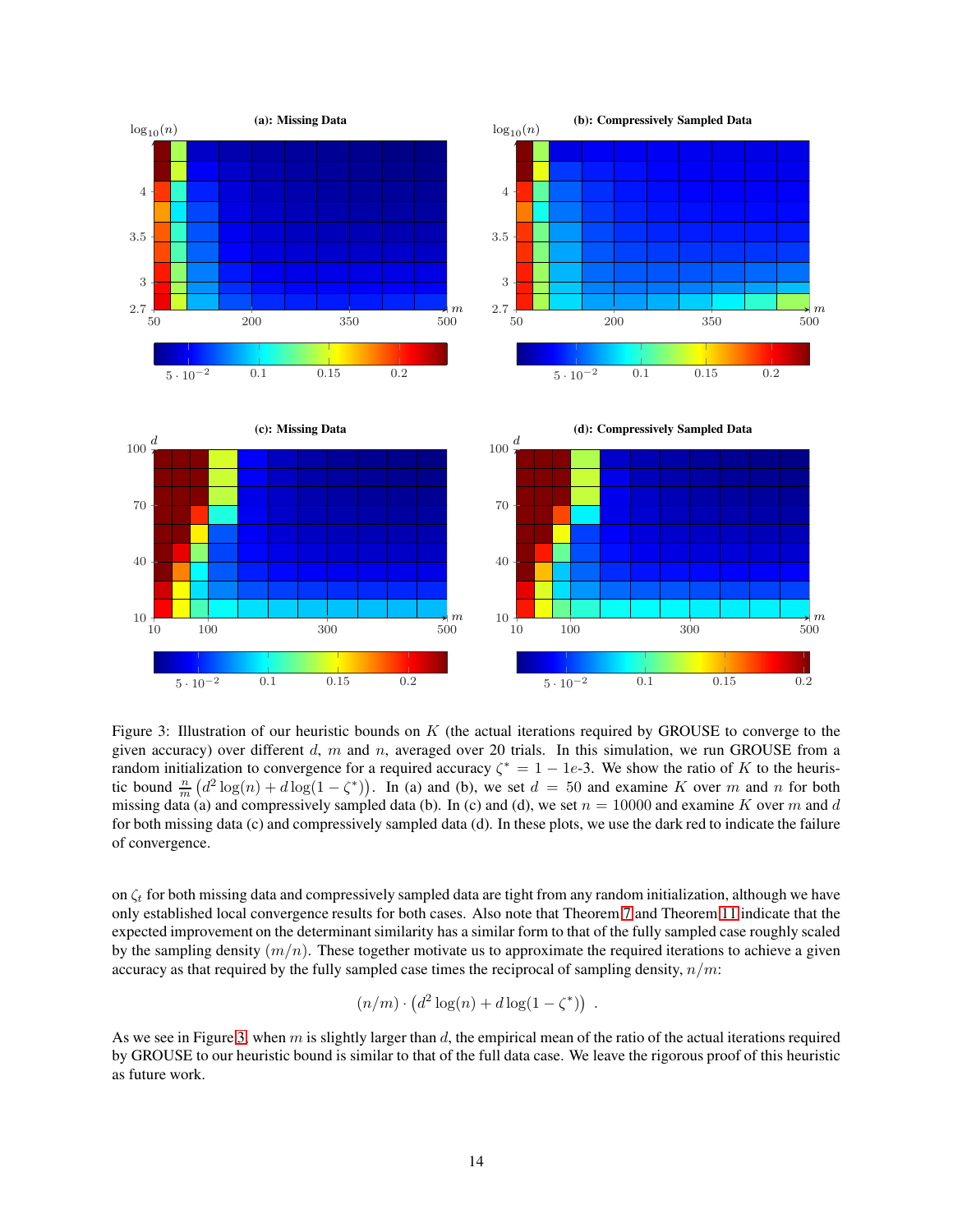# 7 Conclusion

In this paper, we analyze a manifold incremental gradient descent algorithm applied to a particular non-convex optimization formulation for recovering a low-dimensional subspace from streaming data sampled from that subspace. We provide a simplified analysis as compared to [\[34\]](#page-30-15), showing global convergence of the algorithm to the global minimizer for fully sampled data. However, the convergence rate we have established in theory is loose compared to what we observed in practice. A future direction is to narrow the gap between our theory and the actual performance of GROUSE, for which Conjecture [1](#page-6-1) shows great promise.

With undersampled data, we show that expected improvement on our defined convergence metric can be obtained with high probability for each iteration. We prove that, comparing with fully sampled data, the expected improvement on determinant similarity is roughly proportional to the sampling density. With compressively sampled data this expected improvement holds from any random initialization, while it only holds within the local region of the true subspace for the missing data case. The limitation on the convergence of missing data arises due to the challenge of maintaining the incoherence property of our estimates in theory. Crossing this fundamental hurdle and extending the local convergence with missing data to a global result would be an interesting and valuable future direction.

# A Supplementary material

#### <span id="page-14-0"></span>A.1 Preliminaries

We start by providing the following lemma that we will use regularly in the manipulation of the matrix  $\bar{U}^T U$ . It also provides us with more insight into our metric of determinantsimilarity between the subspaces. The proof can be found in [\[28\]](#page-30-16).

**Lemma 17** ([\[28\]](#page-30-16), Theorem 5.2). Let  $U, \overline{U} \in \mathbb{R}^{n \times d}$  with orthonormal columns, then there are unitary matrices  $Q, \overline{Y}$ , *and* Y *such that* d d

$$
Q\bar{U}\bar{Y} := \begin{pmatrix} d \\ d \\ n - 2d \end{pmatrix} \begin{pmatrix} I \\ 0 \\ 0 \end{pmatrix} \text{ and } QUY := \begin{pmatrix} d \\ d \\ n - 2d \end{pmatrix} \begin{pmatrix} I \\ \Sigma \\ 0 \end{pmatrix}
$$

 $where \ \Gamma = \text{diag}(\cos\phi_1,\ldots,\cos\phi_d), \Sigma = \text{diag}(\sin\phi_1,\ldots,\sin\phi_d)$  *with*  $\phi_i$  *being the i*<sup>th</sup> principal angle between  $R(U)$  and  $R(\bar{U})$  defined in Definition [1.](#page-4-0)

Now we are going to prove Lemma [1,](#page-4-0) which is essential for us to establish expected improvement on the determinant similarity for each iteration in the various sampling cases we consider. Before that, we present the following lemmas that are requried for the proof.

<span id="page-14-1"></span>**Lemma 18.** Given any matrix  $Q \in \mathbb{R}^{d \times d}$ , suppose that  $w \in \mathbb{R}^d$  is a random vector whose components  $w_i$ ,  $i = 1, \ldots, d$ are zero-mean, independent, and identically distributed symmetrically about zero (i.e., the distribution of  $w_i$  is an even *function). Then*

$$
E\left[\frac{w^T Q w}{w^T w}\right] = \frac{1}{d} tr(Q) .
$$

*Proof of Lemma [18.](#page-14-1)*

$$
E\left[\frac{w^T Q w}{w^T w}\right] = \sum_{i \neq j} E\left[\frac{w_i w_j Q_{ij}}{w^T w}\right] + \sum_{i=1}^d E\left[\frac{w_i^2 Q_{ii}}{w^T w}\right]
$$

$$
= \sum_{i=1}^d Q_{ii} E\left[\frac{w_i^2}{w^T w}\right]
$$
(30)

<span id="page-14-3"></span><span id="page-14-2"></span>
$$
\frac{1}{d}\mathbf{tr}\,Q\,,\tag{31}
$$

=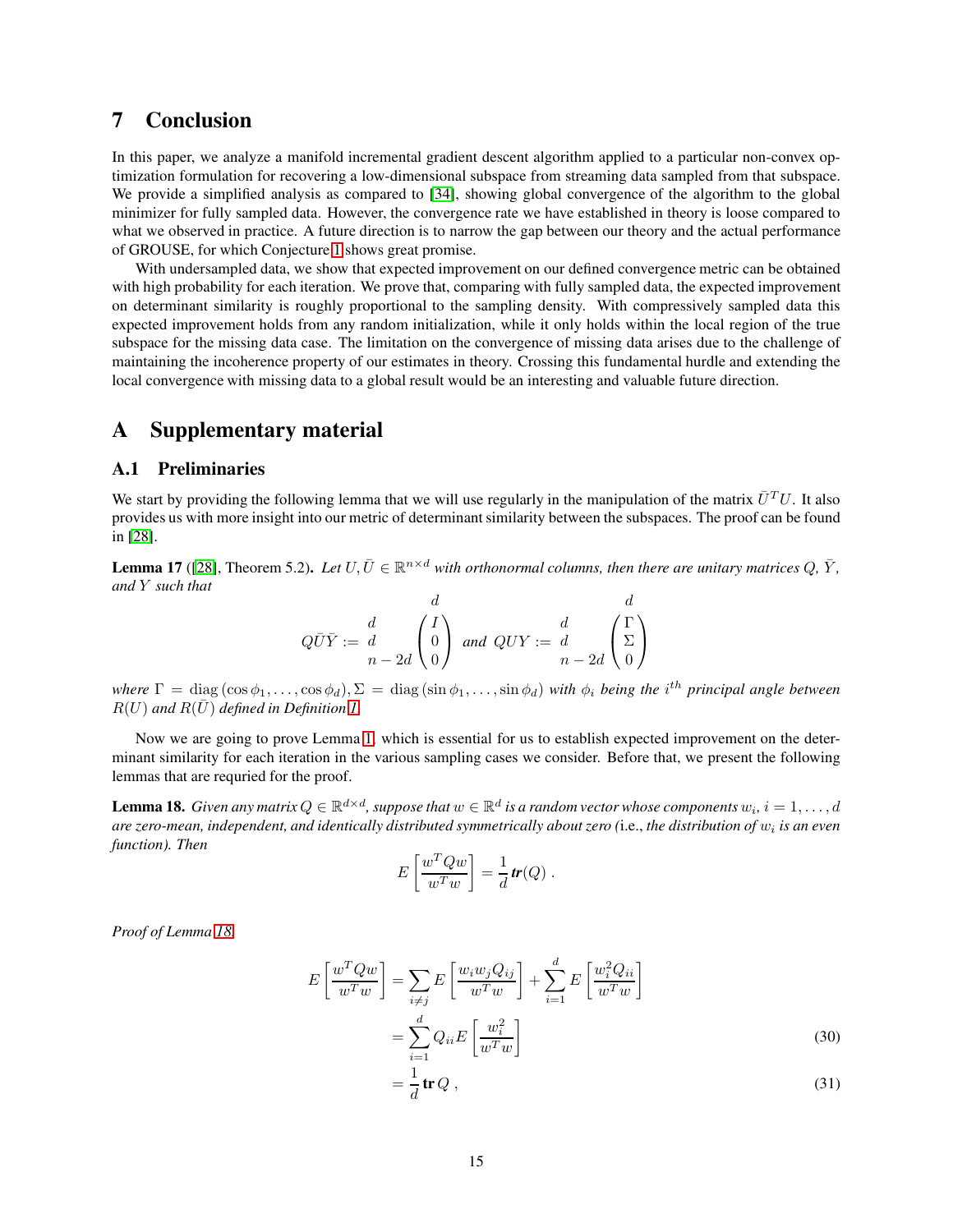where Eqs [\(30\)](#page-14-2) and [\(31\)](#page-14-3) hold by the following two arguments. For Eq (30), let  $f(w_1, \ldots, w_d)$  be the joint distribution among the coordinates, and without loss of generality let  $i = 1$  and  $j \neq 1$ , then

$$
E\left[\frac{w_1w_jQ_{1j}}{w^Tw}\right]
$$
  
=  $\int_{-\infty}^{\infty} \cdots \int_{-\infty}^{\infty} \frac{w_1w_jQ_{ij}}{w^Tw} f(w_1,\ldots,w_d)dw_1dw_2\cdots dw_d$   
=  $\int_{-\infty}^{\infty} \cdots \int_{-\infty}^{\infty} \frac{w_1w_jQ_{1j}}{w_1^2 + \sum_{k\neq i}w_k^2} f(w_1)f(w_2)\cdots f(w_d)dw_1dw_2\cdots dw_d$   
=  $\int_{-\infty}^{\infty} \cdots \int_{-\infty}^{\infty} \left(\int_{-\infty}^{\infty} \frac{w_1}{w_1^2 + \sum_{k\neq i}w_k^2} f(w_1)dw_1\right) w_jQ_{1j}f(w_2)\cdots f(w_d)dw_2\cdots dw_d$   
= 0

where the last inequality holds since  $\frac{w_1}{w_1^2 + \sum_{k \neq i} w_k^2}$  is an odd function of  $w_1$  and  $f(w_1)$  is an even function of  $w_1$ , thereby the term in parentheses will integrate to zero. We note that if  $w_i$  is a discrete random variable, the argument would be similar.

To get Eq [\(31\)](#page-14-3) we note that

$$
1 = E\left[\frac{\sum_i w_i^2}{\sum_j w_j^2}\right] = \sum_i E\left[\frac{w_i^2}{w^T w}\right] = dE\left[\frac{w_i^2}{w^T w}\right], i = 1, \dots, d,
$$

where the last step holds because each  $w_i$  is identically distributed.

<span id="page-15-1"></span>**Lemma 19** ([\[16\]](#page-30-2), Lemma 16). Let  $X = [X_1, \cdots, X_d]$  with  $X_i \in [0, 1], i = 1, \ldots, d$ , then

$$
d - \sum_{i=1}^{d} X_i \ge 1 - \Pi_{i=1}^{d} X_i
$$

*Proof of Lemma [1.](#page-4-0)* According to Lemma [18](#page-14-1) and Lemma [19](#page-15-1) we have the following

$$
\mathbb{E}\left[\frac{\|v_{\perp}\|^2}{\|v\|^2}\bigg|U\right] = \mathbb{E}\left[\frac{\|\bar{U}s\|^2 - \|UU^T\bar{U}s\|^2}{\|\bar{U}s\|^2}\bigg|U\right] \stackrel{\vartheta_1}{=} \mathbb{E}\left[\frac{s^T\bar{Y}(I - \Gamma^2)\bar{Y}^T s}{s^T s}\bigg|U\right]
$$

$$
\stackrel{\vartheta_2}{=} \frac{1}{d}\mathbf{tr}\left(I - \Gamma^2\right) \stackrel{\vartheta_3}{\geq} \frac{1 - \zeta_t}{d}
$$
(32)

where  $\vartheta_1$  follows by Lemma [17](#page-14-2) and  $\|\bar{U}s\|^2 = \|s\|^2$ ,  $\vartheta_2$  from Lemma [18,](#page-14-1) and  $\vartheta_3$  from Lemma [19](#page-15-1) with  $X_i =$  $\cos^2 \phi_i$ . □

### <span id="page-15-0"></span>A.2 Proof of Fully Sampled Data

In this section we prove the results of Section [4.](#page-5-0) We start by proving Eq [10,](#page-5-1) the deterministic expression for the change in determinant similarity from one step of the GROUSE algorithm to the next. Using this expression, we prove the GROUSE monotonic improvement of Lemma [2,](#page-6-1) expected improvement of Lemma [3,](#page-6-1) and finally the global convergence conjecture [1.](#page-6-1)

Recall that  $\frac{y}{\|y\|} = \cos(\theta) \frac{v_{\|}}{\|v_{\|}\|} + \sin(\theta) \frac{v_{\perp}}{\|v_{\perp}\|}$  in Algorithm [1.](#page-2-0) Then according to the GROUSE update in [4](#page-2-4) we have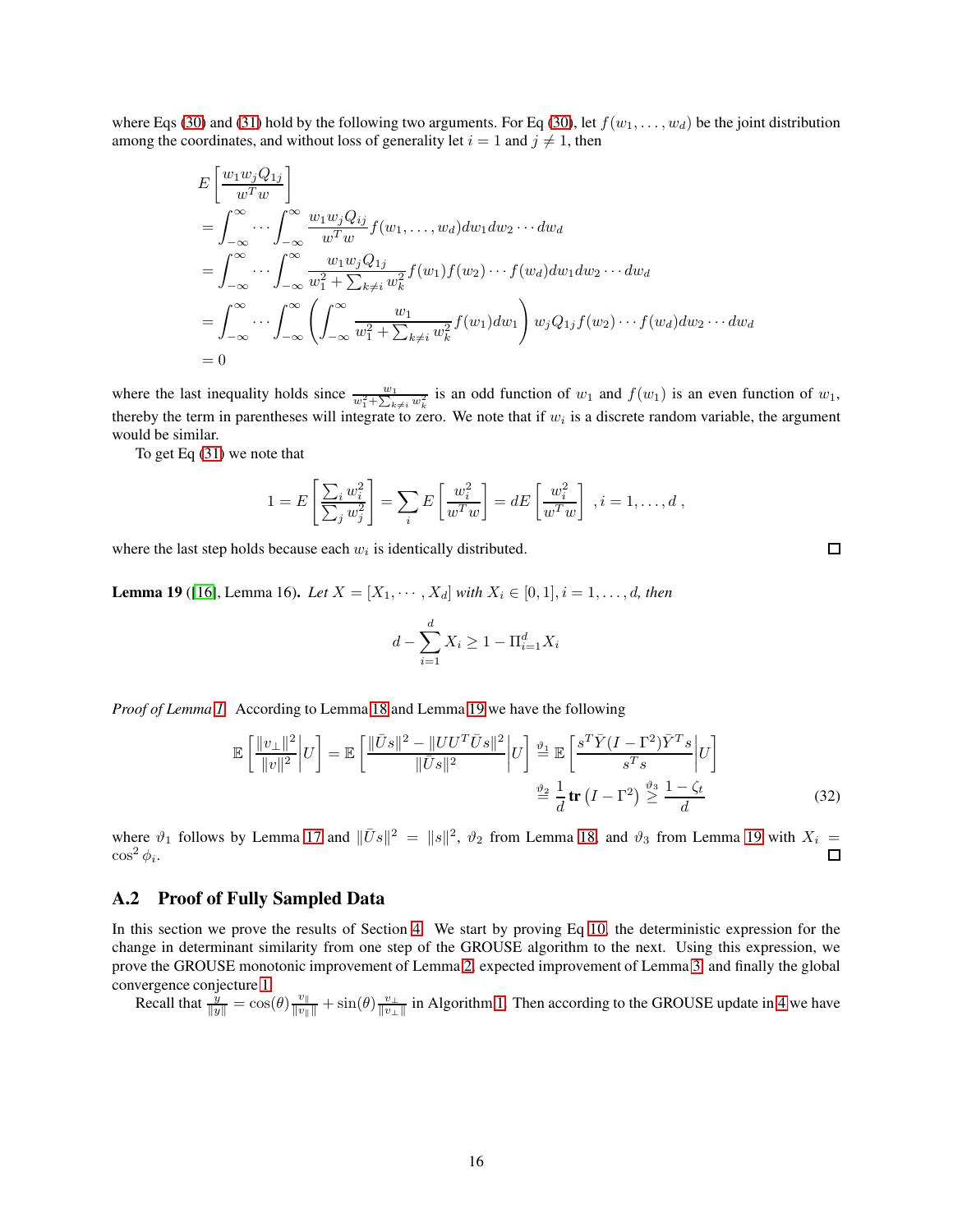$$
\det\left(\bar{U}^T U_{t+1}\right) = \det\left(\bar{U}^T U + \left(\frac{\bar{U}^T y}{\|y\|} - \frac{\bar{U}^T v_{\|}}{\|v\|}\right) \frac{w^T}{\|w\|}\right)
$$
\n
$$
\stackrel{\vartheta_1}{\equiv} \det\left(\bar{U}^T U\right) \left(1 + \frac{w^T (\bar{U}^T U)^{-1}}{\|w\|} \left(\frac{\bar{U}^T y}{\|y\|} - \frac{\bar{U}^T v_{\|}}{\|v\|}\right)\right)
$$
\n
$$
\stackrel{\vartheta_2}{\equiv} \det\left(\bar{U}^T U\right) \frac{w^T (\bar{U}^T U)^{-1} \bar{U}^T y}{\|y\| \|w\|}
$$
\n
$$
\stackrel{\vartheta_3}{\equiv} \det\left(\bar{U}^T U\right) \left(\cos\theta + \frac{\|v_{\perp}\|}{\|v_{\|}\|} \sin\theta\right) \tag{33}
$$

where  $\vartheta_1$  follows from the Schur complement, *i.e.*, that for any invertible matrix M we have det  $(M + ab^T)$  =  $\det(M)$   $(1 + b^T M^{-1}a)$ ;  $\vartheta_2$  and  $\vartheta_3$  hold since  $||v_{\parallel}||^2 = ||Uw||^2 = ||w||^2$  and the following

$$
w^T (\bar{U}^T U)^{-1} \bar{U}^T v_{\parallel} \stackrel{w = U^T \bar{U} s}{=} v^T v_{\parallel} = ||v_{\parallel}||^2
$$
\n(34a)

$$
w^T (\bar{U}^T U)^{-1} \bar{U}^T v_\perp \stackrel{w = U^T \bar{U}^s}{=} v^T v_\perp = ||v_\perp||^2. \tag{34b}
$$

Given this, the proof of Lemma [2](#page-6-1) follows directly from the above proof and the greedy step size derived in Eq. [11.](#page-5-2)

Proof of Lemma 2. By using 
$$
\theta = \arctan\left(\frac{\|v_{\perp}\|}{\|v_{\parallel}\|}\right)
$$
, we have  $\cos\theta = \frac{\|v_{\parallel}\|}{\|v\|}$  and  $\sin\theta = \frac{\|v_{\perp}\|}{\|v\|}$ . This together with 33 gives  $\det\left(\bar{U}^T U_{t+1}\right) = \det\left(\bar{U}^T U\right) \frac{\|v\|}{\|v_{\parallel}\|}$ . Therefore,  $\frac{\zeta_{t+1}}{\zeta_t} = \frac{\det(\bar{U}^T U_{t+1})^2}{\det(\bar{U}^T U)^2} = \frac{\|v\|^2}{\|v_{\parallel}\|^2} = 1 + \frac{\|v_{\perp}\|^2}{\|v_{\parallel}\|^2}$ .

*Proof of Lemma [3.](#page-6-1)* Lemma [3](#page-6-1) follows directly from [1](#page-4-0) and [2,](#page-6-1) *i.e.,*

$$
\mathbb{E}\left[\frac{\zeta_{t+1}}{\zeta_t}\bigg|U\right] = 1 + \mathbb{E}\left[\frac{\|v_\perp\|^2}{\|v_\parallel\|^2}\bigg|U\right] \ge 1 + \mathbb{E}\left[\frac{\|v_\perp\|^2}{\|v\|^2}\bigg|U\right]
$$

$$
\ge 1 + \frac{1 - \zeta_t}{d}
$$
(35)

Note that, given  $U, \zeta_t$  is a constant, hence completes the proof.

With the above results, we are ready to prove Theorem [4.](#page-6-1)

*Proof of Theorem [4.](#page-6-1)* Let  $\kappa_t = 1 - \zeta_t$  denote the determinant *discrepancy* between  $R(\bar{U})$  and  $R(U)$ . According to Lemma [3](#page-6-1) we have the following:

$$
\mathbb{E}\left[\frac{\kappa_{t+1}}{\kappa_t}\bigg|U\right] \le 1 - \frac{1 - \kappa_t}{d} \tag{36}
$$

<span id="page-16-1"></span><span id="page-16-0"></span> $\Box$ 

Now according to Lemma [2,](#page-6-1)  $\kappa_t \leq 1 - \zeta_0$  for all  $t \geq 0$ . So using Eq [\(36\)](#page-16-1) we have the following:

$$
\mathbb{E}\left[\kappa_{t+1}\middle|U\right] \leq \left(1 - \frac{1 - \kappa_t}{d}\right)\kappa_t \leq \left(1 - \frac{\zeta_0}{d}\right)\kappa_t.
$$

Taking expectation of both sides, we have

$$
\mathbb{E} [\kappa_{t+1}] \leq \left(1 - \frac{\zeta_0}{d}\right) \mathbb{E} [\kappa_t].
$$

After  $K \ge \frac{d}{\zeta_0} \log \frac{1}{\rho(1-\zeta^*)} \ge \frac{d}{\zeta_0} \log \frac{\mathbb{E}[\eta_{K_1}]}{\rho(1-\zeta^*)}$  $\frac{\mathbb{E}[\eta_{K_1}]}{\rho(1-\zeta^*)}$  iterations of GROUSE we obtain

$$
\mathbb{E}\left[\kappa_{t+K_1}\right] \leq \left(1-\frac{\zeta_0}{d}\right)^K \mathbb{E}[\kappa_0] \leq \left(1-\frac{\zeta_0}{d}\right)^{\frac{d}{\zeta_0}\log \frac{\mathbb{E}[\kappa_0]}{\rho(1-\zeta^*)}} \mathbb{E}[\kappa_0] \leq \rho(1-\zeta^*) .
$$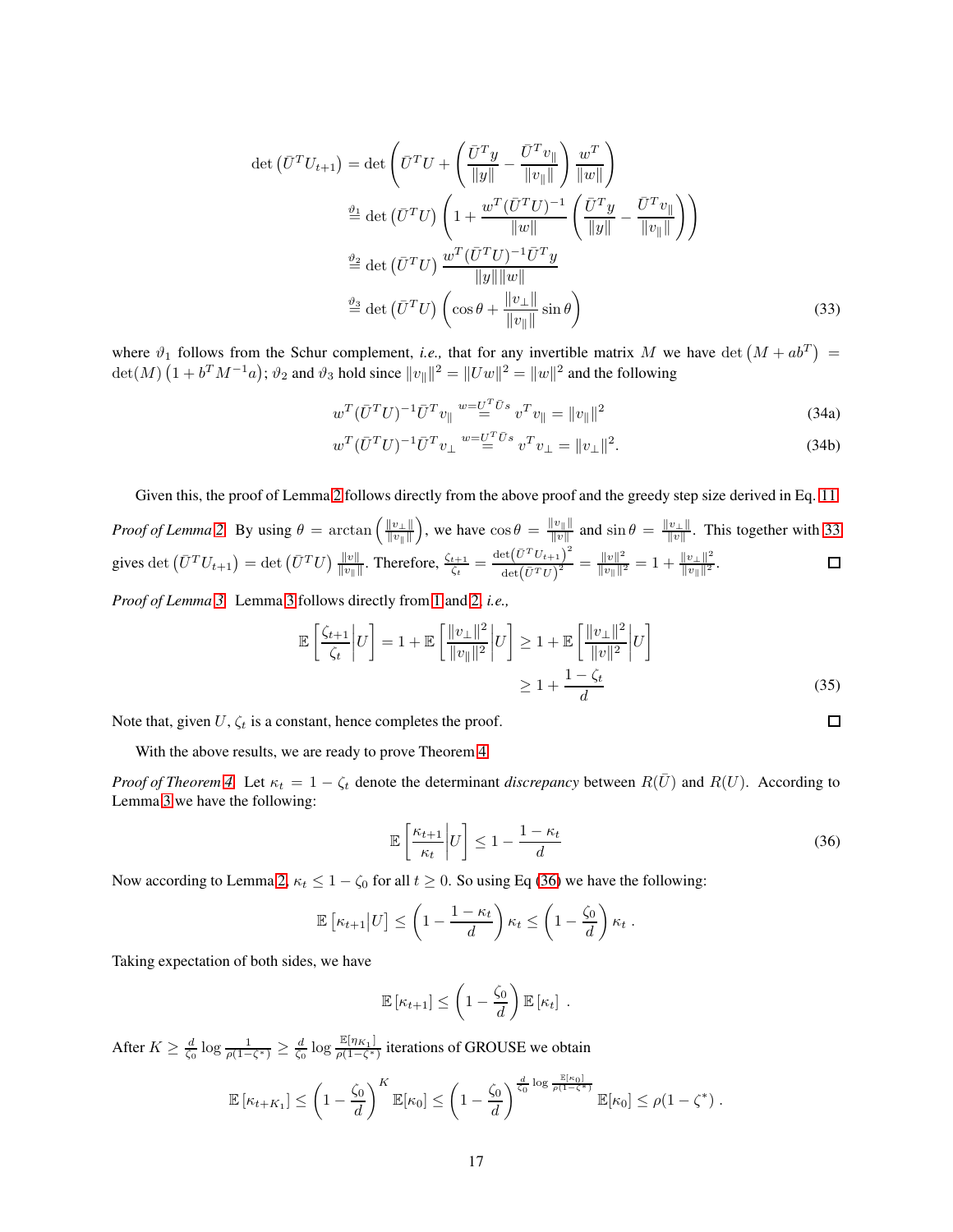Therefore

$$
\mathbb{P}(\zeta_K \ge \zeta^*) = 1 - \mathbb{P}(\kappa_K \ge 1 - \zeta^*) \ge 1 - \frac{\mathbb{E}[\kappa_K]}{1 - \zeta^*} \ge 1 - \rho.
$$
 (37)

<span id="page-17-3"></span> $\Box$ 

To get full convergence results, we need the following lemma, which gives us guarantees for a random initial point.

**Lemma 20.** [\[25\]](#page-30-17) Initialize the starting point  $U_0$  of GROUSE as the orthonormalization of an  $n \times d$  matrix with entries *being standard normal random variables. Then*

$$
\mathbb{E}[\zeta_0] = \mathbb{E}\left[\det(U_0^T \bar{U} \bar{U}^T U_0)\right] = C\left(\frac{d}{ne}\right)^d
$$

*where*  $C > 0$  *is a constant.* 

Now we will show a result that gives evidence for Conjecture [1.](#page-6-1)

**Theorem 21** (Global Convergence of GROUSE: Evidence for Conjecture [1\)](#page-6-1). Let  $1 \ge \zeta^* > 0$  be the desired accuracy *of our estimated subspace. Let*  $\rho$  *be any number within the range*  $(0, 1]$ *. Let*  $\bar{\zeta}_t$  *be a non-decreasing sequence with*  $\mathbb{E}[\bar{\zeta}_0] = \mathbb{E}[\zeta_0]$  such that

$$
\mathbb{E}\left[\bar{\zeta}_{t+1}\big|U\right] \ge \left(1 + \frac{\rho}{2d}\right)\bar{\zeta}_t.
$$

*Assume the*  $\zeta_t$  *produced by GROUSE converges faster than*  $\overline{\zeta_t}$ , i.e.,

$$
\mathbb{E}\left[\zeta_{K_1}\right] \ge \mathbb{E}\left[\bar{\zeta}_{K_1}\right] \ge 1 - \frac{\rho}{2} \tag{38}
$$

*Suppose the initialization for GROUSE*  $(U_0)$  *is the range of an*  $n \times d$  *matrix with entries being i.i.d standard normal random variables. Then after*

$$
K \ge K_1 + K_2
$$
  
=  $\left(\frac{2d^2}{\rho} + 1\right) \tau_0 \log(n) + 2d \log\left(\frac{1}{2\rho(1 - \zeta^*)}\right)$ 

*iterations of GROUSE Algorithm [1,](#page-2-0)*

$$
\mathbb{P}\left(\zeta_K \geq \zeta^*\right) \geq 1 - 2\rho \;,
$$

where  $\tau_0 = 1 + \frac{\log \frac{(1-\rho/2)}{C} + d \log(e/d)}{d \log n}$  with C *a constant approximately equal to* 1*.* 

*Proof of Theorem* [21.](#page-17-0) Let  $\kappa_t = 1 - \zeta_t$  denote the determinant *discrepancy* between  $R(\bar{U})$  and  $R(U)$ . According to Lemma [3](#page-6-1) we have the following:

<span id="page-17-1"></span><span id="page-17-0"></span>
$$
\mathbb{E}\left[\frac{\zeta_{t+1}}{\zeta_t}\bigg|U\right] \ge 1 + \frac{1-\zeta_t}{d} \tag{39a}
$$

<span id="page-17-2"></span>
$$
\mathbb{E}\left[\frac{\kappa_{t+1}}{\kappa_t}\middle|U\right] \le 1 - \frac{1 - \kappa_t}{d} \tag{39b}
$$

Therefore, the expected convergence rate of  $\zeta_t$  is faster when  $R(U)$  is far away from  $R(\bar{U})$ , while that of  $\kappa_t$  is faster when  $R(U)$  is close to  $R(\overline{U})$ . This motivates us to split the analysis into two phases, bounding the number of iterations in each phase. We first use Eq [\(39a\)](#page-17-1) to get the necessary  $K_1$  iterations for GROUSE to converge to a local region of global optimal point from a random initialization. From there, we obtain the necessary  $K_2$  iterations for GROUSE to converge to the required accuracy by leveraging Eq [\(39b\)](#page-17-2).

As in the assumptions, let  $\rho$  be any number within the range  $(0, 1]$ . Let  $\bar{\zeta}_t$  be a non-decreasing sequence with  $\mathbb{E}[\bar{\zeta}_0] = \mathbb{E}[\zeta_0]$  and the expected increase rate being lower bounded as

$$
\mathbb{E}\left[\bar{\zeta}_{t+1}\big|U\right] \ge \left(1 + \frac{\rho}{2d}\right)\bar{\zeta}_t.
$$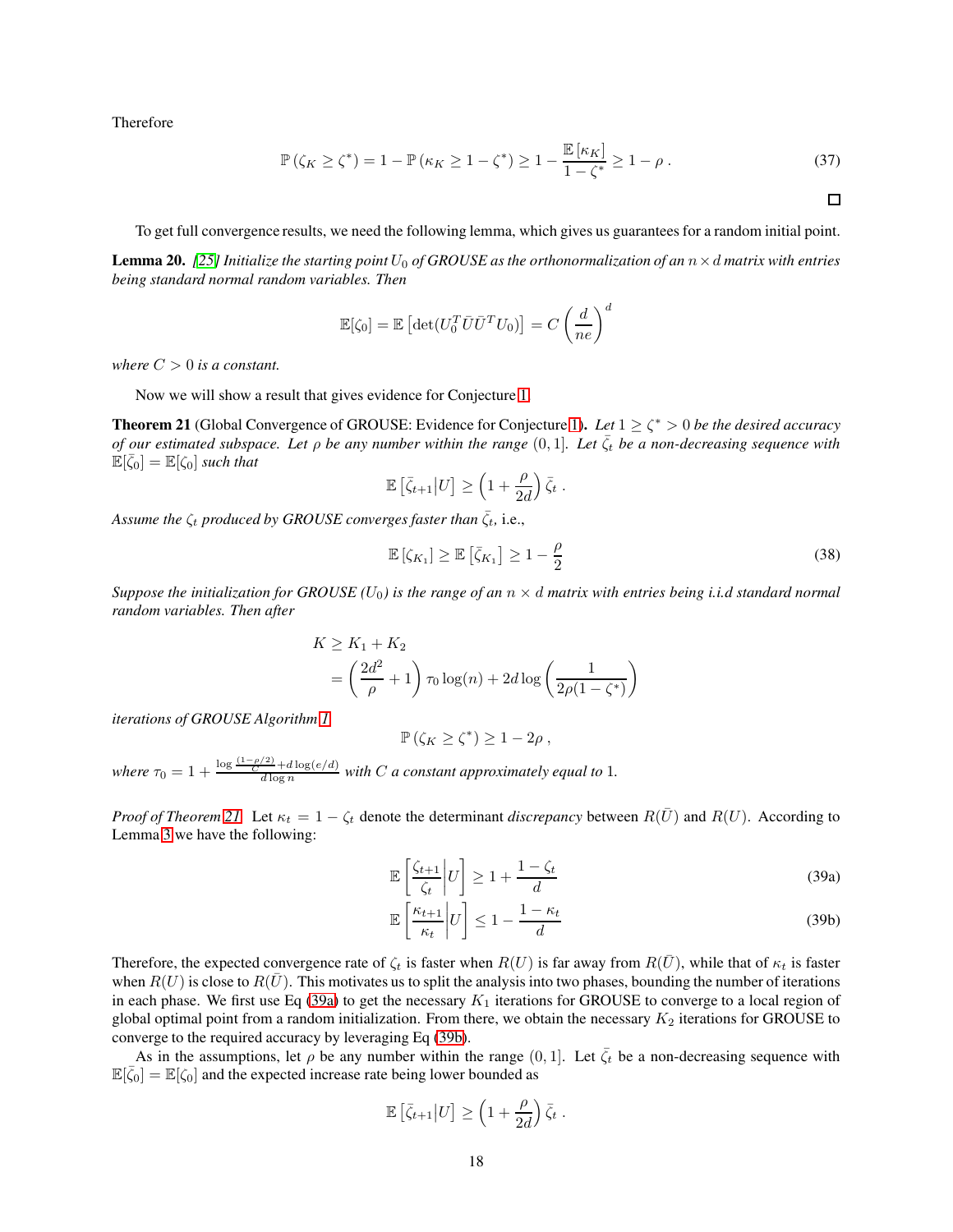Taking expectation of both sides, we obtain the following:

$$
\mathbb{E}\left[\bar{\zeta}_{t+1}\right] \geq \left(1+\frac{\rho}{2d}\right)\mathbb{E}[\bar{\zeta}_t]
$$

Therefore after  $K_1 \geq (2d/\rho + 1) \log \frac{1-\frac{\rho}{2}}{\mathbb{E}[\zeta_0]}$  steps we have

$$
\mathbb{E}\left[\bar{\zeta}_{K_1}\right] \ge \left(1 + \frac{\rho}{2d}\right)^{K_1} \mathbb{E}[\zeta_0] \ge \left(\left(1 + \frac{\rho}{2d}\right)^{\frac{2d}{\rho} + 1}\right)^{\log \frac{1 - \frac{\rho}{2}}{\mathbb{E}[\zeta_0]}} \mathbb{E}[\zeta_0]
$$
\n
$$
\ge \mathbb{E}[\zeta_0] e^{\log \frac{1 - \frac{\rho}{2}}{\mathbb{E}[\zeta_0]}} = 1 - \frac{\rho}{2} \tag{40}
$$

Now we apply the assumption in [\(38\)](#page-17-3), that the  $\zeta_t$  produced by GROUSE converges faster than  $\bar{\zeta}_t$ . Therefore,

$$
\mathbb{P}\left(\zeta_{K_1} \ge \frac{1}{2}\right) = 1 - \mathbb{P}\left(1 - \zeta_{K_1} \ge \frac{1}{2}\right) \stackrel{\vartheta_1}{\ge} 1 - \frac{\mathbb{E}[1 - \zeta_{K_1}]}{1/2} \ge 1 - \rho \tag{41}
$$

where  $\vartheta_1$  follows by applying Markov inequality to the nonnegative random variable  $1 - \bar{\zeta}_{K_1}$ .

Now with probability at least  $1 - \rho$ ,  $\zeta_t \ge \frac{1}{2}$  for all  $t \ge K_1$ , *i.e.*,  $\kappa_t \le \frac{1}{2}$  for all  $t \ge K_1$ . So using Eq [\(39b\)](#page-17-2) we have the following:

$$
\mathbb{E}\left[\kappa_{t+1}\middle|U\right] \leq \left(1 - \frac{1 - \kappa_t}{d}\right)\kappa_t \leq \left(1 - \frac{1}{2d}\right)\kappa_t.
$$

Taking expectation of both sides, we have

<span id="page-18-2"></span><span id="page-18-1"></span>
$$
\mathbb{E} [\kappa_{t+1}] \leq \left(1 - \frac{1}{2d}\right) \mathbb{E} [\kappa_t].
$$

After  $K_2 \geq 2d \log \frac{1/2}{\rho(1-\zeta^*)} \geq 2d \log \frac{\mathbb{E}[\eta_{K_1}]}{\rho(1-\zeta^*)}$  $\frac{\mu(\eta K_1)}{\rho(1-\zeta^*)}$  additional iterations of GROUSE we obtain

$$
\mathbb{E}\left[\kappa_{t+K_1}\right] \leq \left(1-\frac{1}{2d}\right)^{K_2} \mathbb{E}[\kappa_{K_1}] \leq \left(1-\frac{1}{2d}\right)^{2d\log \frac{\mathbb{E}[\kappa_{K_1}]}{\rho(1-\zeta^*)}} \mathbb{E}[\kappa_{K_1}] \leq \rho(1-\zeta^*)\;.
$$

Hence following a similar argument as before we have

$$
\mathbb{P}\left(\zeta_{K_1+K_2} \ge \zeta^*\right) = 1 - \mathbb{P}\left(\kappa_{K_1+K_2} \ge 1 - \zeta^*\right) \ge 1 - \frac{\mathbb{E}\left[\kappa_{K_1+K_2}\right]}{1 - \zeta^*} \ge 1 - \rho\,. \tag{42}
$$

[\(41\)](#page-18-1) and [\(42\)](#page-18-2) together complete the proof.

Although we still need more rigorous analysis to justify our assumption, this proof provides the form of the convergence rate we can expect. We also want to emphasize that the above proof provides the local convergence rate for GROUSE. Specifically, as is indicated by the proof of the second phase, GROUSE requires at most  $2d \log \frac{1/2}{\rho(1-\zeta^*)}$ iterations to converge from  $\zeta_t = 1/2$  to any required accuracy  $\zeta^* \in (1/2, 1)$ .

#### <span id="page-18-0"></span>A.3 Proof of Undersampled Data

In this section, we prove our main results for undersampled data. We again start by proving a result for the deterministic expression for the change in determinant similarity from one step of the GROUSE algorithm to the next, in this case a lower bound given by Lemma [6.](#page-7-0)

*Proof of Lemma [6.](#page-7-0)* Note that,

$$
w^T(\bar{U}^T U)^{-1} \bar{U}^T p = w^T(\bar{U}^T U)^{-1} \bar{U}^T U w = ||p||^2
$$
\n(43a)

$$
w_1^T (\bar{U}^T U)^{-1} \bar{U}^T r \stackrel{\vartheta_1}{=} s^T \bar{U}^T U (\bar{U}^T U)^{-1} \bar{U}^T r = v^T A^T \tilde{r} \stackrel{\vartheta_2}{=} ||\tilde{r}||^2
$$
\n(43b)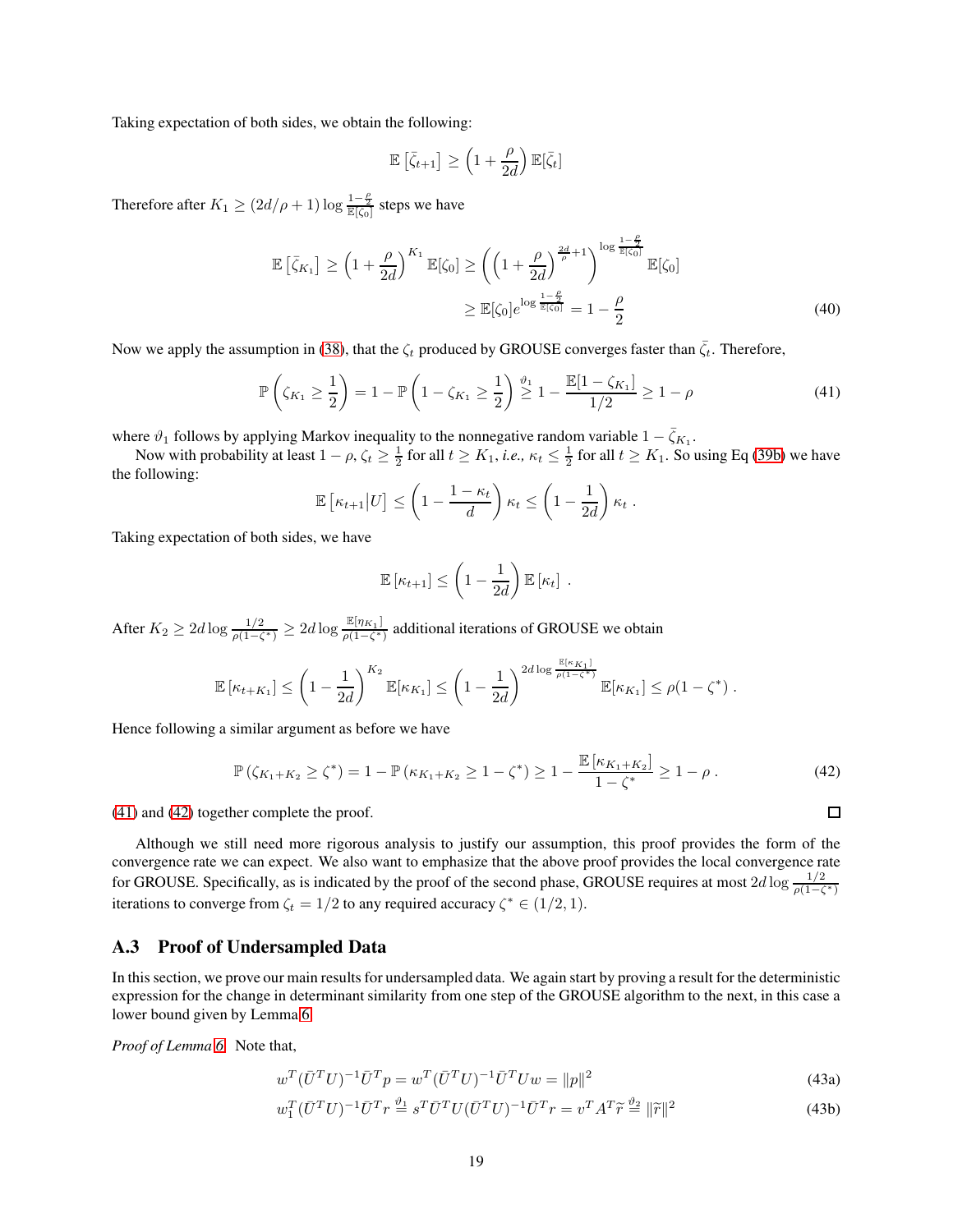where  $\vartheta_1$  follows by Lemma [5](#page-6-3) and  $\vartheta_2$  holds since  $v^T A^T \tilde{r} = v^T A^T (\mathbb{I}_m - \mathcal{P}_{AU}) \tilde{r} = ||\tilde{r}||^2$ . As a consequence, we have the following

$$
\det (\bar{U}^T U_{t+1}) = \det \left( \bar{U}^T U + \bar{U}^T \left( \frac{p+r}{\|p+r\|} - \frac{p}{\|p\|} \right) \frac{w^T}{\|w\|} \right)
$$
  

$$
\stackrel{\vartheta_3}{=} \det (\bar{U}^T U) \frac{w^T (\bar{U}^T U)^{-1} \bar{U}^T (p+r)}{\|p\| \sqrt{\|p\|^2 + \|r\|^2}}
$$
  

$$
= \det (\bar{U}^T U) \frac{\|p\|^2 + \|r\|^2 + \|\widetilde{r}\|^2 - \|r\|^2 + \Delta}{\|p\| \sqrt{\|p\|^2 + \|r\|^2}}
$$

where  $\Delta = w_2^T \left( \bar{U}^T U \right)^{-1} \bar{U}^T r$ ; and  $\vartheta_3$  follows by the Schur complement  $\det \left( M + ab^T \right) = \det(M) \left( 1 + b^T M^{-1} a \right)$ for any invertible  $M \in \mathbb{R}^{n \times n}$  and  $a, b \in \mathbb{R}^n$ . Hence

$$
\frac{\bar{\zeta}_{t+1}}{\zeta_t} = \left(\frac{\det(\bar{U}^T U_{t+1})}{\det(\bar{U}^T U)}\right)^2 \stackrel{\vartheta_4}{\geq} 1 + \frac{\|r\|^2}{\|p\|^2} + 2\frac{\|\widetilde{r}\| - \|r\|^2}{\|p\|^2} + 2\frac{\Delta}{\|p\|^2}
$$

where  $\vartheta_4$  holds since  $(c+d)^2 \ge c^2 + 2cd$  with  $c = \frac{||p||^2 + ||r||^2}{||p||_2 \sqrt{||p||^2 + ||r||^2}}$  $\frac{\|p\|^2 + \|r\|^2}{\|p\|\sqrt{\|p\|^2 + \|r\|^2}}, d = \frac{\|\widetilde{r}\|^2 - \|r\|^2 + \Delta}{\|p\|\sqrt{\|p\|^2 + \|r\|}}$  $\Box$ .  $||p|| \sqrt{||p||^2 + ||r||^2}$ 

In the following sections, we proceed by establishing the convergence results of missing data and compressively sampled data by bounding the key quantities in Lemma [6.](#page-7-0)

Proof for Compressively Sampled Data We start by showing how the results on the key quantities in Lemmas [8,](#page-8-1) [9](#page-8-2) and [10](#page-8-2) lead to the main result of the compressively sampled data case.

*Proof of Theorem* [7.](#page-8-0) Let  $\eta_1 = \frac{1+\delta}{1-\delta} \frac{d}{m}$ ,  $\eta_2 = (1-\delta) (1-2\delta \sqrt{\frac{m}{n}})$  and  $\eta_3 = \tan(\phi_d) + \delta \frac{d}{\cos(\phi_d)}$ , then plugging in the results in Lemma [8](#page-8-1) to Lemma [10](#page-8-2) into Lemma [6](#page-7-0) with  $\delta_1 = \delta_2 = \delta_3 = \delta$  yields,

$$
\frac{\zeta_{t+1}}{\zeta_t} \ge 1 + \frac{2 \|\tilde{r}\|^2 - \|r\|^2}{\|p\|^2} + 2 \frac{\Delta}{\|p\|^2}
$$
\n
$$
\ge 1 + \frac{1}{\left(1 + \sqrt{\eta_1}\right)^2} \left(\eta_2 (1 - \eta_1) - 2\sqrt{\eta_1} \eta_3\right) \frac{m}{n} \frac{\|v_\perp\|^2}{\|v\|^2}
$$
\n
$$
= 1 + \gamma_1 \left(1 - \gamma_2 \frac{d}{m}\right) \frac{m}{n} \frac{\|v_\perp\|^2}{\|v\|^2}
$$
\n
$$
= \left(1 + \gamma_1 \left(1 - \gamma_2 \frac{d}{m}\right) \frac{m}{n} \right) \frac{1 - \zeta_t}{d}
$$
\n(44)

where  $\gamma_2 = \left(1 + 2 \frac{\eta_3}{\eta_2 \sqrt{\eta_1}}\right)$  $\left.\begin{array}{c} \frac{1+\delta}{1-\delta} = \end{array}\right.$  $\sqrt{ }$  $1+2\frac{\tan(\phi_d)+\delta_3\frac{d}{\cos(\phi_d)}}{(1-2\delta\sqrt{\frac{m}{n}})\sqrt{(1-\delta^2)d/m}}\bigg)\frac{1+\delta}{1-\delta}$ ,  $\gamma_1 = \frac{\eta_2}{(1+\sqrt{\eta_1})^2} = \frac{(1-\delta)(1-2\delta\sqrt{\frac{m}{n}})}{(1+\sqrt{\frac{1+\delta}{1-\delta}\frac{d}{m}})^2}$ , and the

last equality follows from Lemma [1.](#page-4-0)

The probability bound is obtained by taking the union bound of those quantities (in Lemma [22,](#page-20-0) Lemma [25,](#page-21-0) Lemma [24,](#page-21-1) Corollary [27,](#page-22-0) Lemma [35\)](#page-27-0) used to generate Lemma [8](#page-8-1) to Lemma [10.](#page-8-2) As we can see, this union bound is

<span id="page-19-0"></span>
$$
1 - \exp\left(-\frac{m\delta^2}{2}\right) - \exp\left(-\frac{d\delta^2}{8}\right) - \exp\left(-\frac{m\delta^2}{32} + d\log\left(\frac{24}{\delta}\right)\right) - (4d+1)\exp\left(-\frac{m\delta^2}{8}\right) > 1 - \exp\left(-\frac{d\delta^2}{8}\right) - \exp\left(-\frac{m\delta^2}{32} + d\log\left(\frac{24}{\delta}\right)\right) - (4d+2)\exp\left(-\frac{m\delta^2}{8}\right)
$$
(45)

To get the complexity bound on m, let  $\varepsilon = \tan(\phi_d)$ ,  $\alpha_1 = \varepsilon + \delta \sqrt{1 + \varepsilon^2} d$ ,  $\alpha_2 = \frac{1+\delta}{1-\delta}$  and  $\alpha_3 = \left(1 - 2\delta \sqrt{\frac{m}{n}}\right) \sqrt{1+\delta}$ ,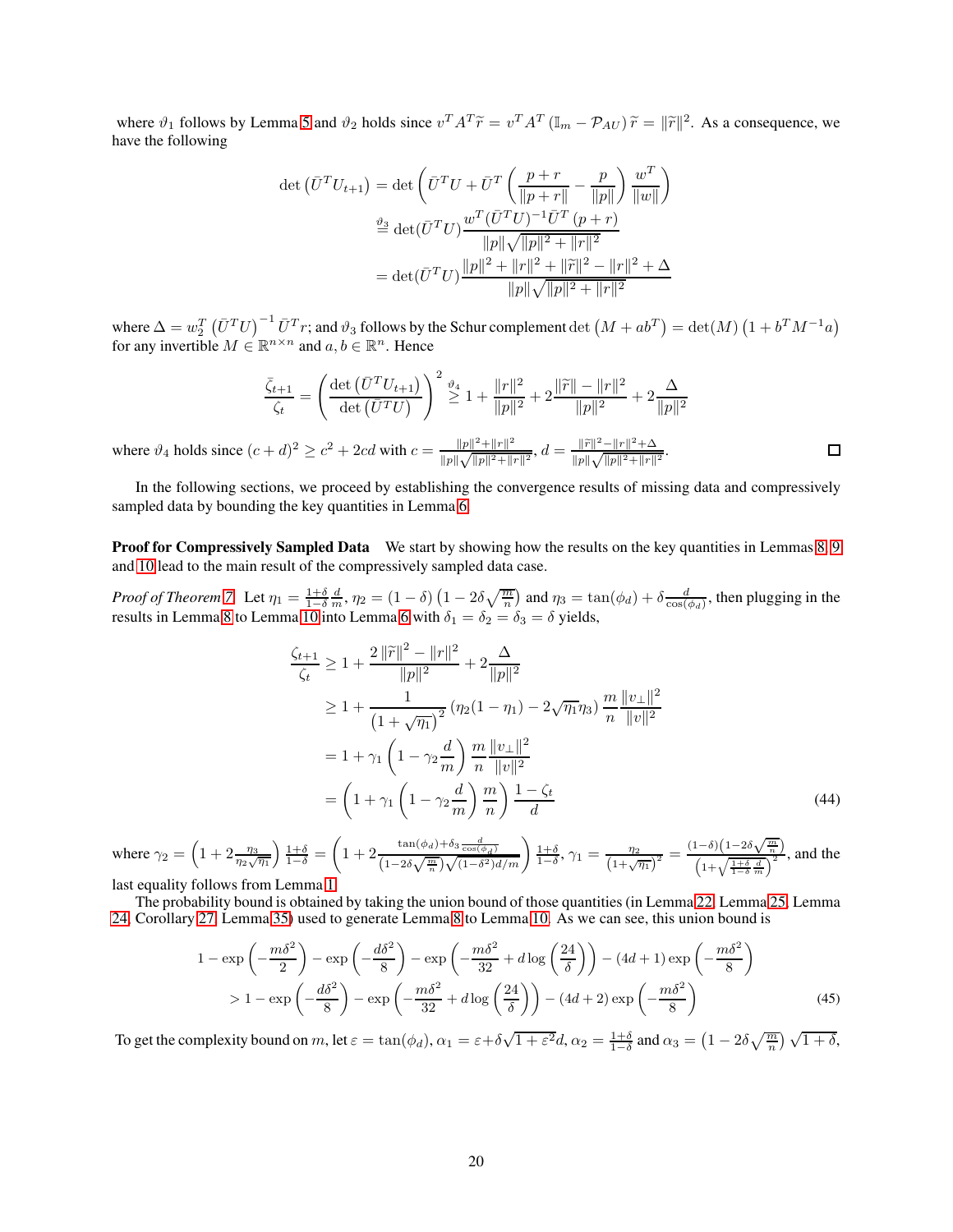then according to [54](#page-23-0) we have  $\gamma_2 \frac{d}{m} < \frac{1}{2}$  is equivalent to the following,

$$
\alpha_2 d + \frac{2\alpha_1 \alpha_2 \sqrt{d}}{\alpha_3} \sqrt{m} < \frac{m}{2}
$$
\n
$$
\Leftrightarrow \left( \sqrt{\frac{m}{2}} - \frac{\alpha_1 \alpha_2 \sqrt{d}}{\alpha_3} \right)^2 > \left( \alpha_2 + \frac{\alpha_1^2 \alpha_2^2}{\alpha_3^2} \right) d
$$
\n
$$
\stackrel{\vartheta_1}{\Leftrightarrow} m \ge 8 \frac{\alpha_1^2 \alpha_2^2}{\alpha_3^2} d + 4 \sqrt{\alpha_2} \frac{\alpha_1 \alpha_2}{\alpha_3} d
$$
\n
$$
\stackrel{\vartheta_2}{\Leftrightarrow} m \ge \beta \left( \varepsilon + \delta \sqrt{1 + \varepsilon^2} d \right) \left( \varepsilon + \delta \sqrt{1 + \varepsilon^2} d + \frac{1}{2} \right) d \tag{46}
$$

where  $\vartheta_1$  follows from  $\sqrt{\left(\alpha_2 + \frac{\alpha_1^2 \alpha_2^2}{\alpha_3^2}\right)}$  $\int d < \sqrt{\alpha_2 d} + \frac{\alpha_1 \alpha_2}{\alpha_3}$  $\sqrt{d}$ ; and  $\vartheta_2$  follows by  $\beta = \frac{8(1+\delta)}{(1-\delta)^2(1-\delta)}$  $\frac{8(1+0)}{(1-\delta)^2(1-2\delta)^2}$ 

To establish another bound on m we can see that  $m \ge \frac{32}{\delta^2} \log \left( \frac{24n^{2/d}}{\delta} \right)$ δ  $\left( d \right)$  d implies the following,

$$
\exp\left(-\frac{m\delta^2}{32} + d\log\left(\frac{24}{\delta}\right)\right) \le \exp(-\log n^2) = \frac{1}{n^2} \tag{47}
$$

$$
(4d+2)\exp\left(-\frac{m\delta^2}{8}\right) \le \frac{(4d+2)}{n^8} \left(\frac{\delta}{24}\right)^{4d} \to 0\tag{48}
$$

Eqs [\(47\)](#page-20-1) and [\(48\)](#page-20-2) complete the proof for the bound on m and justify the simplification of the probability bound in Eq [\(45\)](#page-19-0).  $\Box$ 

Next we are going to prove the intermediate lemmas in Section [5.1,](#page-7-1) *i.e.,* bound the key quantities in Lemma [6,](#page-7-0) for which we need the following concentration results.

<span id="page-20-0"></span>**Lemma 22.** Let  $A \in \mathbb{R}^{m \times n}$  with entries being i.i.d Gaussian random variables distributed as  $\mathcal{N}(0,1/n)$ ,  $v \in \mathbb{R}^n$  is *an vector. Then for any*  $\delta \in (0, 1)$ , with probability at least  $1 - 2 \exp^{-m\delta^2/8}$ , we have

$$
\mathbb{P}\left(\|Av\|_2^2 > (1+\delta)\frac{m}{n}\|v\|_2^2\right) < \exp\left(-\frac{m\delta^2}{8}\right),
$$
  

$$
\mathbb{P}\left(\|Av\|_2^2 < (1-\delta)\frac{m}{n}\|v\|_2^2\right) < \exp\left(-\frac{m\delta^2}{8}\right).
$$

*Proof.* Note that  $Av$  is a random vector with i.i.d entries distributing as  $\mathcal{N}(0, ||v||_2^2/n)$ . Therefore,  $\frac{n||Av||_2^2}{||v||_2^2}$  is a chisquared distribution with  $m$  degrees of freedom, which yields,

$$
\mathbb{P}\left[\frac{n\left\|Av\right\|_{2}^{2}}{m\|v\|_{2}^{2}} - 1 > \delta\right] < \exp\left(-m\delta^{2}/8\right)
$$

$$
\mathbb{P}\left[\frac{n\left\|Av\right\|_{2}^{2}}{m\|v\|_{2}^{2}} - 1 < -\delta\right] < \exp\left(-m\delta^{2}/8\right)
$$

<span id="page-20-2"></span><span id="page-20-1"></span> $\Box$ 

<span id="page-20-3"></span>**Lemma 23.** Let  $A \in \mathbb{R}^{m \times n}$  be a random matrix whose entries are independent and identically distributed Gaussian *random variables with mean zero, and variance*  $\gamma$  *. Let*  $z_1, z_2 \in \mathbb{R}^n$  *such that*  $z_1 \perp z_2$ *, then*  $Az_1$  *and*  $Az_2$  *are independent of each other.*

*Proof.* Let  $a_i^T$  denote the  $i^{th}$  row of A and  $M = A z_1 z_2^T A^T$ . Then we have

$$
\mathbb{E}[M]_{ii} = \mathbb{E}[a_i^T z_1 z_1^T a_i] = z_1^T \mathbb{E}[a_i a_i^T] z_2 = \gamma z_1^T z_2 = 0
$$
  

$$
\mathbb{E}[M]_{ij} = \mathbb{E}[a_i^T z_1 z_1^T a_j] = z_1^T \mathbb{E}[a_i a_j^T] z_2 = 0
$$

Therefore  $Az_1$  and  $Az_2$  are uncorrelated. This together with the fact that both  $Az_1$  and  $Az_2$  are Gaussian distributed random vectors imply that  $Az_1$  and  $Az_2$  are independent.  $\Box$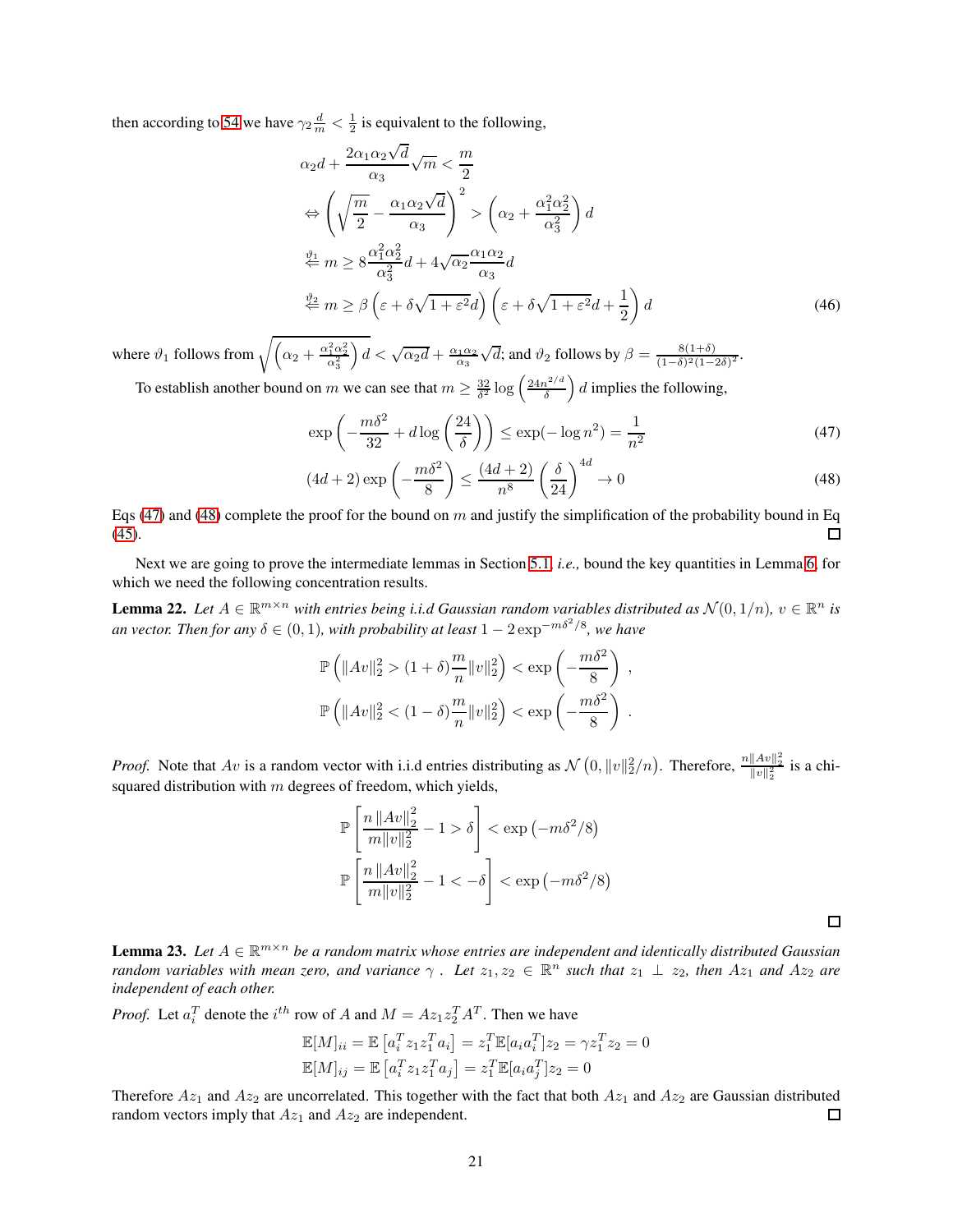Lemma 24 ([\[30\]](#page-30-18), Corollary 5.35). *Let* A *be an* n×m *matrix (*n ≥ m*) whose entries are independent standard normal random variables. Then for every*  $h \geq 0$ *, with probability at least*  $1 - 2\exp\left(-h^2/2\right)$  *one has* 

<span id="page-21-1"></span>
$$
\sqrt{n} - \sqrt{m} - h \le \sigma_{\min}(A) \le \sigma_{\max}(A) \le \sqrt{n} + \sqrt{m} + h \tag{49}
$$

*where* σ*min*, σ*max denote the smallest and largest singular values of* A*.*

With the above results, we are able to call out the following intermediate result to quantify  $\|\mathcal{P}_{AU}(Av_\perp)\|_2^2$  $\frac{2}{2}$ , which is a key quantity that will be used for proving Lemmas [8,](#page-8-1) [9](#page-8-2) and [10.](#page-8-2)

**Lemma 25.** Let  $A \in \mathbb{R}^{m \times n}$  with entries being i.i.d Gaussian random variables distributed as  $\mathcal{N}(0,1/n)$ , then for *any*  $\delta \in (0,1)$  *we have* 

<span id="page-21-0"></span>
$$
\|\mathcal{P}_{AU}Av_{\perp}\|_{2}^{2} \leq (1+\delta)\frac{d}{n}\|v_{\perp}\|_{2}^{2}
$$

*hold with probability at least*  $1 - \exp \left( - \frac{d \delta^2}{8} \right)$ *.*

*Proof.* Note that  $Av_{\perp}$  is a Gaussian random vector with i.i.d entries distributed as  $\mathcal{N}(0, ||v_{\perp}||_2^2/n)$ , and  $AU$  is a Gaussian random matrix with i.i.d entries distributed as  $\mathcal{N}(0, 1/n)$ . Then according to Lemma [23,](#page-20-3) AU and Av<sub>⊥</sub> are independent of each other. Therefore,  $y = \mathcal{P}_{AU}(Av_{\perp})$  is the projection of  $Av_{\perp}$  onto a independent random ddimensional subspace. According to the rotation invariance property of  $Av_{\perp}$ ,  $\|\mathcal{P}_{AU}(Av_{\perp})\|$  is equivalent to the length of projecting  $Av_{\perp}$  onto its first d coordinates. Hence,

$$
\mathbb{P}\left(\|\mathcal{P}_{AU}(Av_{\perp})\|_{2}^{2} = \sum_{k=1}^{d} y_{k}^{2} \le (1+\delta)\frac{d}{n} \|v_{\perp}\|_{2}^{2}\right) \ge 1 - \exp\left(-\frac{d\delta^{2}}{8}\right)
$$
(50)

Similar to the proof for Lemma [22,](#page-20-0) here the probability bound is followed from the concentration bound for Chisquared distribution with degree d. 口

Now we start by proving that Lemma [8](#page-8-1) follows directly from Lemma [22](#page-20-0) and Lemma [24.](#page-21-1)

*Proof of Lemma [8.](#page-8-1)* According to Lemmas [22](#page-20-0) and [25,](#page-21-0) we have

<span id="page-21-2"></span>
$$
\|\widetilde{r}\|_{2}^{2} = \|(\mathbb{I}_{m} - \mathcal{P}_{AU}) Av_{\perp}\|_{2}^{2} = \|Av_{\perp}\|_{2}^{2} - \|\mathcal{P}_{AU}(Av_{\perp})\|_{2}^{2}
$$
  
\n
$$
\geq (1 - \delta_{1}) \frac{m}{n} \|v_{\perp}\|_{2}^{2} - (1 + \delta_{1}) \frac{d}{n} \|v_{\perp}\|_{2}^{2}
$$
  
\n
$$
= (1 - \delta_{1}) \left(1 - \frac{1 + \delta_{1}}{1 - \delta_{1}} \frac{d}{m}\right) \frac{m}{n} \|v_{\perp}\|_{2}^{2}
$$
(51)

hold with probability at least  $1 - \exp\left(-\frac{m\delta_1^2}{8}\right)$  $= \exp\left(-\frac{d\delta_1^2}{8}\right)$ . As for the second part of Lemma [8,](#page-8-1) we have

$$
2\|\tilde{r}\|_{2}^{2} - \|r\|_{2}^{2} = 2\|\tilde{r}\|_{2}^{2} - \|A^{T}\tilde{r}\|_{2}^{2} \geq (2 - \sigma_{\max}^{2}(A^{T}))\|\tilde{r}\|_{2}^{2}
$$
  
\n
$$
\stackrel{\vartheta_{1}}{\geq} \left(1 - 2\delta_{2}\sqrt{\frac{m}{n}}\right)\|\tilde{r}\|_{2}^{2}
$$
  
\n
$$
\geq \left(1 - 2\delta_{2}\sqrt{\frac{m}{n}}\right)(1 - \delta_{1})\left(1 - \frac{1 + \delta_{1}}{1 - \delta_{1}}\frac{d}{m}\right)\frac{m}{n}\|v_{\perp}\|_{2}^{2}
$$
\n(52)

here  $\vartheta_1$  follows from Lemma [24](#page-21-1) with  $A_{ij} \sim \mathcal{N}(0, 1/n)$  and  $h = \delta \sqrt{m/n}$ . The probability bound  $1 - \exp \left(-\frac{m \delta_1^2}{8}\right)$  $\overline{\phantom{0}}$ −  $\exp\left(-\frac{d\delta_1^2}{8}\right)$  $= \exp\left(-\frac{m\delta_2^2}{2}\right)$ ) is obtained by taking the union bound over [51](#page-21-2) and  $\vartheta_1$ .  $\Box$ 

To prove Lemma [9](#page-8-2) and Lemma [10,](#page-8-2) we need the following extra results which are implied by Lemma [22.](#page-20-0) The corresponding proofs are provided at the end of this section.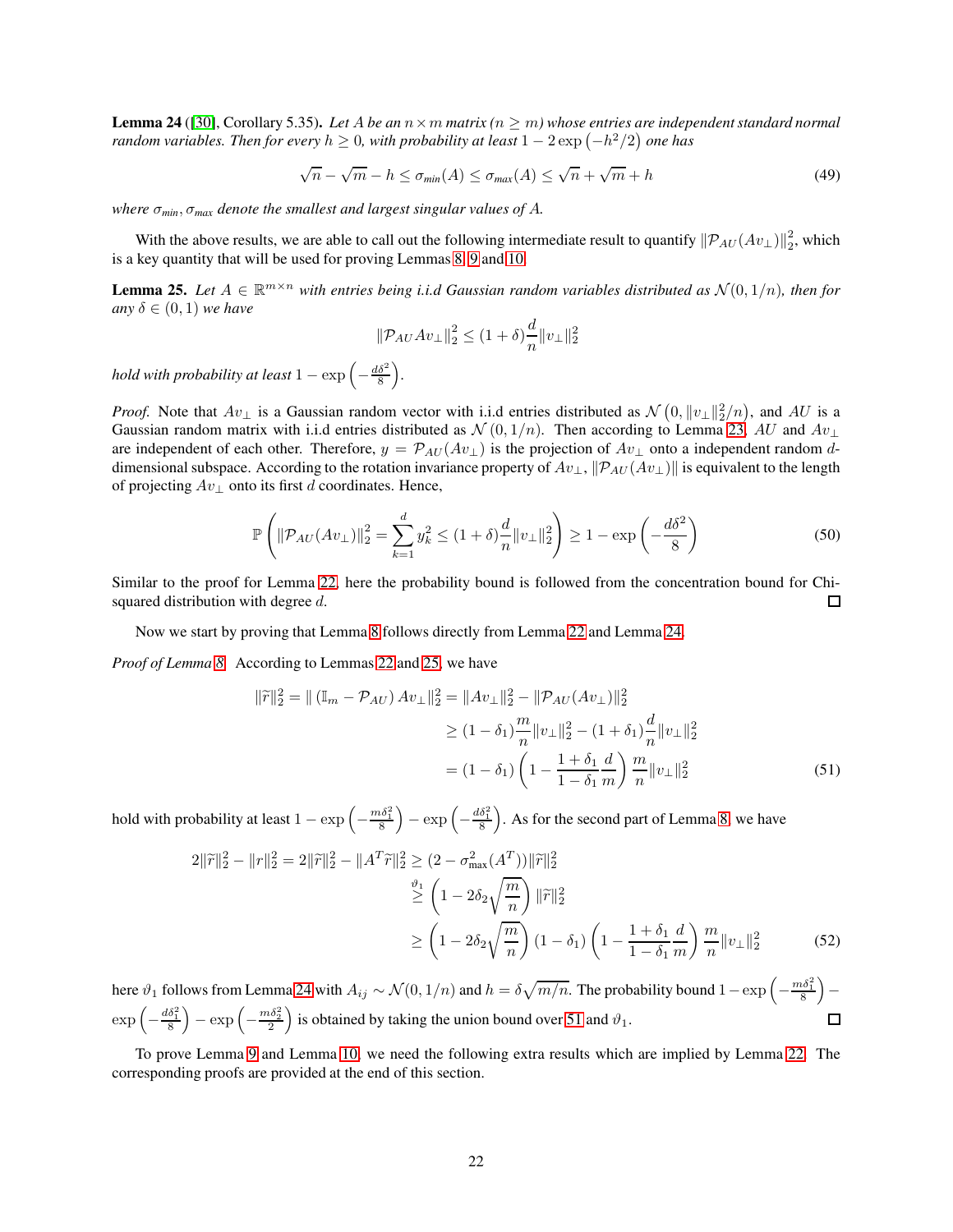**Corollary 26.** *Under the conditions of Lemma* [22,](#page-20-0) *for*  $x, y \in \mathbb{R}^n$  *and*  $\delta$ , *with probability exceeding*  $1 - 4e^{-m\delta^2/8}$  *we have* m m

$$
\frac{m}{n} (x^T y - \delta ||x|| ||y||) \le x^T A^T A y \le \frac{m}{n} (x^T y + \delta ||x|| ||y||)
$$

<span id="page-22-0"></span>**Corollary 27.** *Under the condition of Lemma [22,](#page-20-0) for any vector*  $v \in R(U)$  *we have* 

$$
\mathbb{P}\left(\|Av\|_{2}^{2} > (1+\delta)\frac{m}{n}\|v\|_{2}^{2}\right) < \exp\left(-\frac{m\delta^{2}}{32} - d\log(\delta) + d\log(24)\right),
$$
  

$$
\mathbb{P}\left(\|Av\|_{2}^{2} < (1-\delta)\frac{m}{n}\|v\|_{2}^{2}\right) < \exp\left(-\frac{m\delta^{2}}{32} - d\log(\delta) + d\log(24)\right).
$$

Given Lemma [26](#page-22-1) and Corollary [27,](#page-22-0) we prove Lemma [9](#page-8-2) and Lemma [10](#page-8-2) by first proving the following intermediate results to bound the key components of  $p$  and  $\Delta$ .

<span id="page-22-2"></span>**Lemma 28.** Let  $w_2 = (U^T A^T A U)^{-1} U^T A^T A v_{\perp}$ , then

$$
\mathbb{P}\left(\|w_2\| \le \sqrt{\frac{1+\delta_1}{1-\delta_2}} \frac{d}{m} \|v_\perp\|\right)
$$
  
 
$$
\ge 1 - \exp\left(-\frac{d\delta_1^2}{8}\right) - \exp\left(-\frac{m\delta_2^2}{8} - d\log(\delta_2) + d\log(24)\right)
$$

*Proof.* Given the fact that  $U \in \mathbb{R}^{n \times d}$  with columns being orthonormal, we have  $||w_2|| = ||Uw_2||$ . It then follows that,

$$
||Uw_2|| \stackrel{\vartheta_1}{\leq} \frac{||AUw_2||}{\sqrt{(1-\delta_2)m/n}} \stackrel{\vartheta_2}{\leq} \sqrt{\frac{1+\delta_1}{1-\delta_2}} \frac{d}{m} ||v_\perp||
$$

where  $\vartheta_1$  follows from Corollary [27,](#page-22-0) and  $\vartheta_2$  followed by Lemma [25,](#page-21-0) *i.e.*,

$$
||AUw_2|| = ||\mathcal{P}_{AU}(Av_\perp)|| \le \sqrt{(1+\delta_1)\frac{d}{n}}||v_\perp||^2
$$

The probability bound is obtained by applying the union bound over  $\vartheta_1$  and  $\vartheta_2$ .

**Lemma 29.** Let  $\phi_d$  denote the largest principal angle between  $R(U)$  and  $R(\bar{U})$ , then

$$
\mathbb{P}\left(\left\|\bar{U}^T A^T A v_\perp\right\| \le (\sin\phi_d + d\delta) \frac{m}{n} \|v_\perp\|\right) \ge 1 - 4d \exp\left(-\frac{m\delta^2}{8}\right)
$$

*Proof of Lemma* [29.](#page-22-1) Let  $\bar{u}_k$  denote the  $k^{th}$  column of  $\bar{U}$ , and  $\delta \in (0, 1)$ . Then

$$
\|\bar{U}^T A^T A v_{\perp}\| = \left\|\bar{U}^T \left(A^T A - \frac{m}{n} \mathbb{I}_n\right) v_{\perp} + \frac{m}{n} \bar{U}^T v_{\perp}\right\|
$$
  
\n
$$
\leq \frac{m}{n} \|\bar{U}^T v_{\perp}\| + \left\|\bar{U}^T \left(A^T A - \frac{m}{n} \mathbb{I}_n\right) v_{\perp}\right\|
$$
  
\n
$$
= \frac{m}{n} \|\bar{U}^T v_{\perp}\| + \sqrt{\sum_{k=1}^d \left(\bar{u}_k^T A^T A v_{\perp} - \frac{m}{n} \bar{u}_k^T v_{\perp}\right)^2}
$$
  
\n
$$
\leq \frac{\vartheta_1}{n} \|\bar{U}^T v_{\perp}\| + \sqrt{\sum_{k=1}^d \left(\delta \frac{m}{n} \|\bar{u}_k\| \|v_{\perp}\|\right)^2}
$$
  
\n
$$
\leq \sin \phi_d \frac{m}{n} \|v_{\perp}\| + \frac{m}{n} d\delta \|v_{\perp}\|
$$
 (53)

where  $\vartheta_1$  follows from Lemma [26;](#page-22-1)  $\vartheta_2$  holds from Lemma [35](#page-27-0) and the fact that  $\sqrt{\sum_{k=1}^d (\delta \frac{m}{n} ||\vec{u}_k|| ||\vec{v}_\perp||)^2}$ ≤  $\frac{d\delta \frac{m}{n}}{\|u_k\| \|v_\perp\|}$ ; and the probability bound is obtained by taking the union bound of that in Lemma [26.](#page-22-1)

<span id="page-22-1"></span>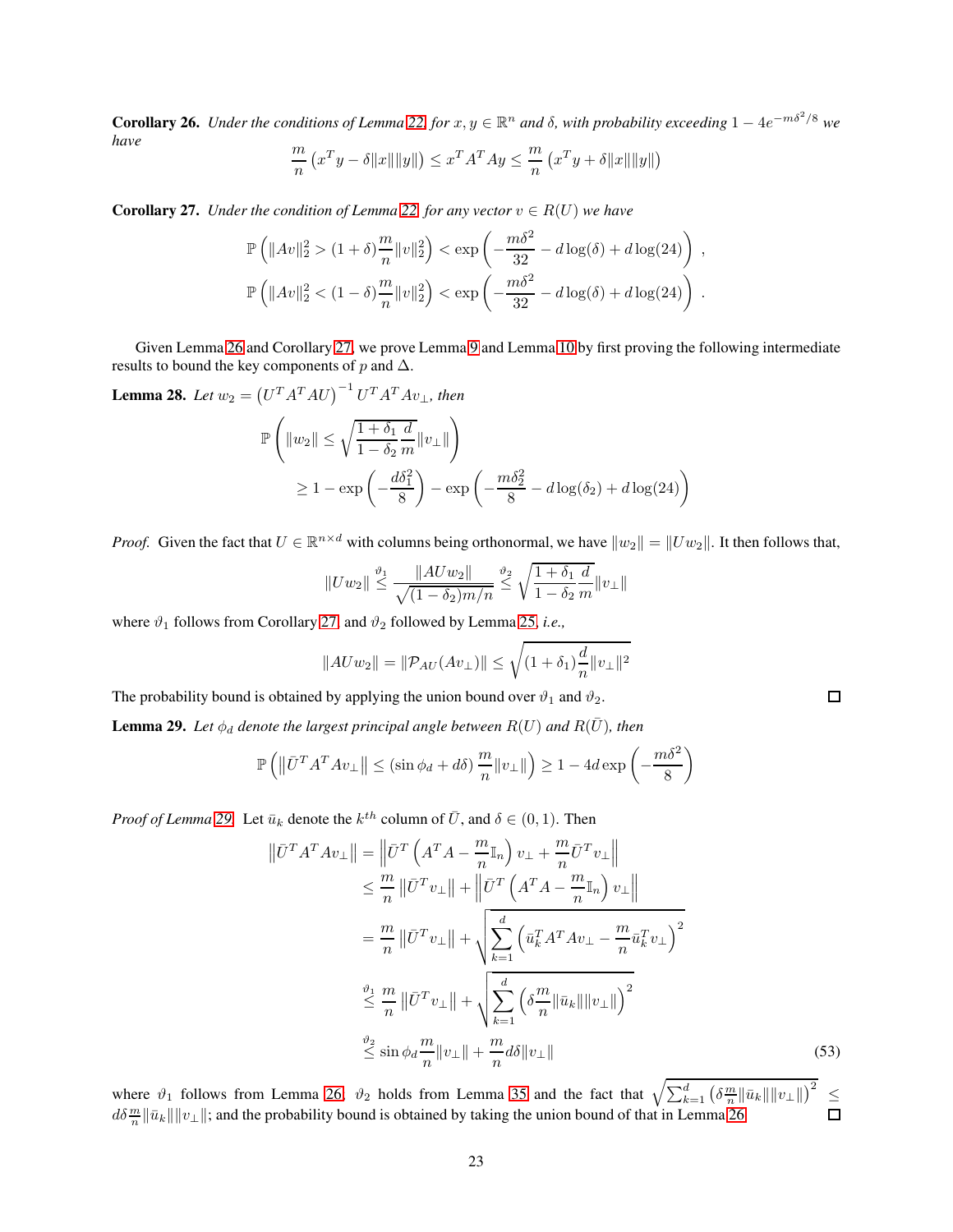We are ready to prove Lemma [9](#page-8-2) and Lemma [10.](#page-8-2)

*Proof of Lemma [9.](#page-8-2)* Let  $\eta = \sqrt{\frac{1+\delta_1}{1-\delta_1}}$  $\frac{1+\delta_1}{1-\delta_1} \frac{d}{m}$ , then according to Lemma [28](#page-22-2) we have  $||p||^2 = ||Uw_1 + Uw_2||^2 \le (||v_{\parallel}|| + ||Uw_2||)^2$  $\leq (||v_{\parallel}|| + \eta ||v_{\perp}||)^2$  $\leq (1+\eta)^2 ||v||^2$ 

with probability at least

$$
1 - \exp\left(-\frac{m\delta_1^2}{32} - d\log(\delta_1) + d\log(24)\right) - \exp\left(-\frac{d\delta_1^2}{8}\right).
$$

Here the probability bound is obtained by choosing  $\delta_1 = \delta_2$  in Lemma [28,](#page-22-2) hence completes the proof.

<span id="page-23-0"></span> $\Box$ 

*Proof of Lemma [10.](#page-8-2)* According to the definition of ∆, we can see Lemma [10](#page-8-2) is a direct results of Lemma [28](#page-22-2) and Lemma [35,](#page-27-0) that is

$$
\begin{split}\n|\Delta| &= w_2^T \left(\bar{U}^T U\right)^{-1} \bar{U}^T A^T \left(\mathbb{I}_m - \mathcal{P}_{AU}\right) A v_\perp \\
&\leq \|w_2^T\| \left\| \left(\bar{U}^T U\right)^{-1} \right\| \left\| \bar{U}^T A^T \left(\mathbb{I}_m - \mathcal{P}_{AU}\right) A v_\perp \right\| \\
&\stackrel{\vartheta_1}{\leq} \|w_2\| \left\| \left(\bar{U}^T U\right)^{-1} \right\| \left\| \bar{U}^T A^T A v_\perp \right\| \\
&\stackrel{\vartheta_2}{\leq} \frac{1}{\cos(\phi_d)} \sqrt{\frac{1 + \delta_1}{1 - \delta_1}} \frac{d}{m} \|v_\perp\| \left(\sin \phi_d \frac{m}{n} + \frac{m}{n} d\delta_3\right) \|v_\perp\| \\
&= \frac{1}{\cos(\phi_d)} \sqrt{\frac{1 + \delta_1}{1 - \delta_1}} \frac{d}{m} \left(\sin(\phi_d) + d\delta_3\right) \frac{m}{n} \|v_\perp\|^2\n\end{split} \tag{54}
$$

where  $\vartheta_1$  holds since  $\|\bar{U}^T A^T (\mathbb{I}_m - \mathcal{P}_{AU}) A v_\perp\| \leq \|\bar{U}^T A^T A v_\perp\|$ ;  $\vartheta_2$  followed by Lemma [28](#page-22-2) and Lemma [29;](#page-22-1) and the probability bound is obtained by taking the union bound that in Lemma [28](#page-22-2) and Lemma [29.](#page-22-1)

Finally, we are going to prove the auxiliary results Corollary [27](#page-22-0) and Lemma [26.](#page-22-1) The key idea for proving Corollary [27](#page-22-0) is using the covering numbers argument and applying Lemma [8](#page-8-1) to a given d-dimensional subspace  $R(U)$ . This is a common strategy used for compress sensing.

*Proof of Corollary* [27.](#page-22-0) Without loss of generality we restrict  $||v|| = 1$ . From covering numbers [\[29\]](#page-30-19), there exists a finite set Q with at most  $\left(\frac{24}{\delta}\right)^d$  points such that  $Q \subset \mathbb{R}(U)$ ,  $||q|| = 1$ ,  $\forall q \in Q$ , and for all  $x \in R(U)$  with  $||v|| = 1$  we can find a  $q \in Q$  such that

$$
||v - q|| \le \delta/8
$$

Now applying Lemma [22](#page-20-0) to the points in Q with  $\varepsilon = \delta/2$  and using the standard union bound, then with probability at least  $1 - 2\left(\frac{24}{\delta}\right)^d \exp\left(-\frac{\delta^2}{32}m\right)$  we have

$$
(1-\delta/2)\frac{m}{n}\|v\|^2\leq \|Ax\|^2\leq (1+\delta/2)\frac{m}{n}\|v\|^2
$$

which gives

$$
\sqrt{1 - \delta/2} \sqrt{\frac{m}{n}} \|v\| \le \|Ax\| \le \sqrt{1 + \delta/2} \sqrt{\frac{m}{n}} \|v\|
$$
 (55)

Since  $||v|| = 1$ , we define  $\gamma$  as the smallest number such that

<span id="page-23-1"></span>
$$
||Ax|| \le \sqrt{1+\gamma} \sqrt{\frac{m}{n}} \quad \forall x \in R(U)
$$
\n(56)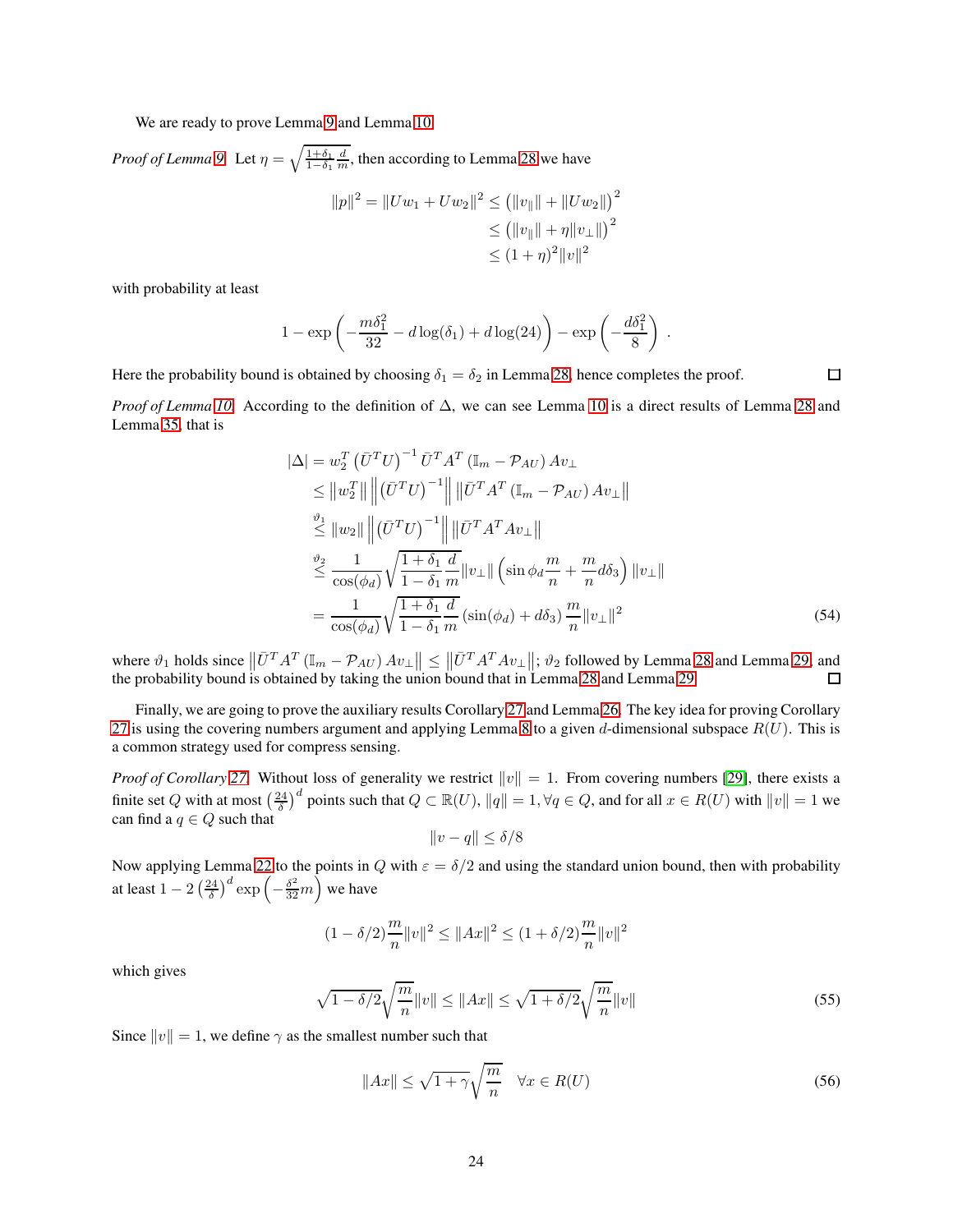Since for any  $x \in R(U)$  with  $||v|| = 1$  we can find a  $q \in Q$  such that  $||x - q|| \le \delta/8$ , we have the following

$$
||Ax|| \le ||Aq|| + ||A(x - q)|| \le \sqrt{1 + \delta/2} \sqrt{\frac{m}{n}} + \sqrt{1 + H} \sqrt{\frac{m}{n}} \delta/8
$$

Since  $\gamma$  is the smallest number [\(56\)](#page-23-1) holds, we have  $\sqrt{1+\gamma} \leq \sqrt{1+\delta/2} + \sqrt{1+\gamma}\delta/8$ .

$$
\sqrt{1+\gamma} \le \frac{\sqrt{1+\delta/2}}{1-\delta/8} \le \sqrt{1+\delta}
$$
\n(57)

Similarly, the lower bound follows by

$$
||Ax|| \ge ||Aq|| - ||A(x - q)|| \ge \sqrt{1 - \delta/2} \sqrt{\frac{m}{n}} - \sqrt{1 + \gamma} \frac{\delta}{8} \sqrt{\frac{m}{n}}
$$
  

$$
\ge \left( \sqrt{1 - \delta/2} - \sqrt{1 + \delta} \frac{\delta}{8} \right) \sqrt{\frac{m}{n}}
$$
  

$$
\ge \sqrt{1 - \delta} \sqrt{\frac{m}{n}}
$$

This completes the proof.

*Proof of Lemma [26.](#page-22-1)* Note that,

$$
\frac{x^T A^T A y}{\|x\| \|y\|} = \frac{1}{4} \left( \left\| A \left( \frac{x}{\|x\|} + \frac{y}{\|y\|} \right) \right\|^2 - \left\| A \left( \frac{x}{\|x\|} - \frac{y}{\|y\|} \right) \right\|^2 \right)
$$

Applying Lemma [22](#page-20-0) on both terms separately and applying the union bound we have

$$
\mathbb{P}\left[\frac{x^T A^T A y}{\|x\| \|y\|} \leq \frac{m}{n} \left(\frac{x^T y}{\|x\| \|y\|} - \delta\right)\right]
$$
\n
$$
= \mathbb{P}\left[\frac{x^T A^T A y}{\|x\| \|y\|} \leq \frac{1}{4} \left((1 - \delta)\frac{m}{n} \left\|\frac{x}{\|x\|} + \frac{y}{\|y\|}\right\|^2 - (1 + \delta)\frac{m}{n} \left\|\frac{x}{\|x\|} - \frac{y}{\|y\|}\right\|^2\right)\right]
$$
\n
$$
< 2 \exp\left(-\frac{m\delta^2}{8}\right)
$$
\n(58)

Similarly,

$$
\mathbb{P}\left[\frac{x^T A^T A y}{\|x\| \|y\|} \ge \frac{m}{n} \left(\frac{x^T y}{\|x\| \|y\|} + \delta\right)\right]
$$
\n
$$
= \mathbb{P}\left[\frac{x^T A^T A y}{\|x\| \|y\|} \ge \frac{1}{4} \left((1+\delta)\frac{m}{n} \left\|\frac{x}{\|x\|} + \frac{y}{\|y\|} \right\|^2 - (1-\delta)\frac{m}{n} \left\|\frac{x}{\|x\|} - \frac{y}{\|y\|} \right\|^2\right)\right]
$$
\n
$$
< 2 \exp\left(-\frac{m\delta^2}{8}\right)
$$
\n(59)

holds with probability no more than [58](#page-24-0) and [59](#page-24-1) complete the proof.

**Proof of Missing Data** Here we again bound the quantities in Lemma [6,](#page-7-0) Equation [14,](#page-7-0) this time assuming A represents an entry-wise observation operation and assuming incoherence on the signals of interest. As we show below, in the proof of Theorem [11,](#page-10-0) we put together bounds given by Lemmas [13,](#page-10-1) [14](#page-11-1) and [15,](#page-11-1) which are all proved in this section too, along with Lemma [16](#page-11-2) for completeness. We start by proving the main result for missing data.

*Proof of Theorem [11.](#page-10-0)* Given the condition required by Theorem [11,](#page-10-0) we have  $\sin \phi_d \leq \sqrt{\frac{d\mu_0}{16n}}$  and  $\cos \phi_d \geq$  $\sqrt{1 - d\mu_0/16n}$ . This together with Lemma [16](#page-11-2) and Lemma [15](#page-11-1) yield  $|\Delta| \le \frac{n_3\sqrt{1 + \frac{m}{16n}}}{\sqrt{1 - d\mu_0/16n}}$  $\frac{73\sqrt{1+16n}}{\sqrt{1-d\mu_0/16n}}$  $\frac{2d\mu_0}{n}||v_\perp||^2 \leq$ 

<span id="page-24-1"></span><span id="page-24-0"></span> $\Box$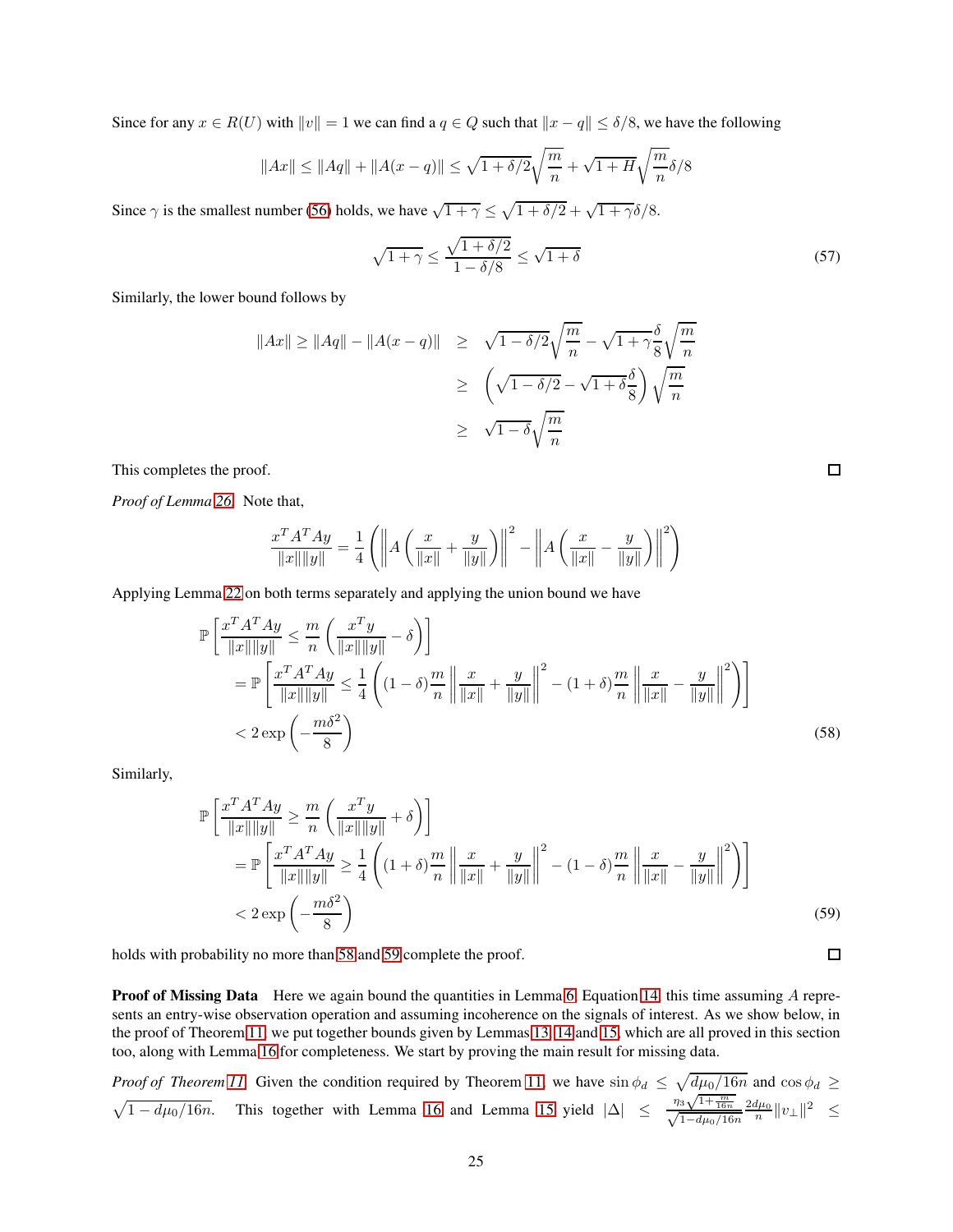$\frac{2\eta_3\sqrt{1+\frac{1}{16}}}{\sqrt{1-\frac{1}{16}}}$  $\frac{d\mu_0}{n} \|v_\perp\|^2 \le \frac{11}{5} \eta_3 \frac{d\mu_0}{n} \|v_\perp\|^2$ . Also for  $\beta_2$  in Lemma [15](#page-11-1) we have  $\beta_2 \le \sqrt{2\mu(v_\perp)\log(1/\delta)} = \beta_1$ . Therefore,

<span id="page-25-0"></span>
$$
|\Delta| \le \frac{11}{5} \frac{(1+\beta_1)^2}{1-\gamma_1} \frac{d\mu_0}{n} \|v_\perp\|^2.
$$
\n(60)

Letting  $\eta_2 = \frac{(1+\beta_1)^2}{1-\gamma_1}$  $\frac{(1+\beta_1)^2}{1-\gamma_1} \frac{d\mu_0}{m}$  and  $\alpha_1 = \sqrt{\frac{2\mu(v_\perp)^2}{m} \log\left(\frac{1}{\delta}\right)}$ , then applying this definition together with Lemma [16](#page-11-2) to Lemma [14](#page-11-1) Lemma [13](#page-10-1) yields

<span id="page-25-1"></span>
$$
||p||^2 \le \left(1 + \sqrt{\frac{2\eta_2}{1 - \gamma_1}}\right)^2 ||v||^2
$$
\n(61)

<span id="page-25-2"></span>
$$
||r_{\Omega}||^{2} \ge (1 - \alpha_{1} - 2\eta_{2}) \frac{m}{n} ||v_{\perp}||^{2}
$$
\n(62)

Now applying [60,](#page-25-0) [61](#page-25-1) and [62](#page-25-2) to [24](#page-10-0) we obtain

$$
\frac{\zeta_{t+1}}{\zeta_t} \ge 1 + \frac{(1 - \alpha_1 - 2\eta_2)}{(1 + \sqrt{2\eta_2/(1 - \gamma_1)})^2} \frac{m}{n} \frac{\|v_\perp\|^2}{\|v\|^2} - \frac{22}{5} \frac{\eta_2}{(1 + \sqrt{2\eta_2/(1 - \gamma_1)})^2} \frac{m}{n} \frac{\|v_\perp\|^2}{\|v\|^2}
$$
\n
$$
\ge 1 + \frac{(1 - \alpha_1 - \frac{32}{5}\eta_2)}{(1 + \sqrt{2\eta_2/(1 - \gamma_1)})^2} \frac{m}{n} \frac{\|v_\perp\|^2}{\|v\|^2}
$$
\n(63)

which holds with probability at least  $1 - 3\delta$ . The probability bound is obtained by taking the union bound of those generating Lemmas [13,](#page-10-1) [14](#page-11-1) and [15,](#page-11-1) as we can see in the proofs of them in this Section, this union bound is at least  $1 - 3\delta$ .

Letting  $\eta_1 = \frac{(1-\alpha_1-\frac{32}{5}\eta_2)}{(1+\sqrt{2\eta_2/(1-\gamma_1)})^2}$ , then  $\eta_1 > 0$  is equivalent to  $1-\alpha_1-\frac{32}{5}\eta_2 > 0$ , for which we have the following: if

$$
m > \max\left\{\frac{128d\mu_0}{3}\log\left(\frac{2d}{\delta}\right), 32\mu(v_\perp)^2\log\left(\frac{1}{\delta}\right), 52d\mu_0\left(1 + \sqrt{2\mu(v_\perp)\log\left(\frac{1}{\delta}\right)}\right)^2\right\}
$$
(64)

then  $\eta_1 > \frac{1}{4}$ .

Under this condition, taking expectation with respect to  $v$  yields,

$$
\mathbb{E}_v\left[\frac{\zeta_{t+1}}{\zeta_t}|U\right] \ge 1 + \frac{1}{4}\frac{m}{n}\mathbb{E}\left[\frac{\|v_\perp\|^2}{\|v\|^2}\bigg|U\right] \ge 1 + \frac{1}{4}\frac{m}{n}\frac{1-\zeta_t}{d} \tag{65}
$$

where the last inequality follows from Lemma [1.](#page-4-0) Finally choosing  $\delta$  to be  $1/n^2$ completes the proof.

We then prove Corollary [12,](#page-10-2) the result that allows comparison between our convergence rate and that in [\[9\]](#page-29-11).

*Proof of Corollary* [12.](#page-10-2) Let  $X = [X_1, \ldots, X_d]$  with  $X_i = \sin^2 \phi_i$ . Let  $f(X) = 1 - \sum_{i=1}^d X_i - \prod_{i=1}^d (1 - X_i)$ , then  $\frac{\partial f(X)}{\partial X_i} = -1 + \Pi_{j \neq i} (1 - X_j) \leq 0$ . That is,  $f(X)$  is a decreasing function of each component. Therefore,  $f(X) \le f(0) = 0$ . It follows that

<span id="page-25-3"></span>
$$
\zeta_t = \Pi_{i=1}^d (1 - X_i) \ge 1 - \sum_{i=1}^d X_i \ge 1 - \frac{d\mu_0}{16n} \tag{66}
$$

With a slight modification of Theorem [11](#page-10-0) we obtain

$$
\mathbb{E}\left[\kappa_{t+1}|\kappa_t\right] \le \left(1 - \frac{1}{4}\frac{m\,\zeta_t}{n\,\,d}\right)\kappa_t\,. \tag{67}
$$

[\(66\)](#page-25-3) and [\(67\)](#page-25-4) together complete the proof.

We now focus on proving the key lemmas for establishing Theorem [11,](#page-10-0) for which we need the following lemmas (the proofs can be found in [\[8\]](#page-29-13)).

<span id="page-25-4"></span>

 $\Box$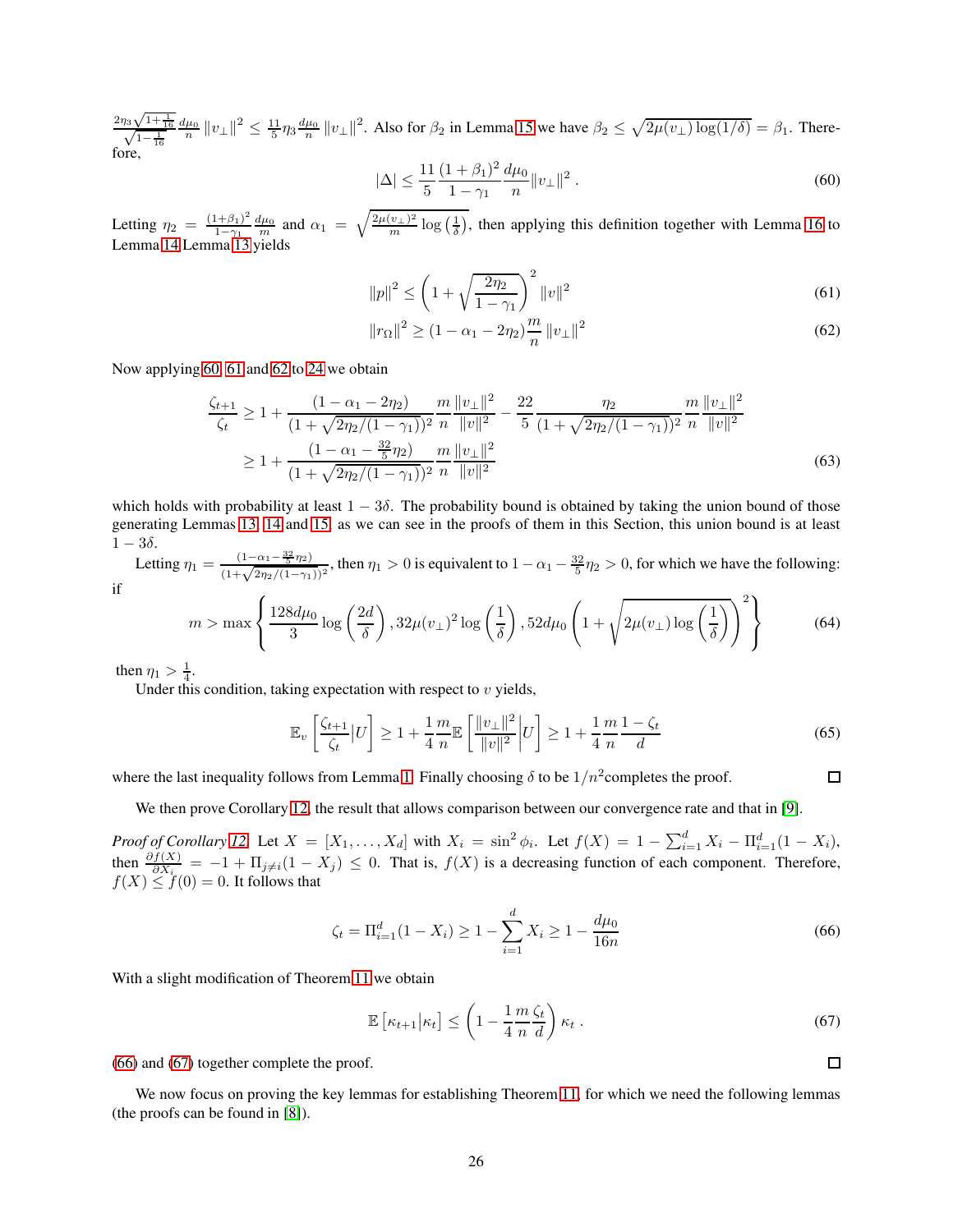**Lemma 30.** [\[8\]](#page-29-13) Let  $\delta > 0$ . Suppose  $m \geq \frac{8}{3} d\mu(U) \log \left(2d/\delta\right)$ , then

$$
\mathbb{P}\left(\left\|\left(U_{\Omega}^T U_{\Omega}\right)^{-1}\right\| \leq \frac{n}{(1-\gamma_1)m}\right) \geq 1-\delta
$$

*where*  $\gamma_1 = \sqrt{\frac{8d\mu(U)}{3m} \log\left(\frac{2d}{\delta}\right)}$ .

**Lemma 31** ([\[8\]](#page-29-13), Lemma 1). Let  $\alpha = \sqrt{\frac{2\mu(v_{\perp})^2}{m} \log(1/\delta)}$ , then  $\mathbb{P}\left(\|v_{\perp,\Omega}\|^2\geq (1-\alpha)\frac{m}{n}\right)$  $\frac{m}{n} ||v_\perp||^2$   $\geq 1 - \delta$ 

<span id="page-26-0"></span>**Lemma 32** ([\[8\]](#page-29-13), Lemma 2). Let  $\mu(U)$ ,  $\mu(v_{\perp})$  denote the incoherence parameters of  $R(U)$  and  $v_{\perp}$ , and let  $\delta \in (0,1)$ and  $\beta_1 = \sqrt{2\mu(v_\perp) \log(1/\delta)}$ *, then* 

$$
\mathbb{P}\left(\left\|U_{\Omega}^T v_{\perp,\Omega}\right\|^2 \leq (\beta_1 + 1)^2 \frac{m}{n} \frac{d\mu(U)}{n} \|v_{\perp}\|^2\right) \geq 1 - \delta
$$

Now we are ready for the proof of Lemmas [13,](#page-10-1) [14](#page-11-1) and [15.](#page-11-1)

*Proof of Lemma [13.](#page-10-1)* According to Lemmas [31,](#page-28-0) [32](#page-26-0) and [30,](#page-28-0) we have

$$
||r_{\Omega}||^{2} = ||v_{\perp,\Omega}||^{2} - v_{\perp,\Omega}^{T}U_{\Omega} (U_{\Omega}^{T}U_{\Omega})^{-1} U_{\Omega}^{T}v_{\perp,\Omega}
$$
  
\n
$$
\geq ||v_{\perp,\Omega}||^{2} - \left\| (U_{\Omega}^{T}U_{\Omega})^{-1} \right\| ||U_{\Omega}^{T}v_{\perp,\Omega}||^{2}
$$
  
\n
$$
\geq \left(1 - \alpha - \frac{(\beta_{1} + 1)^{2}}{1 - \gamma_{1}} \frac{d\mu(U)}{m}\right) \frac{m}{n} ||v_{\perp}||^{2}
$$

with probability at least  $1 - 3\delta$ .

*Proof of Lemma [14.](#page-11-1)* Lemma [32](#page-26-0) and Lemma [30](#page-28-0) together give the following

$$
||Uw_2||^2 = ||(U_{\Omega}^T U_{\Omega})^{-1} U_{\Omega}^T v_{\perp, \Omega}||^2 \le ||(U_{\Omega}^T U_{\Omega})^{-1}||^2 ||U_{\Omega}^T v_{\perp, \Omega}||^2
$$
  

$$
\le \frac{(\beta_1 + 1)^2}{(1 - \gamma_1)^2} \frac{d\mu(U)}{m} ||v_{\perp}||^2
$$

holds with probability exceeding  $1 - 2\delta$ . Therefore,

$$
||p||^2 \le (||v_{||}|| + ||Uw_{2}||)^2 \le \left(1 + \frac{\beta_1 + 1}{1 - \gamma_1} \sqrt{\frac{d\mu(U)}{m}}\right)^2 ||v||^2
$$

We also need the following lemma for the proof of Lemma [15,](#page-11-1) the proof of which is provided at the end of this section.

**Lemma 33.** Let  $\beta_2 = \sqrt{2\mu(v_\perp)\log\left(\frac{1}{\delta}\right)\frac{d\mu_0}{d\mu_0+m\sin^2\phi_d}}$ , where again  $\mu_0$  denoting the incoherence parameter of  $R(\bar{U})$ . *Then*

$$
\mathbb{P}\left(\left\|\bar{U}_{\Omega}^T v_{\perp,\Omega}\right\| \le (1+\beta_2)\sqrt{\frac{m}{n}\frac{d\mu_0}{n}}\sqrt{\frac{m\sin^2\phi_d}{d\mu_0}+1}\|v_{\perp}\|\right) \ge 1-\delta
$$

 $\Box$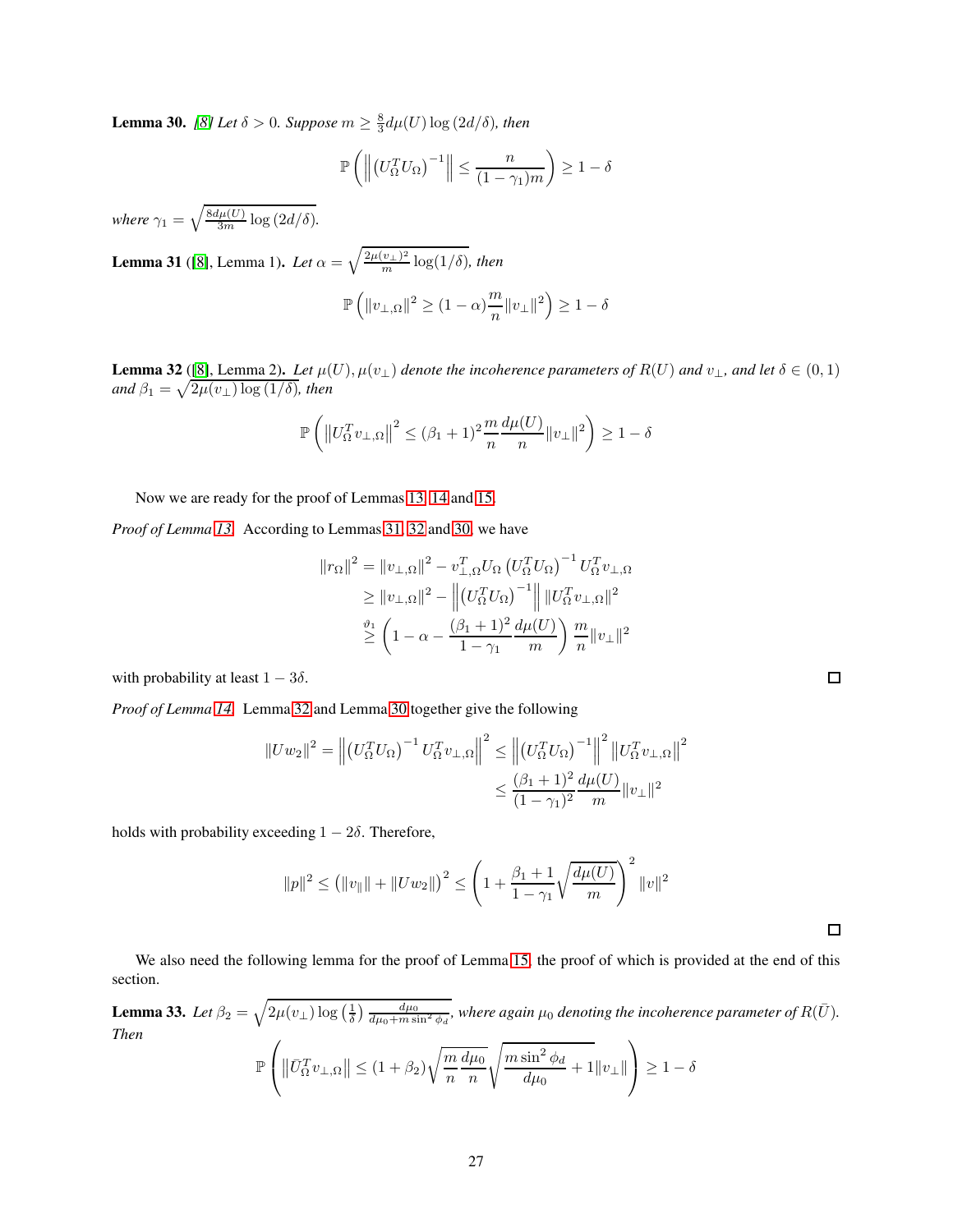*Proof of Lemma [15.](#page-11-1)* Note that  $|\Delta| = ||\Delta||$ , for which we have the following,

$$
\|\Delta\| = \|w_{\perp,\Omega}^{T}(\bar{U}^{T}U)^{-1}\bar{U}^{T}r\|
$$
\n
$$
= \|v_{\perp,\Omega}^{T}U_{\Omega} (U_{\Omega}^{T}U_{\Omega})^{-1} (\bar{U}^{T}U)^{-1}\bar{U}_{\Omega}^{T} (I - \mathcal{P}_{U_{\Omega}}) v_{\perp,\Omega}\|
$$
\n
$$
\leq \|v_{\perp,\Omega}^{T}U_{\Omega}\| \|(U_{\Omega}^{T}U_{\Omega})^{-1}\| \|( \bar{U}^{T}U)^{-1}\| \|\bar{U}_{\Omega}^{T} (I - \mathcal{P}_{U_{\Omega}}) v_{\perp,\Omega}\|
$$
\n
$$
\leq \frac{1}{\cos \phi_{d}} \|v_{\perp,\Omega}^{T}U_{\Omega}\| \|(U_{\Omega}^{T}U_{\Omega})^{-1}\| \|\bar{U}_{\Omega}^{T}v_{\perp,\Omega}\|
$$
\n
$$
\leq \frac{1}{\cos \phi_{d}} (\beta_{1} + 1) \sqrt{\frac{m}{n}} \frac{d\mu(U)}{n} (1 + \beta_{2}) \sqrt{\frac{m}{n}} \frac{d\mu_{0}}{n} \sqrt{\frac{m \sin^{2} \phi_{d}}{d\mu_{0}} + 1} + \frac{n}{m(1 - \gamma_{1})} \|v_{\perp}\|^{2}
$$
\n
$$
\leq \frac{(1 + \beta_{1})(1 + \beta_{2})}{(1 - \gamma_{1}) \cos \phi_{d}} \sqrt{\frac{m \sin^{2} \phi_{d}}{d\mu_{0}} + 1} \sqrt{\frac{d\mu_{0}}{n}} \sqrt{\frac{d\mu(U)}{n}} \|v_{\perp}\|^{2}
$$

where  $\vartheta_1$  holds since from the following:

$$
\left\|\bar{U}_{\Omega}^T\left(I-\mathcal{P}_{U_{\Omega}}\right)v_{\perp,\Omega}\right\| \le \left\|\bar{U}_{\Omega}^Tv_{\perp,\Omega}\right\| ,\qquad \left\|\left(U_{\Omega}^TU_{\Omega}\right)^{-1}\right\| \le \frac{1}{\cos\phi_d}
$$

and  $\vartheta_2$  follows by putting Lemmas [32,](#page-26-0) [30](#page-28-0) and [33](#page-28-0) together.

We also prove Lemma [16](#page-11-2) for completeness. Before that we first call out the following lemma, the proof of which can be found in [\[9\]](#page-29-11).

**Lemma 34.** [\[9\]](#page-29-11) There exists an orthogonal matrix  $V \in \mathbb{R}^{d \times d}$  such that

$$
\sum_{k=1}^{d} \sin^{2} \phi_{k} \leq ||\bar{U}V - U||_{F}^{2} \leq 2 \sum_{k=1}^{d} \sin^{2} \phi_{k}
$$

*Proof of Lemma [16.](#page-11-2)* According to Lemma [34](#page-28-0) we have

$$
||U_i||_2 \le ||\bar{U}_i||_2 + ||\bar{U}_i V - U_i||_2 \le ||\bar{U}_i|| + \sqrt{2 \sum_{k=1}^d \sin^2 \phi_k}
$$
  

$$
\le \left(1 + \frac{1}{2\sqrt{2}}\right) \sqrt{\frac{d\mu_0}{n}}
$$

It hence follows that  $||U_i||_2^2 \leq 2 \frac{d\mu_0}{n}$ .

We need the following lemma and McDiarmid's inequality to prove Lemma [35.](#page-27-0)

<span id="page-27-0"></span>**Lemma 35.**  $\left\|\bar{U}^T v_{\perp}\right\|^2 \leq \sin^2(\phi_d) \|v_{\perp}\|^2$ , where  $\phi_d$  denotes the largest principal angle between  $R(\bar{U})$  and  $R(U)$ . *Proof.* According to the definition of  $v_{\perp}$  and Lemma [17,](#page-14-2) we have

$$
\|\bar{U}^T y\|^2 = \|\bar{U}^T (\mathbb{I} - UU^T) \bar{U} s\|^2 = s^T \bar{Y} \Sigma^4 \bar{Y}^4 s
$$
  

$$
\stackrel{\vartheta_3}{\leq} \sin^2 \phi_d s^T \bar{Y} \Sigma^2 \bar{Y}^T s = \sin^2 \phi_d \|v_\perp\|^2
$$

here  $\overline{Y}$  and  $\Sigma$  are the same as those defined in Lemma [17,](#page-14-2) and the last equality holds since  $||v_\perp||^2 = ||s||^2 - v^T U U^T v =$  $s^T \bar{Y} \Sigma^2 \bar{Y}^T s.$  $\Box$ 

 $\Box$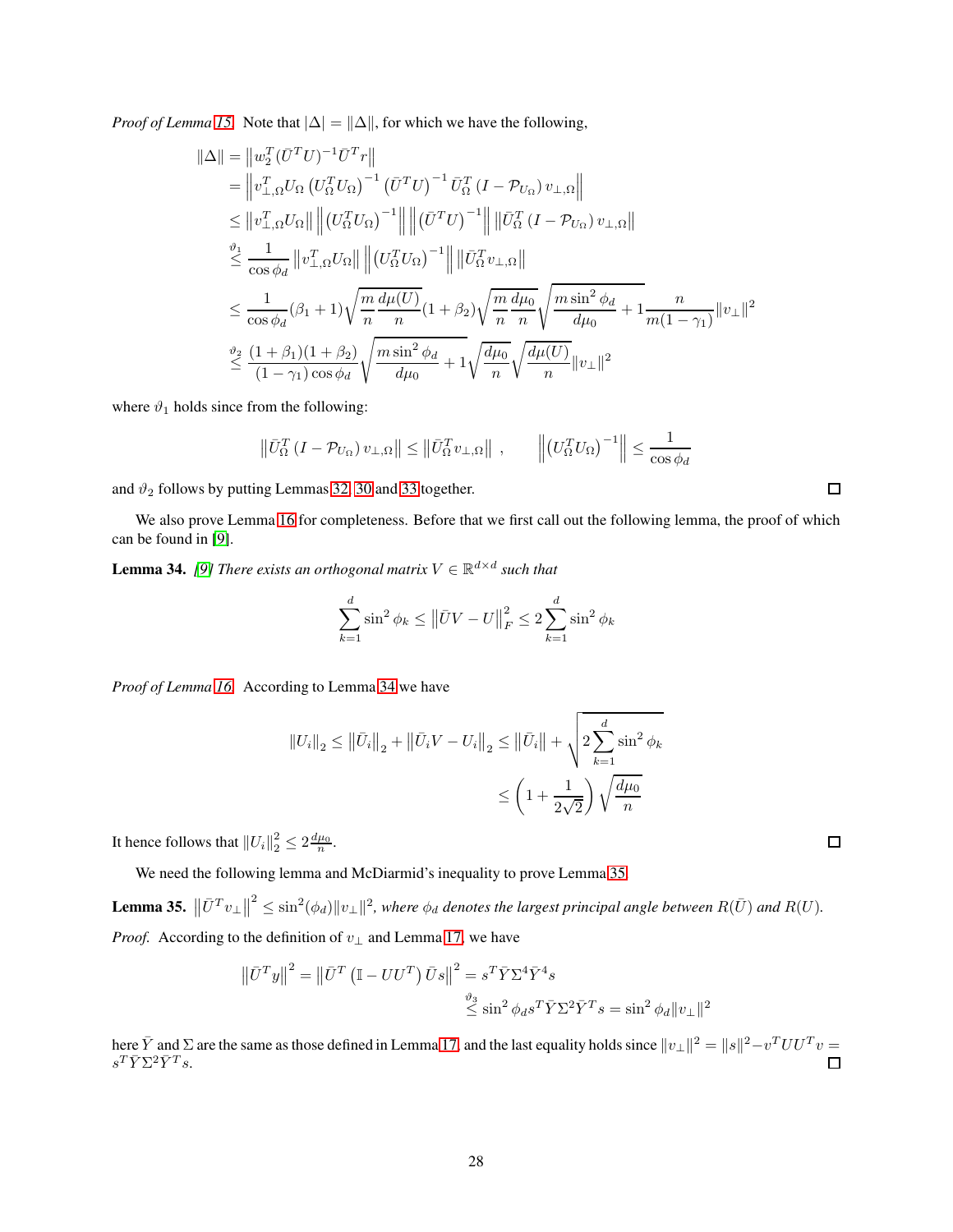<span id="page-28-5"></span>**Theorem 36.** *(McDiarmid's Inequality [\[23\]](#page-30-20)). Let*  $X_1, \ldots, X_n$  *be independent random variables, and assume* f *is a* function for which there exist  $t_i$ ,  $i = 1, \ldots, n$  satisfying

$$
\sup_{x_1,\ldots,x_n,\widehat{x}_i} |f(x_1,\ldots,x_n)-f(x_1,\ldots,\widehat{x}_i,\ldots,x_n)| \leq t_i
$$

where  $\hat{x}_i$  indicates replacing the sample value  $x_i$  with any other of its possible values. Call  $f(X_1, \ldots, X_n) := Y$ .<br>Then for groups  $\hat{y}_i$ *Then for any*  $\epsilon > 0$ *,* 

$$
\mathbb{P}\left[Y \ge \mathbb{E}Y + \epsilon\right] \le \exp\left(-\frac{2\epsilon^2}{\sum_{i=1}^n t_i^2}\right)
$$

$$
\mathbb{P}\left[Y \le \mathbb{E}Y - \epsilon\right] \le \exp\left(-\frac{2\epsilon^2}{\sum_{i=1}^n t_i^2}\right)
$$

*Proof of Lemma [33.](#page-28-0)* We use McDiarmid's inequality to prove this. For the simplicity of notation denote  $v_{\perp}$  as y. Let  $X_i = \bar{U}_{\Omega(i)}y_{\Omega(i)} \in \mathbb{R}^d$ , and  $f(X_1, \ldots, X_m) = ||\sum_{i=1}^m X_i||_2 = ||\bar{U}_{\Omega}^T v_{\perp, \Omega}||_2$ , then  $|f(x_1,...,x_n) - f(x_1,...,\widehat{x}_i,...x_n|)$  can be bounded via

$$
\left| \left\| \sum_{i=1}^{m} X_i \right\|_2 - \left\| \sum_{i \neq k}^{m} X_i + \widehat{X}_k \right\|_2 \right| \le \left\| X_k - \widehat{X}_k \right\|_2 \le \|X_k\|_2 + \|\widehat{X}_k\|_2
$$
  

$$
\le 2\|y\|_{\infty} \sqrt{d\mu_0/n}
$$
 (68)

We next calculate  $\mathbb{E}[f(X_1, \ldots, X_m)] = \mathbb{E}[||\sum_{i=1}^m X_i||_2]$ . Note that

<span id="page-28-1"></span><span id="page-28-0"></span>
$$
\mathbb{E}\left[\left\|\sum_{i=1}^{m} X_i\right\|^2\right] = \mathbb{E}\left[\sum_{i=1}^{m} \|X_i\|^2 + \sum_{i=1}^{m} \sum_{j \neq i} X_i^T X_j\right]
$$
(69)

Recall that we assume the samples are taken uniformly with replacement. This together with the fact that  $\|\bar{U}_i\|_2 =$  $\|\mathcal{P}_{R(\bar{U})}(e_i)\| \leq \sqrt{d\mu_0/n}$  yield the following

<span id="page-28-3"></span><span id="page-28-2"></span>
$$
\mathbb{E}\left[\sum_{i=1}^{m}||X_{i}||^{2}\right] = \sum_{i=1}^{m}\mathbb{E}\left[\left||U_{\Omega(i)}y_{\Omega(i)}\right||^{2}\right] \n= \sum_{i=1}^{m}\sum_{k=1}^{n}||\bar{U}_{k}||^{2}y_{k}^{2}\mathbb{P}_{\{\Omega(i)=k\}} \leq \frac{m}{n}\frac{d\mu_{0}}{n}\|y\|^{2}
$$
\n(70)

$$
\mathbb{E}\left[\sum_{i=1}^{m}\sum_{j\neq i}X_{i}^{T}X_{j}\right] = \sum_{i=1}^{m}\sum_{j\neq i}\sum_{k_{1}=1}^{n}\sum_{k_{2}=1}^{n}y_{k_{1}}\bar{U}_{k_{1}}^{T}\bar{U}_{k_{2}}y_{k_{2}}\mathbb{P}(\Omega_{j}=k_{2})\mathbb{P}(\Omega_{i}=k_{1})
$$

$$
= \frac{m^{2}-m}{n^{2}}\|\bar{U}^{T}y\|^{2} \leq \frac{m^{2}}{n^{2}}\sin^{2}\phi_{d}\|y\|^{2}
$$
(71)

where the last inequality holds by Lemma [35.](#page-27-0)

Eqs [\(69\)](#page-28-1) [\(70\)](#page-28-2) and [\(71\)](#page-28-3) together with the Jensen's inequality imply

<span id="page-28-4"></span>
$$
\mathbb{E}\left[\left\|\sum_{i=1}^{m} X_i\right\|\right] \le \sqrt{\frac{m}{n}} \sqrt{\frac{m}{n} \sin^2 \phi_d + \frac{d\mu_0}{n}} \|y\| = \sqrt{\frac{m}{n} \frac{d\mu_0}{n}} \sqrt{\frac{m \sin^2 \phi_d}{d\mu_0} + 1} \|y\| \tag{72}
$$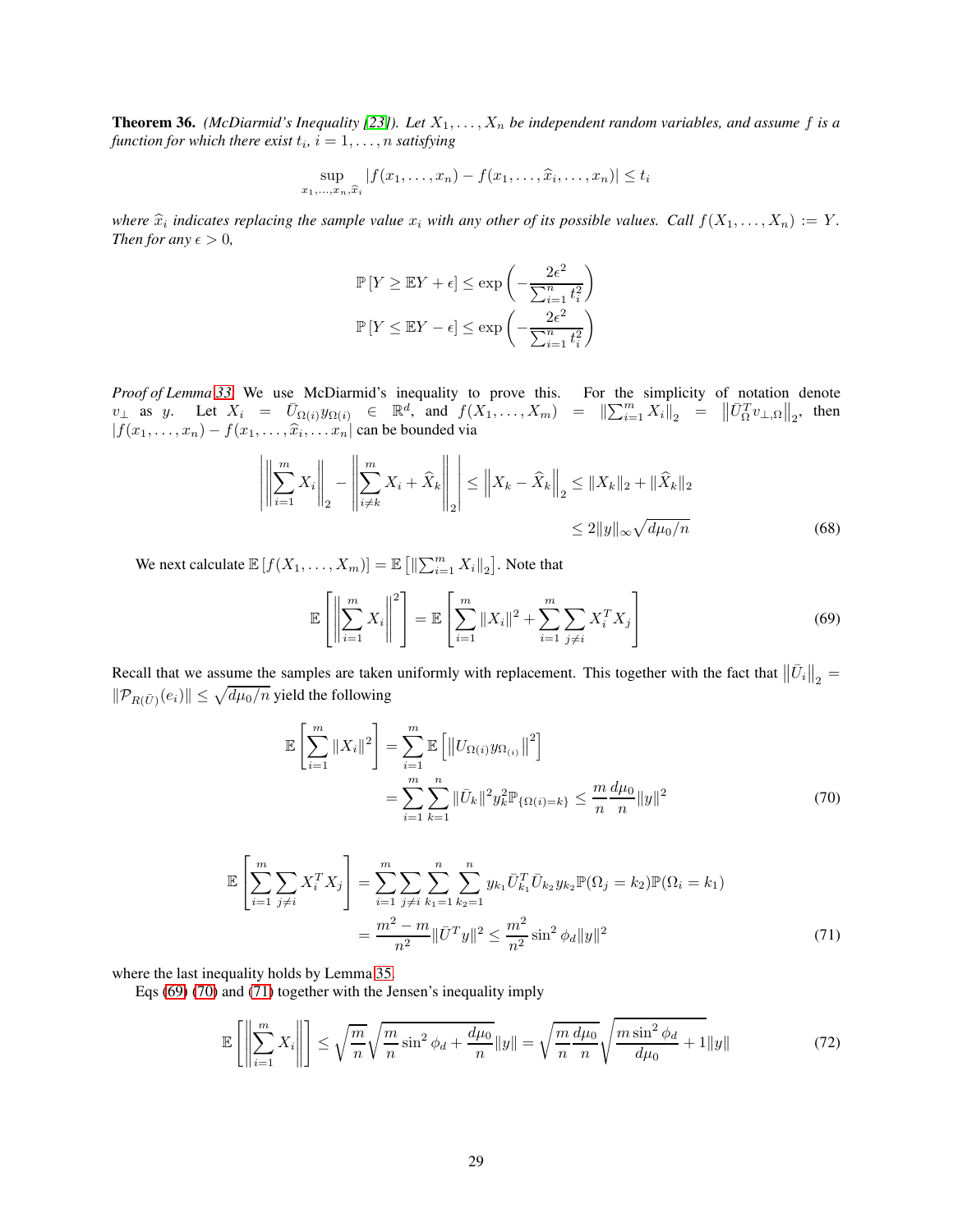Let  $\epsilon = \beta_2 \sqrt{\frac{m}{n} \frac{d\mu_0}{n}} \sqrt{\frac{m \sin^2 \phi_d}{d\mu_0} + 1} ||y||$ , then [\(68\)](#page-28-0) and [\(72\)](#page-28-4) together with Theorem [36](#page-28-5) give P  $\sqrt{ }$  $\|U_{\Omega}y_{\Omega}\|\geq (1+\beta_2)$  $\sqrt{m}$ n  $d\mu_0$ n  $\int m \sin^2 \phi_d$  $\frac{\partial H}{\partial \mu_0} + 1||y||$ 1  $\overline{1}$  $\leq$ exp  $\sqrt{ }$  $\mathbf{I}$  $-2\beta_2^2 \frac{m}{n} \frac{d\mu_0}{n}$  $\left(\frac{m\sin^2\phi_d}{d\mu_0}+1\right) ||y||^2$  $4m||y||_{\infty}^2$  $\frac{d\mu_0}{n}$  $\setminus$  $\mathbf{I}$  $=$  exp  $\sqrt{ }$  $\mathbf{I}$  $-\beta_2^2\left(\frac{m\sin^2\phi_d}{d\mu_0}+1\right)\left\|y\right\|^2$  $2n \left\|y\right\|_\infty^2$ ∞  $\setminus$  $= \delta$  (73)

where the last inequality follows by submitting our definition of  $\mu(y)$  Eq [\(23\)](#page-9-3) and  $\beta_2$ .

<span id="page-29-12"></span>References

- [1] P-A Absil, Robert Mahony, and Rodolphe Sepulchre. *Optimization algorithms on matrix manifolds*. Princeton University Press, 2009.
- <span id="page-29-1"></span>[2] Diego Armentano, Carlos Beltrán, and Michael Shub. Average polynomial time for eigenvector computations. *arXiv preprint arXiv:1410.2179*, 2014.
- <span id="page-29-10"></span>[3] Raman Arora, Andy Cotter, and Nati Srebro. Stochastic optimization of PCA with capped MSG. In *Advances in Neural Information Processing Systems*, pages 1815–1823, 2013.
- <span id="page-29-9"></span>[4] Akshay Balsubramani, Sanjoy Dasgupta, and Yoav Freund. The fast convergence of incremental PCA. In *Advances in Neural Information Processing Systems*, pages 3174–3182, 2013.
- <span id="page-29-8"></span><span id="page-29-0"></span>[5] Laura Balzano. *Handling missing data in high-dimensional subspace modeling*. PhD thesis, University of Wisconsin – Madison, 2012.
- <span id="page-29-7"></span>[6] Laura Balzano. On the equivalence of Oja's algorithm and GROUSE. In *Proceedings of AIStats*, 2022.
- [7] Laura Balzano, Robert Nowak, and Benjamin Recht. Online identification and tracking of subspaces from highly incomplete information. In *48th Annual Allerton Conference on Communication, Control, and Computing*, pages 704–711. IEEE, 2010.
- <span id="page-29-13"></span>[8] Laura Balzano, Benjamin Recht, and Robert Nowak. High-dimensional matched subspace detection when data are missing. In *2010 IEEE International Symposium on Information Theory*, pages 1638–1642. IEEE, 2010.
- <span id="page-29-11"></span>[9] Laura Balzano and Stephen J Wright. Local convergence of an algorithm for subspace identification from partial data. *Foundations of Computational Mathematics*, pages 1–36, 2014.
- <span id="page-29-6"></span>[10] Dimitri P Bertsekas. Incremental gradient, subgradient, and proximal methods for convex optimization: A survey. *Optimization for Machine Learning*, 2010(1-38):3, 2011.
- <span id="page-29-2"></span>[11] Srinadh Bhojanapalli, Anastasios Kyrillidis, and Sujay Sanghavi. Dropping convexity for faster semi-definite optimization. In *Conference on Learning Theory*, pages 530–582. PMLR, 2016.
- <span id="page-29-5"></span>[12] J Paul Brooks, JH Dulá, and Edward L Boone. A pure l1-norm principal component analysis. *Computational statistics & data analysis*, 61:83–98, 2013.
- <span id="page-29-4"></span>[13] Emmanuel J Candès, Xiaodong Li, Yi Ma, and John Wright. Robust principal component analysis? *Journal of the ACM (JACM)*, 58(3):11, 2011.
- <span id="page-29-3"></span>[14] Yudong Chen and Martin J Wainwright. Fast low-rank estimation by projected gradient descent: General statistical and algorithmic guarantees. *arXiv preprint arXiv:1509.03025*, 2015.

 $\square$